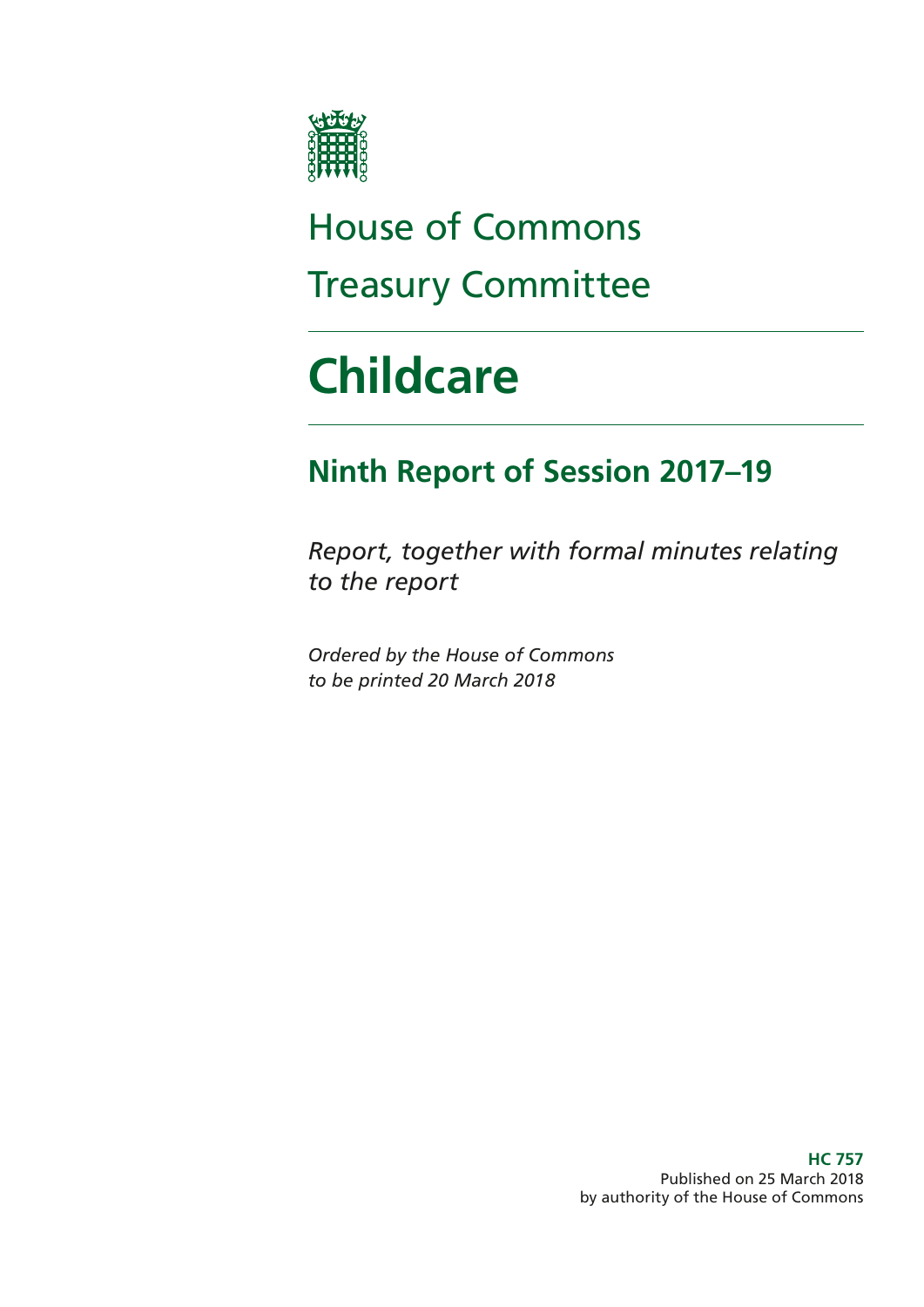#### **The Treasury Committee**

The Treasury Committee is appointed by the House of Commons to examine the expenditure, administration, and policy of HM Treasury, HM Revenue and Customs and associated public bodies

#### **Current membership**

[Nicky Morgan MP](https://www.parliament.uk/biographies/commons/nicky-morgan/4027) (*Conservative, Loughborough*) (Chair) [Rushanara Ali MP](https://www.parliament.uk/biographies/commons/rushanara-ali/4138) (*Labour, Bethnal Green and Bow*) [Mr Simon Clarke MP](https://www.parliament.uk/biographies/commons/mr-simon-clarke/4655) (*Conservative, Middlesbrough South and East Cleveland*) [Charlie Elphicke MP](https://www.parliament.uk/biographies/commons/charlie-elphicke/3971) (*Independent, Dover*) [Stephen Hammond MP](https://www.parliament.uk/biographies/commons/stephen-hammond/1585) (*Conservative, Wimbledon*) [Stewart Hosie MP](https://www.parliament.uk/biographies/commons/stewart-hosie/1514) (*Scottish National Party, Dundee East*) [Mr Alister Jack MP](https://www.parliament.uk/biographies/commons/mr-alister-jack/4619) (*Conservative, Dumfries and Galloway*) [Alison McGovern MP](https://www.parliament.uk/biographies/commons/alison-mcgovern/4083) (*Labour, Wirral South*) [Catherine McKinnell MP](https://www.parliament.uk/biographies/commons/catherine-mckinnell/4125) (*Labour, Newcastle upon Tyne North*) [John Mann MP](https://www.parliament.uk/biographies/commons/john-mann/1387) (*Labour, Bassetlaw*) [Wes Streeting MP](https://www.parliament.uk/biographies/commons/wes-streeting/4504) (*Labour, Ilford North*)

#### **Powers**

The committee is one of the departmental select committees, the powers of which are set out in House of Commons Standing Orders, principally in SO No.152. These are available on the internet via [www.parliament.uk.](http://www.parliament.uk/)

#### **Publication**

Committee reports are published on the Committee's website at [www.parliament.uk/treascom](http://www.parliament.uk/treascom) and in print by Order of the House.

Evidence relating to this report is published on the [inquiry publications page](https://www.parliament.uk/business/committees/committees-a-z/commons-select/treasury-committee/inquiries1/parliament-2017/childcare-17-19/publications/) of the Committee's website.

#### **Committee staff**

The current staff of the Committee are Sarah Rees (Clerk), Peter Stam (Second Clerk), Gavin Thompson, Marcus Wilton and Dan Lee (Senior Economists), Adam Wales (Chief Policy Adviser), George James (Senior Committee Assistant), Nick Berry (Committee Support Assistant), Matt Panteli (Senior Media and Policy Officer), Anne Stark (on secondment from HM Revenue & Customs), Tom Ludlow (on secondment from the Bank of England), Carolyn Draper (on secondment from the Financial Conduct Authority), Alexander Knight (on secondment from the National Audit Office) and Mei Jie Wang (on secondment from the Prudential Regulation Authority)

#### **Contacts**

All correspondence should be addressed to the Clerk of the Treasury Committee, House of Commons, London SW1A 0AA. The telephone number for general enquiries is 020 7219 5769; the Committee's email address is [treascom@parliament.uk](mailto:treascom%40parliament.uk?subject=).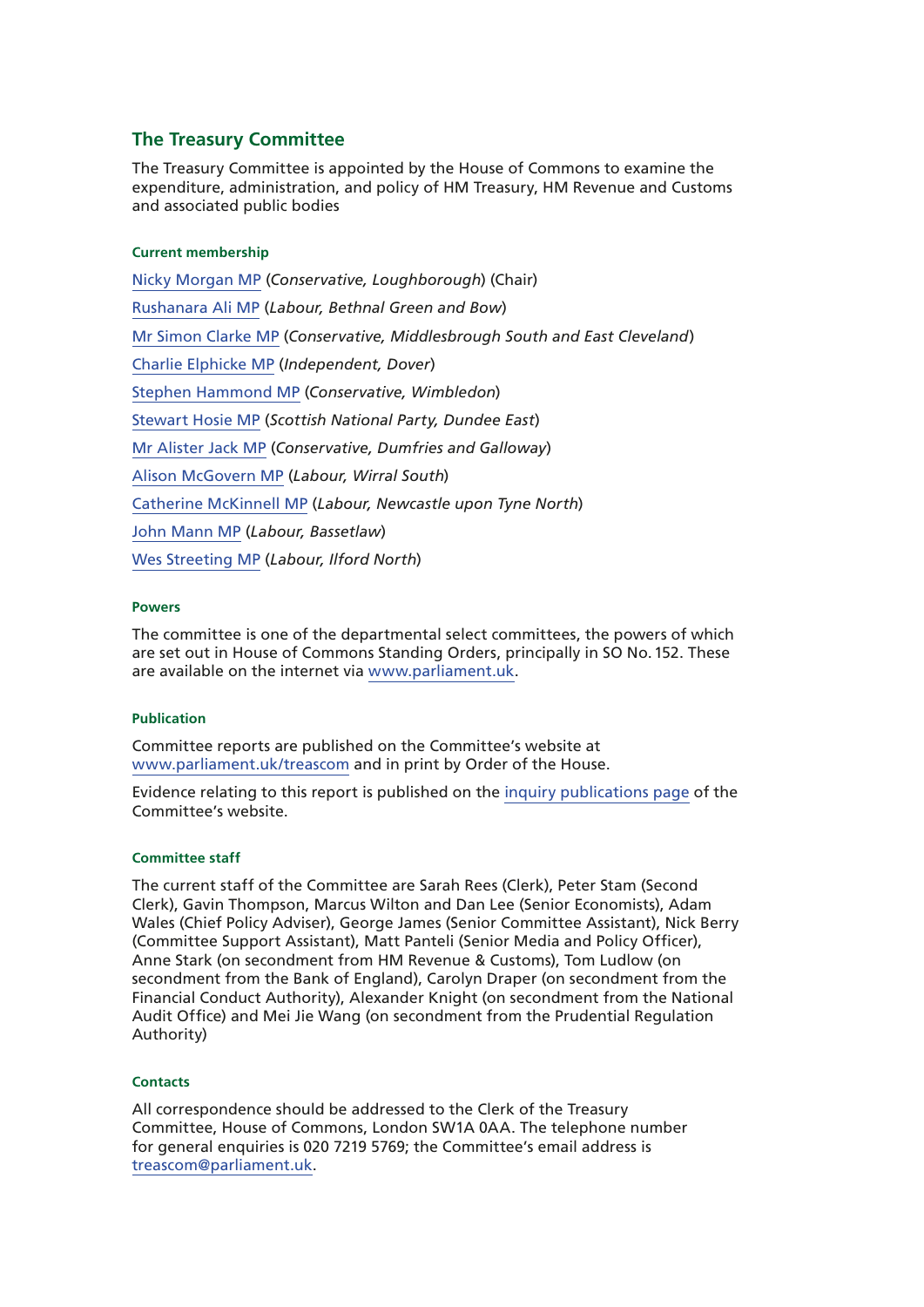### **Contents**

| <b>Introduction</b>                                              |                                                                         | 3  |
|------------------------------------------------------------------|-------------------------------------------------------------------------|----|
| 1                                                                | The economic impact of childcare                                        | 4  |
|                                                                  | Impact of childcare policy on productivity                              | 4  |
|                                                                  | Does childcare support increase employment rates?                       | 6  |
|                                                                  | Gender pay gap                                                          | 8  |
|                                                                  | Alternative policies to increase supply of parents in the labour market | 9  |
|                                                                  | The economic contribution of stay-at-home parents                       | 9  |
| $\mathbf{2}$                                                     | The design of Government's childcare schemes                            | 11 |
|                                                                  | Summary of Government childcare schemes and aims                        | 11 |
|                                                                  | Conflict between policy objectives                                      | 13 |
|                                                                  | Universal credit, tax credits, and the Government's policy objectives   | 14 |
|                                                                  | Gaps in the Government's childcare schemes                              | 14 |
|                                                                  | Access to childcare support while in training                           | 14 |
|                                                                  | Support for those not yet in employment                                 | 16 |
| 3                                                                | Identified problems within childcare policy implementation              | 18 |
|                                                                  | Tax-Free Childcare low level of take up                                 | 18 |
|                                                                  | Lack of awareness and perception of costs                               | 18 |
|                                                                  | The childcare services website and inadequate guidance tools            | 19 |
|                                                                  | Difficulties in choosing the right scheme                               | 23 |
| 4                                                                | <b>Funding of 30-hours free childcare</b>                               | 25 |
|                                                                  | Level of funding provided                                               | 25 |
|                                                                  | Shortcomings of data used to support level of funding                   | 27 |
|                                                                  | Is there a funding shortfall?                                           | 30 |
|                                                                  | Potential unintended consequences                                       | 31 |
|                                                                  | Administrative issues faced by providers as a result of 30-hours scheme | 33 |
| 5                                                                | <b>Tax-Free Childcare replacing childcare vouchers</b>                  | 36 |
|                                                                  | <b>Conclusions and recommendations</b>                                  | 40 |
| <b>Formal minutes</b>                                            |                                                                         | 45 |
| <b>Witnesses</b>                                                 |                                                                         | 46 |
| <b>Published written evidence</b>                                |                                                                         | 47 |
| List of Reports from the Committee during the current Parliament |                                                                         | 50 |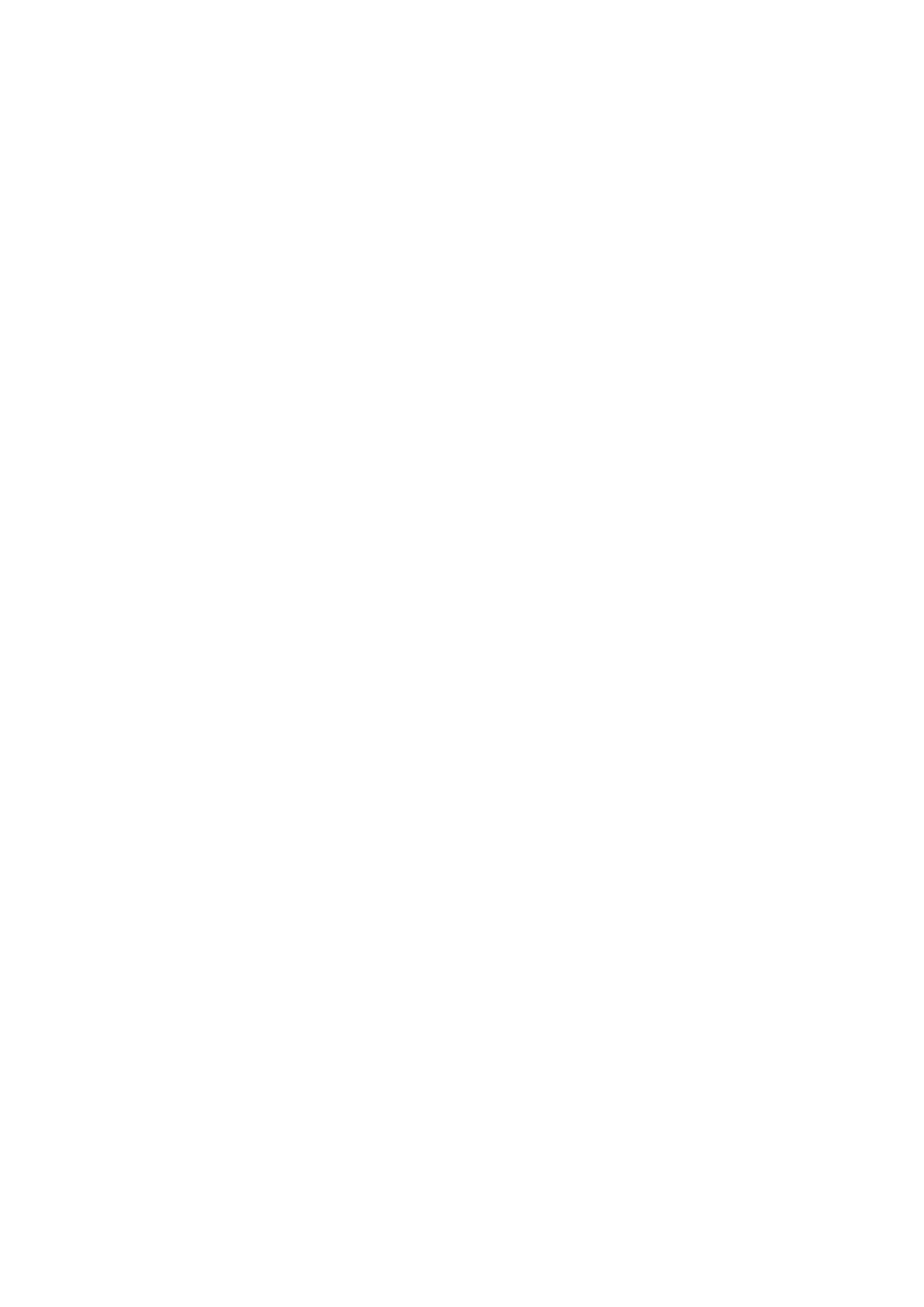### <span id="page-4-0"></span>Introduction

1. In the summer of 2017 the Government launched two new childcare schemes: "30-hours free childcare", and "Tax-Free Childcare".

- 2. The Treasury Committee launched its Childcare inquiry in order to assess:
	- The role that high-quality, accessible, flexible and affordable childcare can play in supporting labour productivity and the wider economy.
	- The process by which childcare schemes are delivered and the quality of childcare interfaces (such as the Childcare Service Website) and their previous failures.
	- The overall package of Government schemes that aim to make childcare affordable; how the individual schemes interact with each other; and whether they have delivered an adequate provision of affordable childcare that facilitates parental employment.

3. As part of its inquiry, the Committee took evidence from the Rt Hon. Elizabeth Truss MP, Chief Secretary to the Treasury; Beth Russell, Director General, Tax and Welfare, HM Treasury; and Nick Lodge, Director General, Transformation, HMRC, on 31 January. The Committee also received over 100 written submissions, many from parents of nursery-age children.

4. This report sets out the Committee's conclusions on the implementation and effectiveness of the new childcare schemes; what more should be done to improve the Government's childcare offer; and how well the Government's childcare schemes address the stated overarching policy aims of: "delivering an efficient childcare market, which is getting good value for money, high-quality and affordable for parents, helping with child development, and helping parents into work, particularly focused on the lowest-income parents".<sup>1</sup>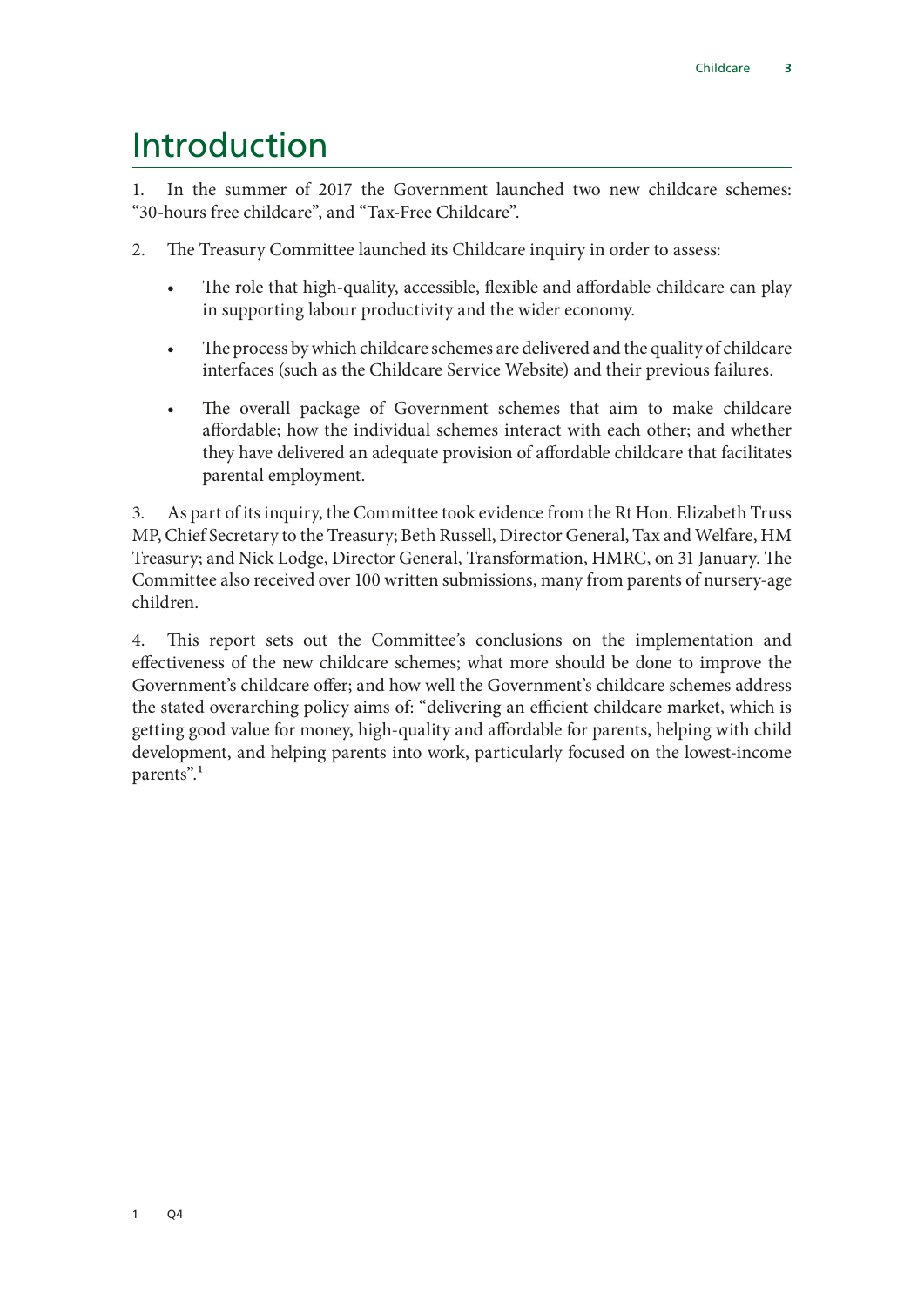### <span id="page-5-0"></span>**1** The economic impact of childcare

### **Impact of childcare policy on productivity**

5. Productivity growth in the UK has been weak since the 2008 financial crisis. The Office for National Statistics estimates that productivity—measured by output per hour is approximately one fifth below an extrapolation of its pre-crisis trend.<sup>2</sup>

6. A key objective of the Government's childcare policy is to improve productivity by increasing labour force participation among the parents of younger children.<sup>3</sup> The most common definition of productivity is the level of output per hour worked. While bringing more parents into the labour market will increase economic output, it will only raise productivity if their output per hour is higher than that of the existing workforce.

7. While an increase in parental labour force participation may not automatically increase productivity, it could have a positive impact on other economic indicators, including GDP per capita. It would also increase the tax base and tax receipts.

8. The Committee asked Elizabeth Truss, Chief Secretary to the Treasury, to explain how she thought increasing Government-funded childcare would contribute to improvements in productivity. She pointed to both the shorter-term impact of allowing parents to stay in the labour market and retain their skills and higher rates of pay, and a longer-term impact arising from improvements in child development. The Chief Secretary to the Treasury elaborated on the benefits to productivity of avoiding protracted periods out of the labour market:

> If a parent is not able to go out to work when they want to and there is a gap in their CV, all the evidence is that they would tend to miss out on career opportunities as a result. That means that we have a lot of parents, particularly women on the so-called "mummy track", doing work that is potentially less skilled than those women are capable of. We have schemes like the returners scheme to help people get back into high-skilled jobs but, ultimately, we are losing skills to the UK economy that could be contributing to higher productivity. That is the central issue for productivity I am concerned about. It is not so much the individual's productivity at the time of going back to work; the gap that is created is a problem.4

> $\left[\ldots\right]$  For women, hourly wages on return to employment are £2 lower for every year out of work, which indicates what we are losing. That is an Institute for Fiscal Studies (IFS) figure. The gender wage gap is stable until the arrival of the first child and then it gradually rises over the next 12 years, up to 33 per cent. […] the sheer time of being out of work is a factor that is a problem for productivity.<sup>5</sup>

- 3 Q2
- 4 Q18
- 5 Q19

<sup>2</sup> Office for Budget Responsibility, *Economic and fiscal outlook*, [Cm 9530,](http://cdn.obr.uk/Nov2017EFOwebversion-2.pdf) November 2017, Para 1.16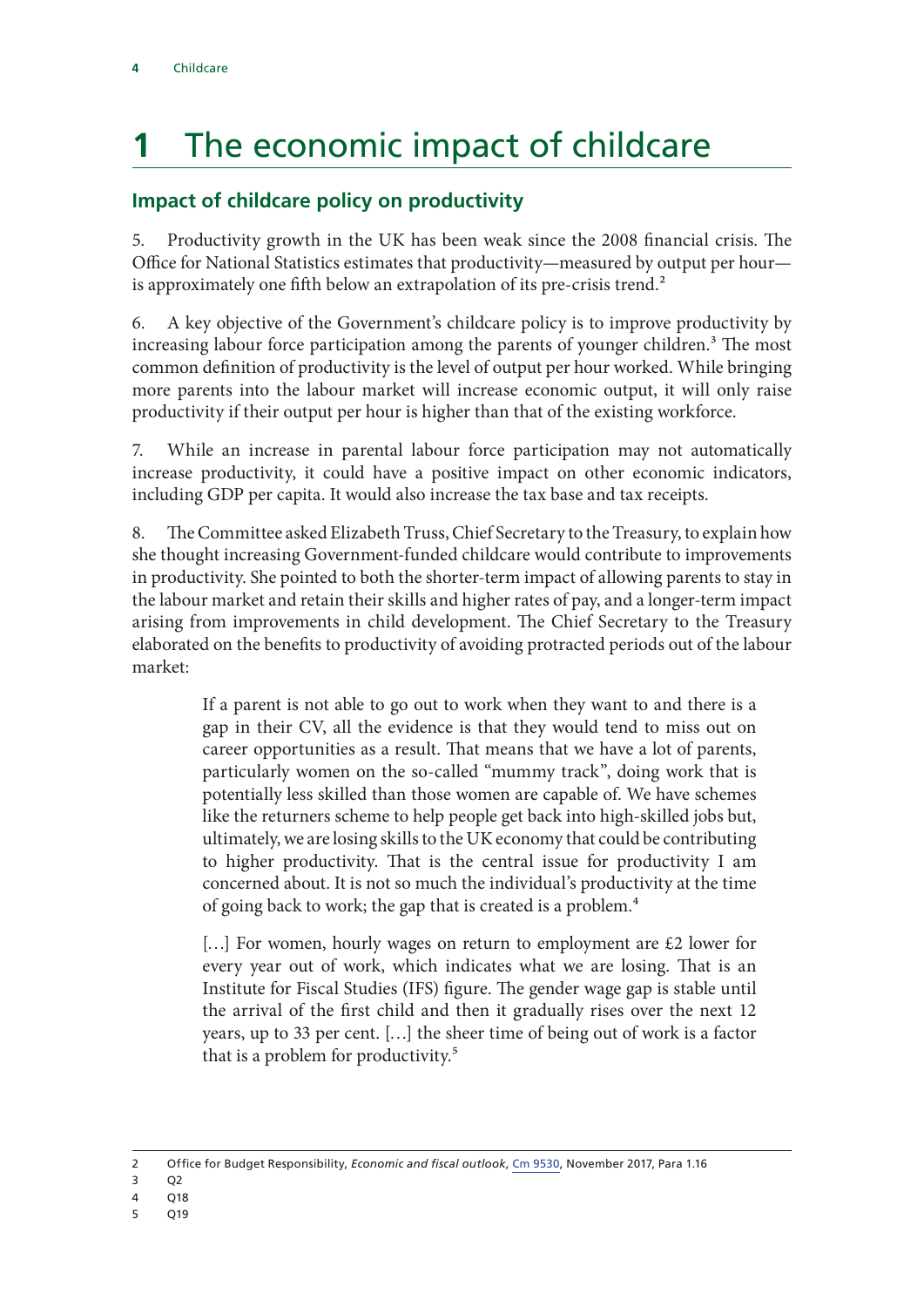9. When asked whether the Treasury had quantified the impact on productivity from childcare-related career breaks, Beth Russell, Director General, Tax and Welfare, HM Treasury, stated that: "if you have the same levels of men and women participating in the economy, it could increase GDP by 10 per cent by 2030, which was an OECD estimate".<sup>6</sup> However, the Chief Secretary to the Treasury explained that not all parents want to work, "of non-working mothers, 50 per cent would ideally like to go to work".7

10. When the Committee asked for further clarification as to what the impact would be, taking into consideration that 50 per cent of women that are not working do not want to enter the labour market, the Chief Secretary to the Treasury stated that the Treasury did not have a specific figure.<sup>8</sup> Beth Russell added that it was not easy to perform an analysis that isolated the impact of childcare interventions from other factors that determined labour force participation:

> At the moment, we do not have the underpinning data. Actually, even international and academic studies are quite patchy in this area. There are some things from the OECD, and the IFS has done some work about the 15-hours, but it has not been comprehensive enough for us to be able to make concrete assumptions on the basis of it.<sup>9</sup>

11. The Chief Secretary to the Treasury expanded on this:

There are countries with fairly low childcare support that actually have very high parental participation and there are, conversely, other countries where that is not the case. […] This is something we need to get better at evaluating, as we are doing it, but the historical evaluations in the UK have certainly not been clear. As I have said, there has been a positive increase in maternal employment since 2010. I would imagine that the policies we have been putting in place have had an impact, but exactly how much of it is due to that impact is hard to definitively answer.<sup>10</sup>

12. The Government's own economic impact assessment of tax-free childcare states that there could be an impact on productivity in certain circumstances:

> Access to affordable, high-quality childcare can help improve productivity in the workforce by reducing absenteeism and problems with timekeeping associated with childcare emergencies. Tax-Free Childcare will increase take-up of childcare from those parents who choose to move back into work or increase their hours.<sup>11</sup>

- 7 Q11
- 8 Q13
- 9 Q14
- 10 Q14

<sup>6</sup> Q11

<sup>11</sup> HM Revenue and Customs, *[Tax-Free Childcare impact assessment](https://www.gov.uk/government/publications/tax-free-childcare-impact-assessment-march-2017)* (March 2017)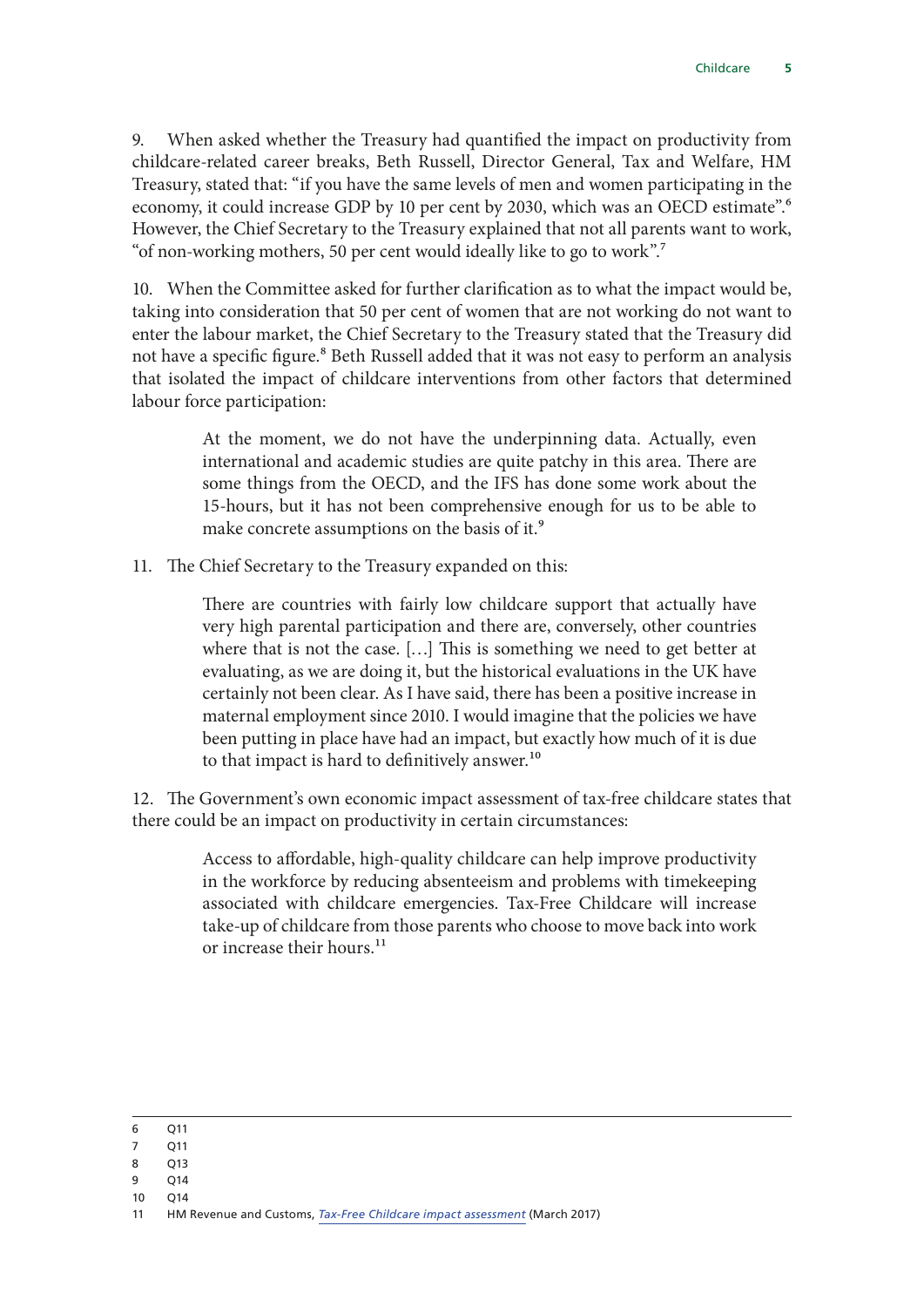#### <span id="page-7-0"></span>**Does childcare support increase employment rates?**

**Chart 1: Employment rates of men and women (aged 16 to 64) with and without dependent children, April to June 1996 to April to June 2017, England**



Source: Labour Force Survey, Office for National Statistics

13. A key policy aim of the Government's childcare schemes is to help parents into work, thereby raising employment rates. It is through this channel that publicly-funded support for childcare is expected to generate the clearest economic impact. The Chief Secretary to the Treasury told the Committee that parental employment rates have been increasing since childcare schemes were introduced but that "it is often quite hard to track the precise reasons".12

14. Beth Russell added that the Treasury has looked at the international evidence available, and that it had shown:

> A small but material impact from a lot of these childcare interventions on the labour market. As the Chief Secretary to the Treasury said, it is one of a number of different factors. There are lots of factors that influence parents' decisions about how to look after their children.<sup>13</sup>

15. In a letter to the Committee, the Chief Secretary to the Treasury explained that various studies had found "a positive effect of reduced childcare costs on female labour market participation. However, the size of estimates vary significantly, in part because other factors such as the overall labour market, societal influences, and specific policy design appear to affect outcomes. […] However, the size of the effect found varies considerably between studies"<sup>14</sup>

<sup>12</sup> Q2

<sup>13</sup> Q3

<sup>14</sup> HM Treasury [\(CHI0107](http://data.parliament.uk/writtenevidence/committeeevidence.svc/evidencedocument/treasury-committee/childcare/written/79719.html))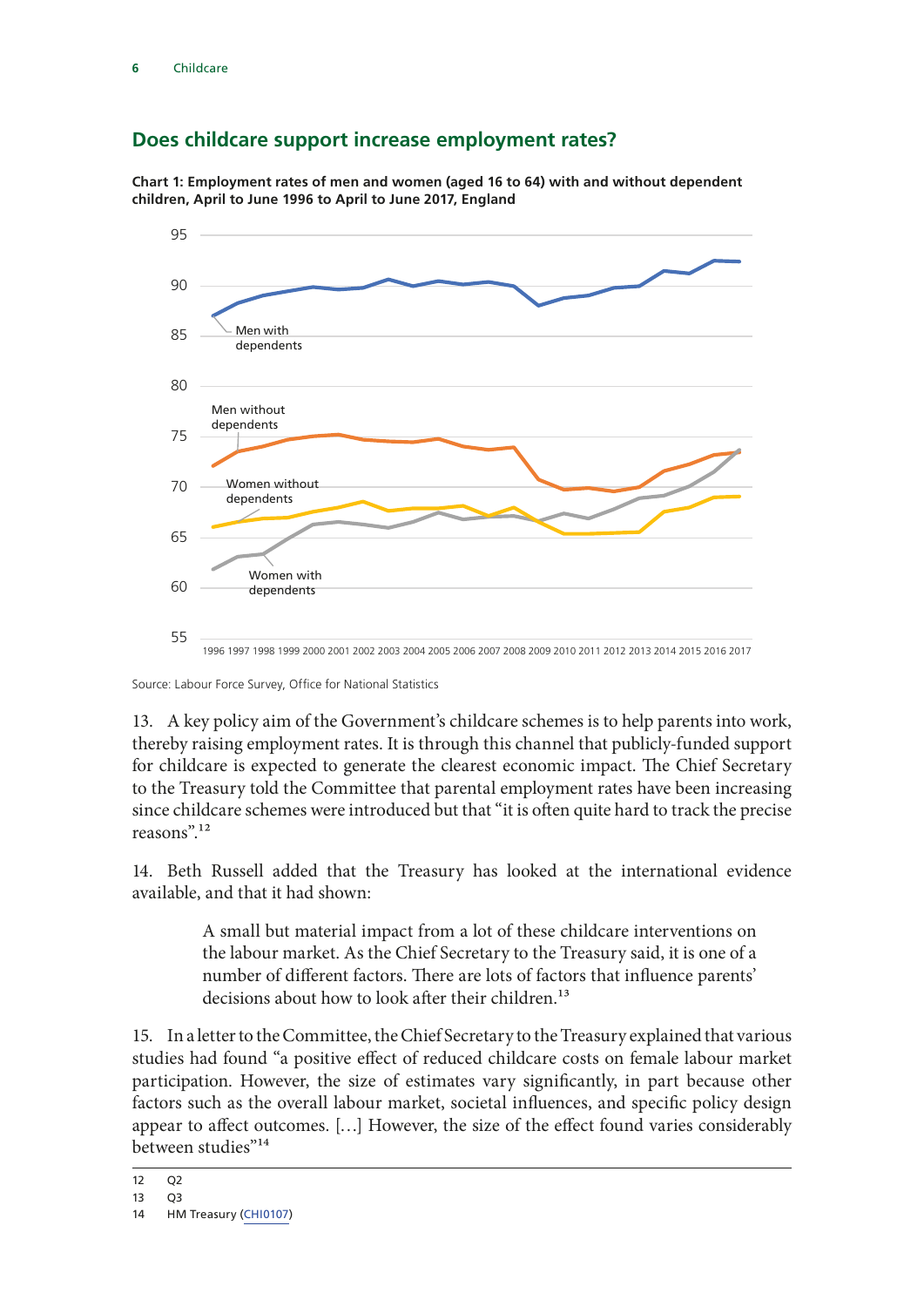16. Studies from the UK include a 2014 report by the IFS "The impact of free, universal pre-school education on maternal labour supply", which found that:

> The increased proportion of children in England who could access free parttime early education by around 50 percentage points between 2000 and 2008, led to a rise in the employment rate of mothers whose youngest child is 3 years old of around 3 percentage points, equivalent to about 12,000 more mothers in work.<sup>15</sup>

17. The IFS updated this research in 2016 in its report "Does free childcare help parents work?", which found "no evidence that the work patterns of mothers with younger children, or those of fathers, were affected […] as their children moved from being entitled to a free part-time nursery place (offering 15 hours of free childcare per week) to a fulltime place at primary school (which effectively offers parents 30–35 hours of free childcare per week)".16

18. The Government's impact assessment of Tax-Free Childcare does not forecast large changes in employment rates:

> We expect that Tax-Free Childcare will have a small but positive impact on maternal employment, through encouraging mothers to either return to work or work more hours.<sup>17</sup>

19. Research carried out over a number of years studying the impact of pre-school childcare on the working patterns of parents in England by a team of academics from the University of Essex, the University of Warwick and the IFS, submitted to the Committee, stated that the impact of providing 15-hours free childcare had not led to a significant impact on the working patterns of parents. The researchers found that:

> Being offered free part-time childcare did little to help more parents to work, at least during the first year of entitlement, and that increasing the number of hours of free childcare available from around 15 per week to around 30–35 per week—as children moved from part-time nursery into full-time school—only allowed a relatively small number of mothers whose youngest child was beginning full-time school to enter work. We found no evidence that the work patterns of mothers with other, younger children, or those of fathers, were affected.18

20. The explanation for the small increase in employment was that many parents who wanted to be in work were already in work, and that being given more hours of free childcare simply saved them money:

> Some parents did use the free entitlement to take up more childcare, enabling them to move into work (or increase their hours of work), but many working parents were already buying more hours of childcare than

<sup>15</sup> Institute for Fiscal Studies, *[The impact of free, universal pre-school education on maternal labour supply](https://www.ifs.org.uk/publications/7403)* (October 2014)

<sup>16</sup> Institute for Fiscal Studies, *[Does free childcare help parents work?](https://www.ifs.org.uk/publications/8792)* (December 2016)

<sup>17</sup> HM Revenue and Customs, *[Tax-Free Childcare impact assessment](https://www.gov.uk/government/publications/tax-free-childcare-impact-assessment-march-2017)* (March 2017)

<sup>18</sup> University of Essex and other universities [\(CHI0081\)](http://data.parliament.uk/writtenevidence/committeeevidence.svc/evidencedocument/treasury-committee/childcare/written/78177.html)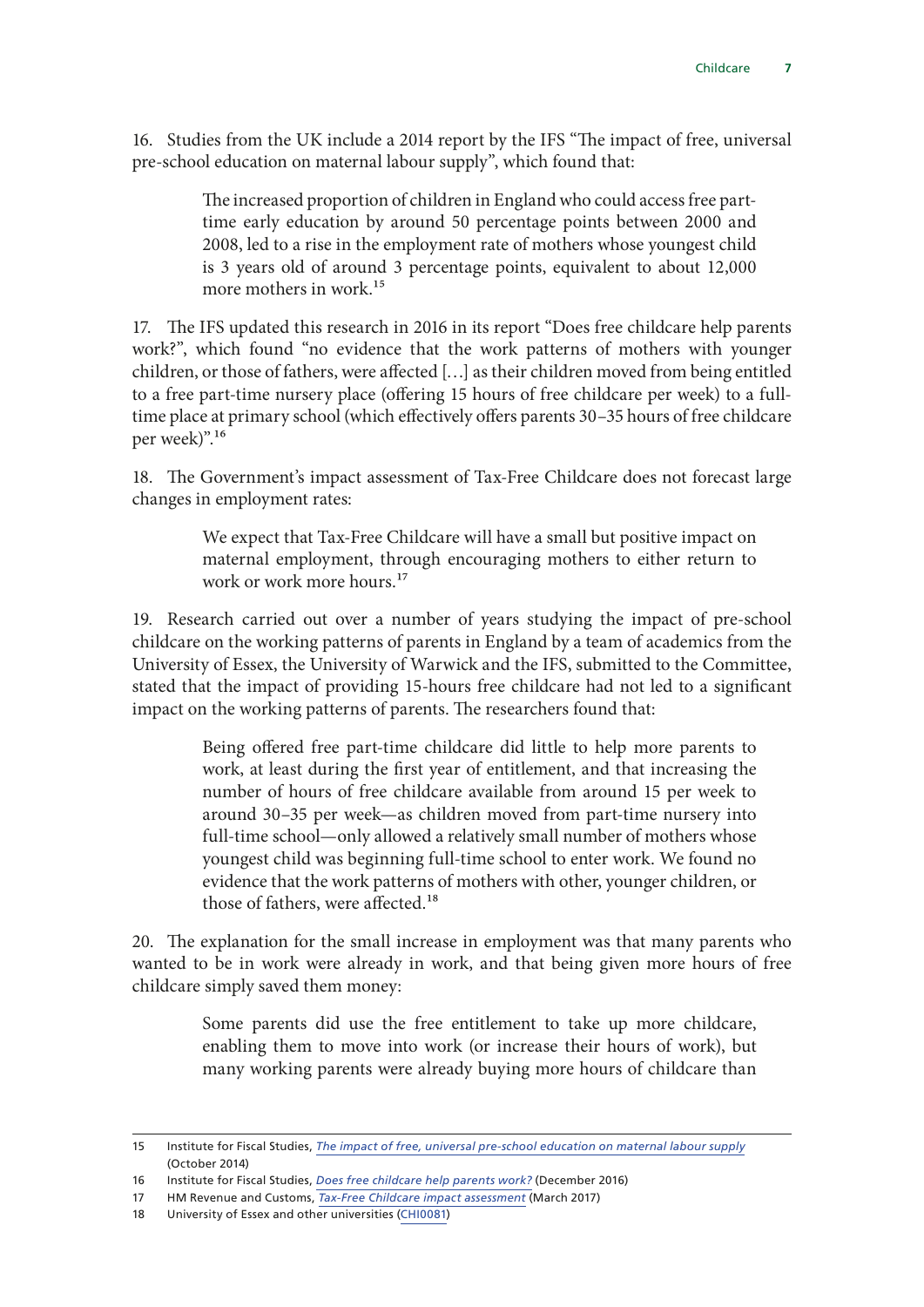<span id="page-9-0"></span>the part-time entitlement provides in order to allow them to work; for these parents, more free childcare simply means they spend less on childcare themselves<sup>19</sup>

21. As 30-hours free childcare is a relatively new scheme that was only rolled out in September 2017, there is not yet a substantial evidence base upon which to draw conclusions. The Essex, Warwick and IFS submission states that the additional 15 hours is unlikely to have a significant impact on parental employment:

> The main impact of the policy is to make full-time childcare cheaper. This might therefore make work more financially rewarding for parents, and this may increase the number of hours that parents will work, or increase the number of parents wanting to work. But there are also reasons why the policy might have only a small effect. For example, if those parents closest to the labour market went back to work when their child was offered free parttime childcare, then the impact of an additional 15 hours of childcare could be smaller than the first 15 hours (because the parents who remain out of work might be those with strong preferences for not doing paid work while they have pre-school children, or those who are less able to find work).<sup>20</sup>

#### **Gender pay gap**

22. In addition to increasing employment rates, economic activity and potentially productivity, the Chief Secretary to the Treasury told the Committee that the Government's childcare support could reduce the gender pay gap. She said:

> The gender wage gap is stable until the arrival of the first child and then it gradually rises over the next 12 years, up to 33 per cent. 44 per cent of women working part-time said they had downgraded occupations to do  $\mathrm{SO}^{21}$

23. The IFS report "Wage progression and the gender wage gap: the causal impact of hours of work", reaches similar conclusions:

> there is […] a gradual but continual rise in the wage gap [after the birth of the first child] and, by the time the first child is aged 20, women's hourly wages are about a third below men's. The gradual nature of the increase in the gender wage gap after the arrival of children is similar to the gradual accumulation of differences in labour market experience. A big difference in employment rates between men and women opens up upon arrival of the first child and is highly persistent. By the time their first child is aged 20, women have on average been in paid work for three years less than men and have spent ten years less in full-time paid work (defined here as more than 25 hours per week).<sup>22</sup>

21 O19

<sup>19</sup> University of Essex and other universities [\(CHI0081\)](http://data.parliament.uk/writtenevidence/committeeevidence.svc/evidencedocument/treasury-committee/childcare/written/78177.html)

<sup>20</sup> University of Essex and other universities [\(CHI0081\)](http://data.parliament.uk/writtenevidence/committeeevidence.svc/evidencedocument/treasury-committee/childcare/written/78177.html)

<sup>22</sup> Institute for Fiscal Studies, *[Wage progression and the gender wage gap: the causal impact of hours of work](https://www.ifs.org.uk/publications/10358)* (February 2018)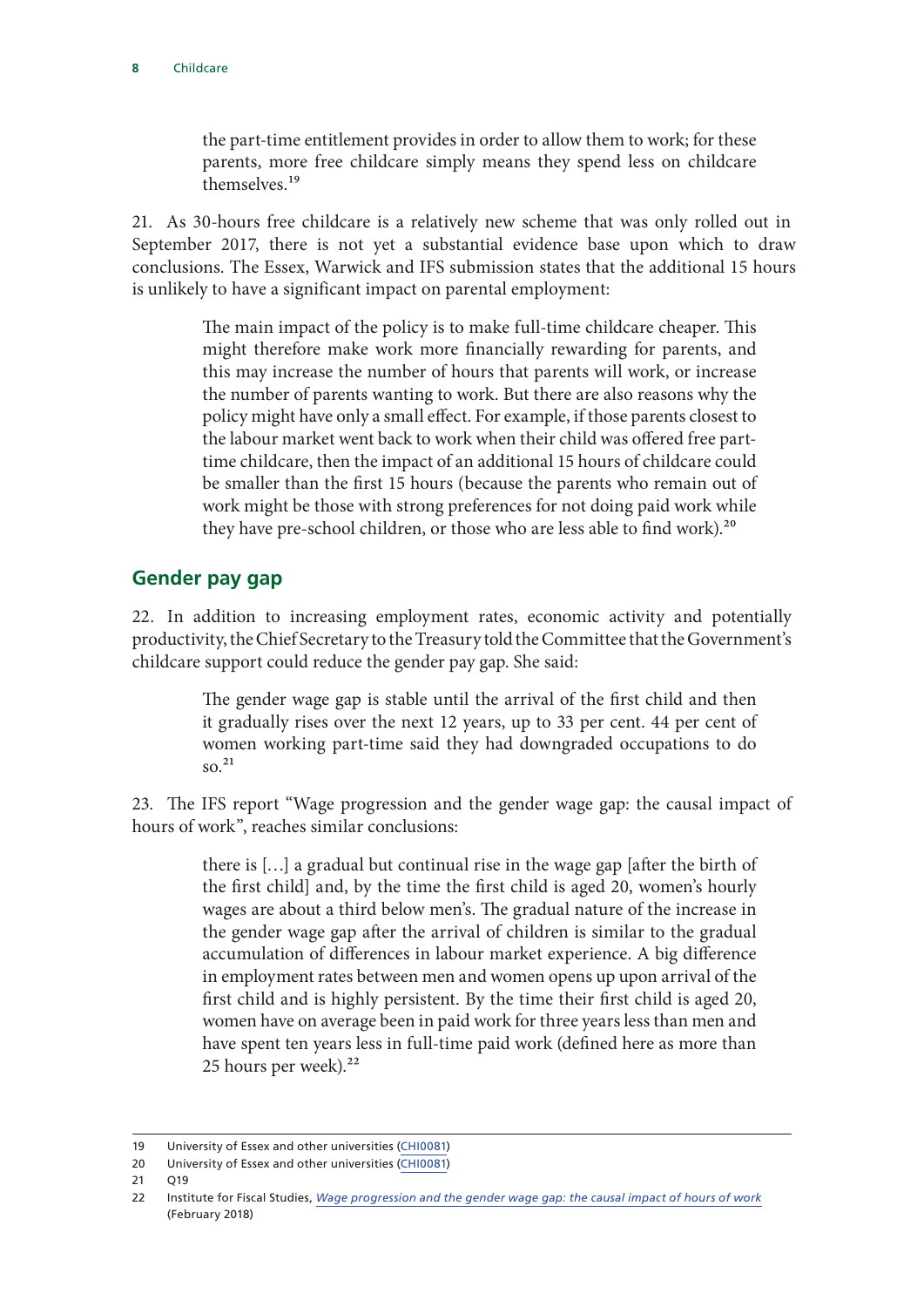<span id="page-10-0"></span>24. In written evidence, the Family and Childcare Trust stated that greater support for childcare has the potential to reduce the pay gap that occurs as a result of women having children:

> Women are stuck in jobs which pay below what they could earn, and which do not make the best possible use of their skills. This can have a longterm effect on women's financial well-being as it can reduce their earnings throughout their career and reduced pension contributions can also impact their retirement. Improving access to childcare will provide parents—and mothers in particular—with real choices about how to balance work and care.23

#### **Alternative policies to increase supply of parents in the labour market**

25. The Government's objective of helping parents into work is being delivered primarily through schemes that provide financial support for the costs of childcare. But the Committee received evidence highlighting other, non-financial, factors that influence parents' decisions about returning to work. These include:

- Family-unfriendly workplace culture and poor management practices.
- Poor part-time opportunities and lack of flexibility /time off for parents.
- Lack of suitable jobs or a high level of competition for term-time jobs locally.
- Poor availability of training through lifelong learning [to provide] opportunities and support.
- Lack of incentives for employers to take on older returners after they've been out of work caring for family.
- Lack of support for parental care at key times, such as school holidays.<sup>24</sup>

#### **The economic contribution of stay-at-home parents**

26. The Committee received a large number of submissions stating that the Government's childcare policy ignored those parents who chose to stay at home and look after their children themselves. Many submissions questioned why a childcare worker in the formal economy should be counted as a contributing towards overall economic activity, while a stay-at-home parent is not. Many of these submissions stated that the Government's objective of ensuring high-quality early-years childcare would be supported by paying stay-at-home parents an hourly wage.

27. The Office for National Statistics has reported that the total value of childcare provided at home was worth £320 billion in 2014, and notes that, in line with international standards for the production of national accounts, this is not included in GDP.<sup>25</sup> Were the Government to pay stay-at-home parents an hourly rate, part of this at-home childcare provision would be brought into the formal economy.

<sup>23</sup> CH10075

<sup>24</sup> A M Lewis ([CHI0099\)](http://data.parliament.uk/writtenevidence/committeeevidence.svc/evidencedocument/treasury-committee/childcare/written/78209.html)

<sup>25</sup> Office for National Statistics, *[Household Satellite Accounts: Compendium: Executive summary for household](https://www.ons.gov.uk/economy/nationalaccounts/satelliteaccounts/compendium/householdsatelliteaccounts/2005to2014/chapter1executivesummaryforhouseholdsatelliteaccount)  [satellite account](https://www.ons.gov.uk/economy/nationalaccounts/satelliteaccounts/compendium/householdsatelliteaccounts/2005to2014/chapter1executivesummaryforhouseholdsatelliteaccount)* (April 2016)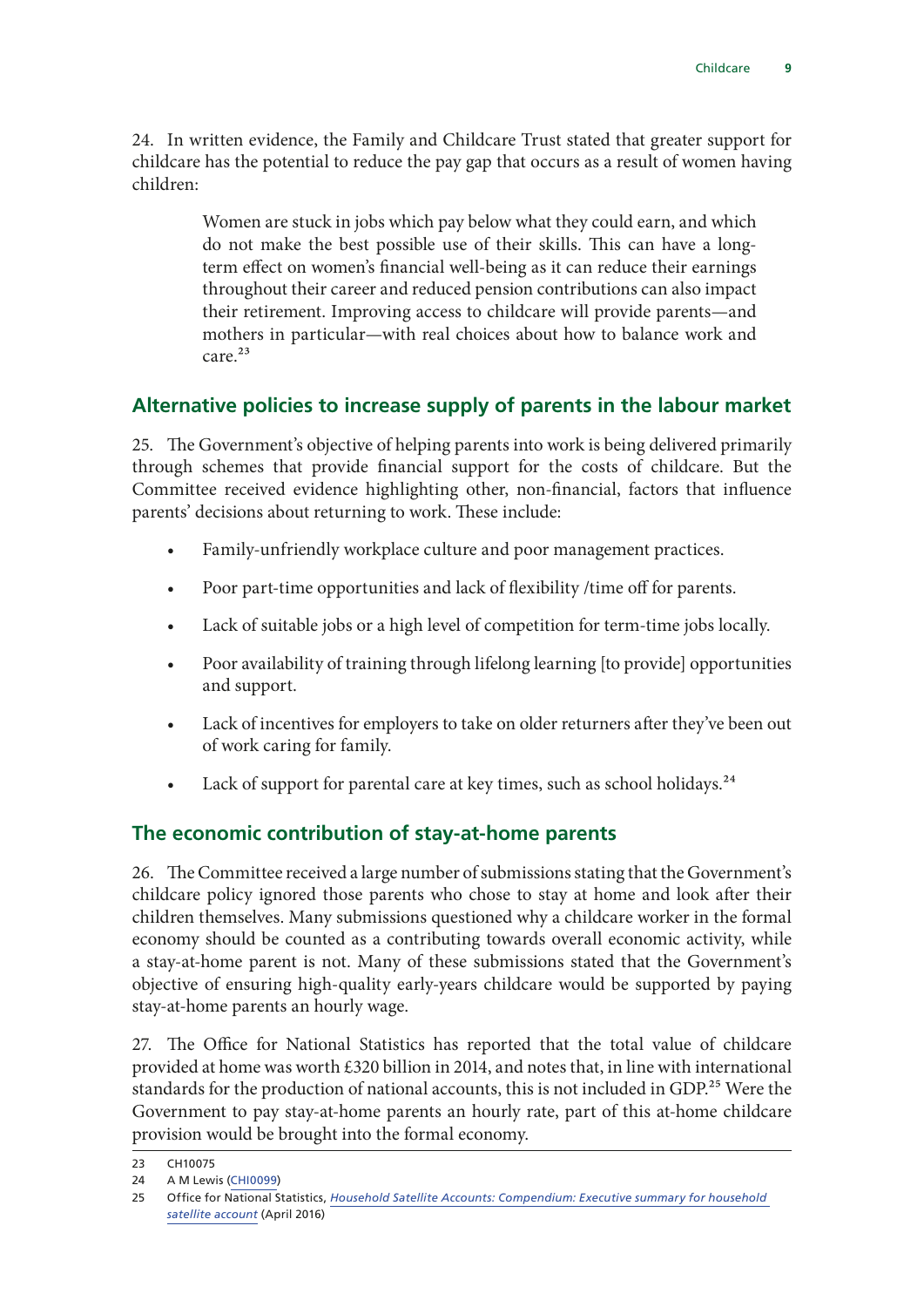28. **The Government's current support for childcare may improve productivity by allowing parents to re-enter the labour market at a level more consistent with their skills. However, the impact on the UK's overall productivity performance is uncertain and more research would be welcomed.**

29. **However, to the extent that it increases the employment rate of parents, the Government's support for childcare will increase GDP, GDP per capita, the tax base and tax receipts. It is also likely to help to reduce the gender pay gap.**

30. **15 and 30-hours free childcare and Tax-Free Childcare aim to help parents into work. Research suggests that these interventions have only had a small impact on parental employment.**

31. **The Treasury has made little effort to calculate the economic impact of the Government's childcare interventions. The Treasury should evaluate Tax-Free Childcare and 30-hours free childcare in order to gain a better understanding of how they affect parental employment and productivity. Until such an analysis is carried out, it is impossible to determine whether the cost to the taxpayer of childcare support is outweighed by the economic benefits.**

32. **Based on the evidence available, the biggest impact of the Government's childcare schemes may be to make childcare more affordable to those that receive support, rather than bring parents back into the work place.**

33. **The Committee notes that many parents choose to care for their young children at home, rather than returning to the labour market, and that the economic value of this activity is not measured in the national accounts. This is a legitimate choice that the Government should take care to respect in setting its objectives for childcare policy. In particular, the over-riding policy objective should be to support parents who decide to return to the labour market, rather than to increase labour force participation among those who choose to stay at home to care for their children.**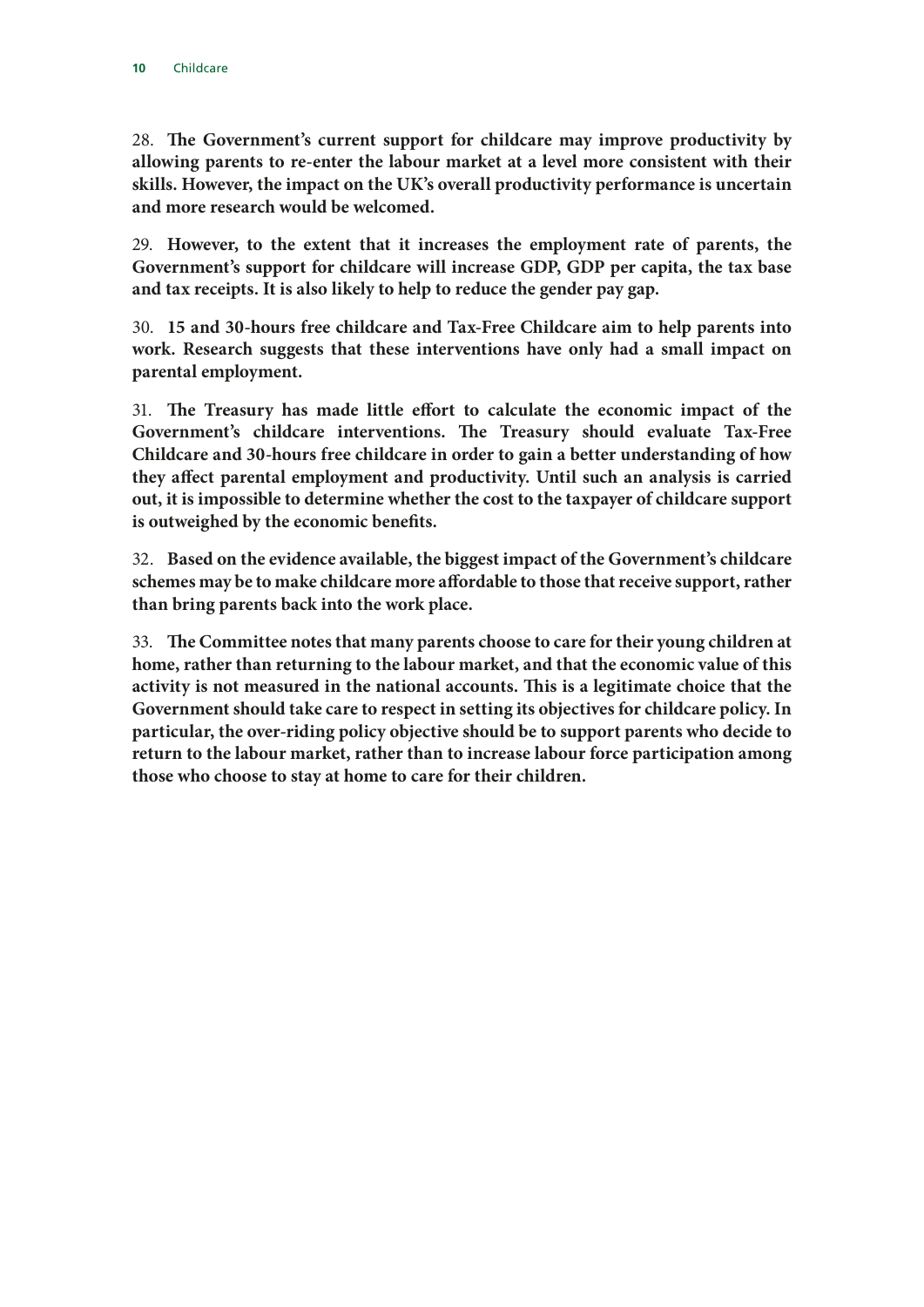### <span id="page-12-0"></span>**2** The design of Government's childcare schemes

#### **Summary of Government childcare schemes and aims**

34. The Government runs a number of schemes that reduce the cost of childcare in parallel, some of which can be claimed at the same time as each other, whilst others cannot. The table below sets out a brief description of each scheme and their eligibility criteria.

| <b>Scheme entitlement</b>                                                                                                   | <b>Eligibility</b>                                                                                                                                                                                                                                                                                                                        |
|-----------------------------------------------------------------------------------------------------------------------------|-------------------------------------------------------------------------------------------------------------------------------------------------------------------------------------------------------------------------------------------------------------------------------------------------------------------------------------------|
| Childcare vouchers - Parents can take up<br>to £55 a week of their wages as childcare<br>vouchers, on which they do not pay | The employer must offer a childcare vouchers<br>scheme.                                                                                                                                                                                                                                                                                   |
| income tax or National Insurance.                                                                                           | From 6 April 2018 (extended by a further<br>six months to October in a statement to the<br>House of Commons on 14 March <sup>26</sup> ) childcare<br>voucher schemes will close to new applicants.                                                                                                                                        |
|                                                                                                                             | Existing recipients will keep their entitlement<br>if they joined a scheme and get their first<br>voucher by 5 April 2018 (extended by a<br>further six months), as long as theystay<br>with the same employer and their employer<br>continues to run the scheme and they do not<br>take an unpaid career break of longer than a<br>year. |
| Tax-Free Childcare - Up to £500 every 3<br>months (£2,000 a year) for each child to<br>help with the costs of childcare.    | Parent and their partner (if they have one)<br>must be:                                                                                                                                                                                                                                                                                   |
| If eligible, the government pays £2 for                                                                                     | • In work or getting parental leave, sick<br>leave or annual leave                                                                                                                                                                                                                                                                        |
| every £8 a parent pays for childcare<br>provision via an online account.                                                    | • Each earning at least the National<br>Minimum Wage or Living Wage for 16<br>hours a week                                                                                                                                                                                                                                                |
| 30-hours free childcare (1,140 hours per<br>year) for 3 to 4-year-olds                                                      | Parent and their partner (if they have one)<br>must be:                                                                                                                                                                                                                                                                                   |
|                                                                                                                             | • In work or getting parental leave, sick<br>leave or annual leave                                                                                                                                                                                                                                                                        |
|                                                                                                                             | • Each earning at least the National<br>Minimum Wage or Living Wage for 16<br>hours a week                                                                                                                                                                                                                                                |
|                                                                                                                             | Not earning more than £100,000 per year.                                                                                                                                                                                                                                                                                                  |
| 15-hours free childcare (570 hours per<br>year) for 3 to 4-year-olds                                                        | All children                                                                                                                                                                                                                                                                                                                              |

**Table 1: Summary of childcare policies:**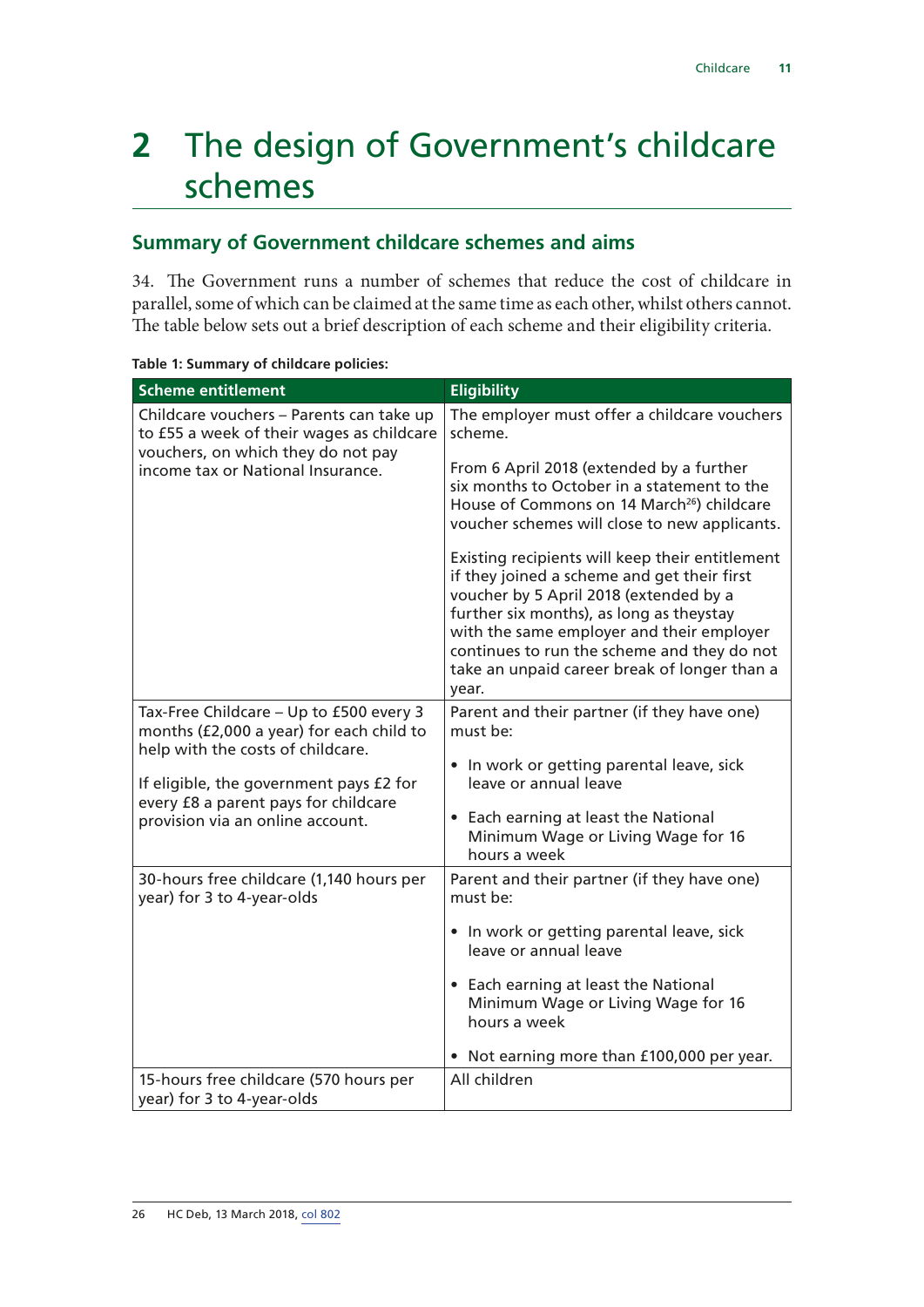| <b>Scheme entitlement</b>                                                                                                 | <b>Eligibility</b>                                                                                                                                                            |
|---------------------------------------------------------------------------------------------------------------------------|-------------------------------------------------------------------------------------------------------------------------------------------------------------------------------|
| As part of Universal Credit up to 85 per                                                                                  | Parent must be:                                                                                                                                                               |
| cent of childcare costs, up to a maximum<br>of £175 per week for one child or £300                                        | • Eligible for Universal Credit                                                                                                                                               |
| per week for two or more children                                                                                         | • Working                                                                                                                                                                     |
| <b>Child Tax Credits</b>                                                                                                  | Dependent on number of children and<br>income                                                                                                                                 |
| As part of Working Tax Credits parents                                                                                    | Parent must                                                                                                                                                                   |
| can claim extra amount to help cover the<br>costs of approved childcare, up to 70 per                                     | • Work a certain number of hours a week                                                                                                                                       |
| cent of childcare costs up to the same<br>thresholds as for Universal Credit with<br>additional funding for households on | • Get paid for the work they do (or expect<br>to)                                                                                                                             |
| housing or council tax benefits.                                                                                          | Have an income below a certain level                                                                                                                                          |
| 15-hours free childcare (570 hours per<br>week) for 2-year-olds                                                           | Parent must be entitled to one of the<br>following benefits:                                                                                                                  |
|                                                                                                                           | • Income Support                                                                                                                                                              |
|                                                                                                                           | • Income-based Jobseeker's Allowance (JSA)                                                                                                                                    |
|                                                                                                                           | • Income-related Employment and Support<br>Allowance (ESA)                                                                                                                    |
|                                                                                                                           | Universal Credit-if parent and their<br>$\bullet$<br>partner are on a low income from work<br>(this usually means a combined income of<br>less than £15,400 a year after tax) |
|                                                                                                                           | • Tax credits and you have an annual income<br>of under £16,190 before tax                                                                                                    |
|                                                                                                                           | • The quaranteed element of State Pension<br>Credit                                                                                                                           |
|                                                                                                                           | The Working Tax Credit 4-week run on (the<br>payment a parent receives when they stop<br>qualifying for Working Tax Credit)                                                   |
| Support for parents in education:                                                                                         |                                                                                                                                                                               |
| 1) Weekly payments through Care to<br>Learn                                                                               | 1) Under 20 at the start of a publicly-funded<br>course,                                                                                                                      |
| 2) Discretionary Learner Support to pay<br>for childcare                                                                  | 2) If a parent is 20 or over and in further<br>education.                                                                                                                     |
| 3) Childcare Grant to pay for childcare<br>costs for children under 15 or under 17 if<br>they have special needs          | 3) If a parent is in full-time education                                                                                                                                      |

*This table is a summary of the policies and not all detail, exemptions and eligibility criteria have been listed. Full details of each scheme can be found at [www.gov.uk/help-with-childcare-costs](http://www.gov.uk/help-with-childcare-costs)*

35. The Committee asked the Chief Secretary to the Treasury, to set out the aims of these schemes. She divided them into three groups. The purpose of the 15 and 30-hours entitlement was: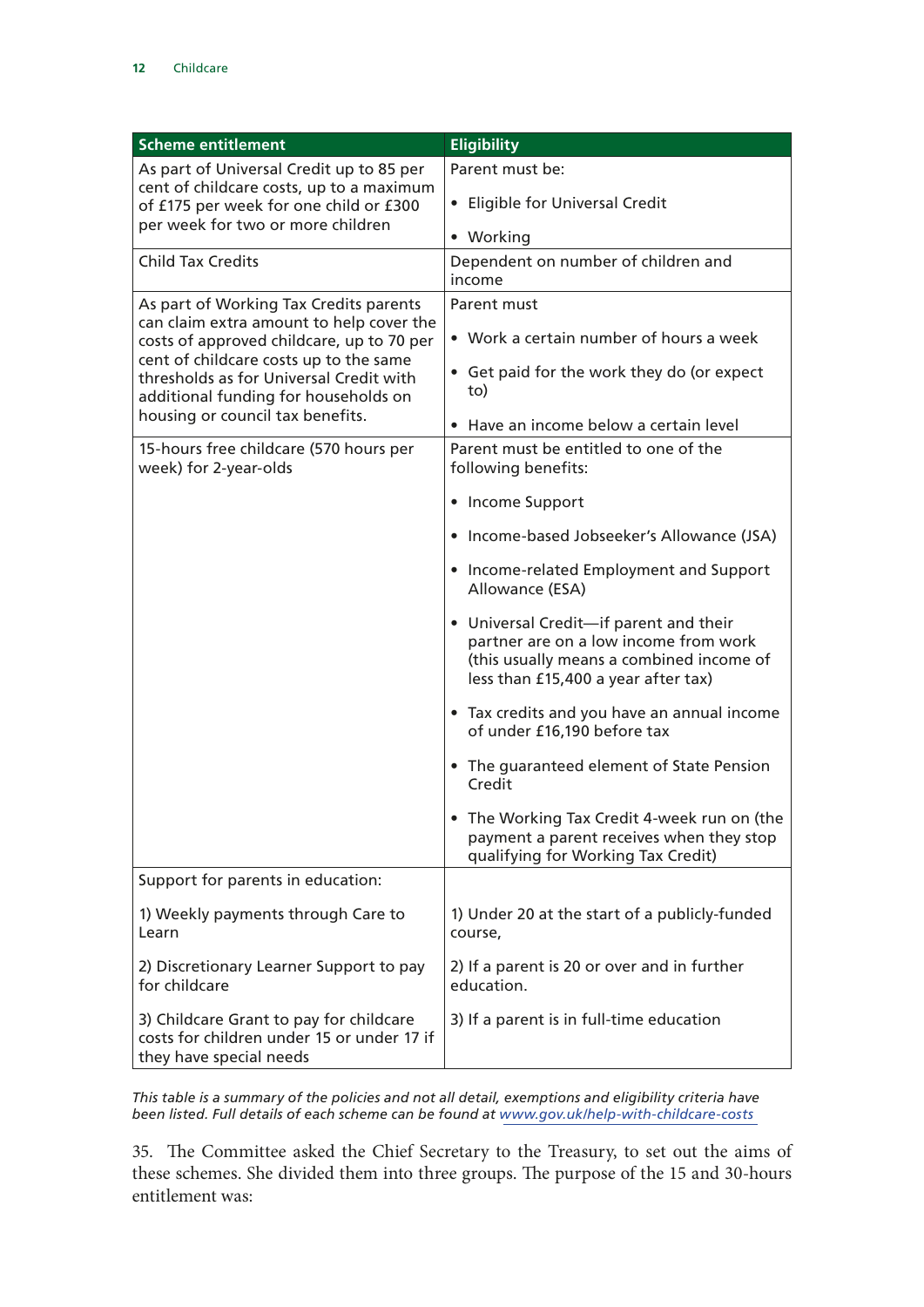<span id="page-14-0"></span>Child development […] We know that there is an 18-month gap in terms of vocabulary between those on the lowest and highest incomes by age five. Closing down that gap is really important in terms of social mobility and getting better outcomes later on […] When a child is in full-time education it is a driver for parents returning to work, particularly when the youngest child goes into that full-time education.<sup>27</sup>

36. The purpose of Tax-Free Childcare was to make sure that "middle and higher-income families, up to a maximum income of £100,000, have that bit of extra help in being able to pay for their childcare."28

37. The purpose of the Universal Credit and Working Tax Credit childcare elements were to "help people on low income into work and to make it affordable for those people to work".29

38. Further to these aims, the Chief Secretary to the Treasury stated:

First of all, we are trying to have an efficient childcare market, which is getting good value for money, high-quality and affordable for parents. Secondly, we are making sure that we are helping with child development, which we know is very important for the futures of those young children. Finally, we are helping parents into work, particularly focused on the lowestincome parents and how we can help them into work.<sup>30</sup>

#### **Conflict between policy objectives**

39. The Committee received evidence that the stated aims of overall childcare policy was not always clearly articulated, and that individual schemes could sometimes come into conflict. The National Day Nurseries Association (NDNA) summarised the situation as follows:

> The emphasis of the Government's childcare agenda appears to regularly switch back and forth between an emphasis on maximising parental employment and addressing social mobility. NDNA believes this sends conflicting messages to the sector and that both agenda are important and have the potential to complement each other.<sup>31</sup>

40. The British Association for Early Childhood Education stated that the policies of providing high-quality education for children, on the one hand, and supporting adults to return to work on the other, can come into conflict:

> Young children benefit most from frequent short sessions of education while working parents need childcare to fit around working patterns that may include long days and/or irregular hours. Also, the economic drivers around parental working may create pressures to drive down the cost of childcare, whereas the gains to be had from early education (personal,

- 28 Q4
- 29 Q4
- 30 Q4
- 31 National Day Nurseries Association ([CHI0095\)](http://data.parliament.uk/writtenevidence/committeeevidence.svc/evidencedocument/treasury-committee/childcare/written/78203.html)

<sup>27</sup> Q4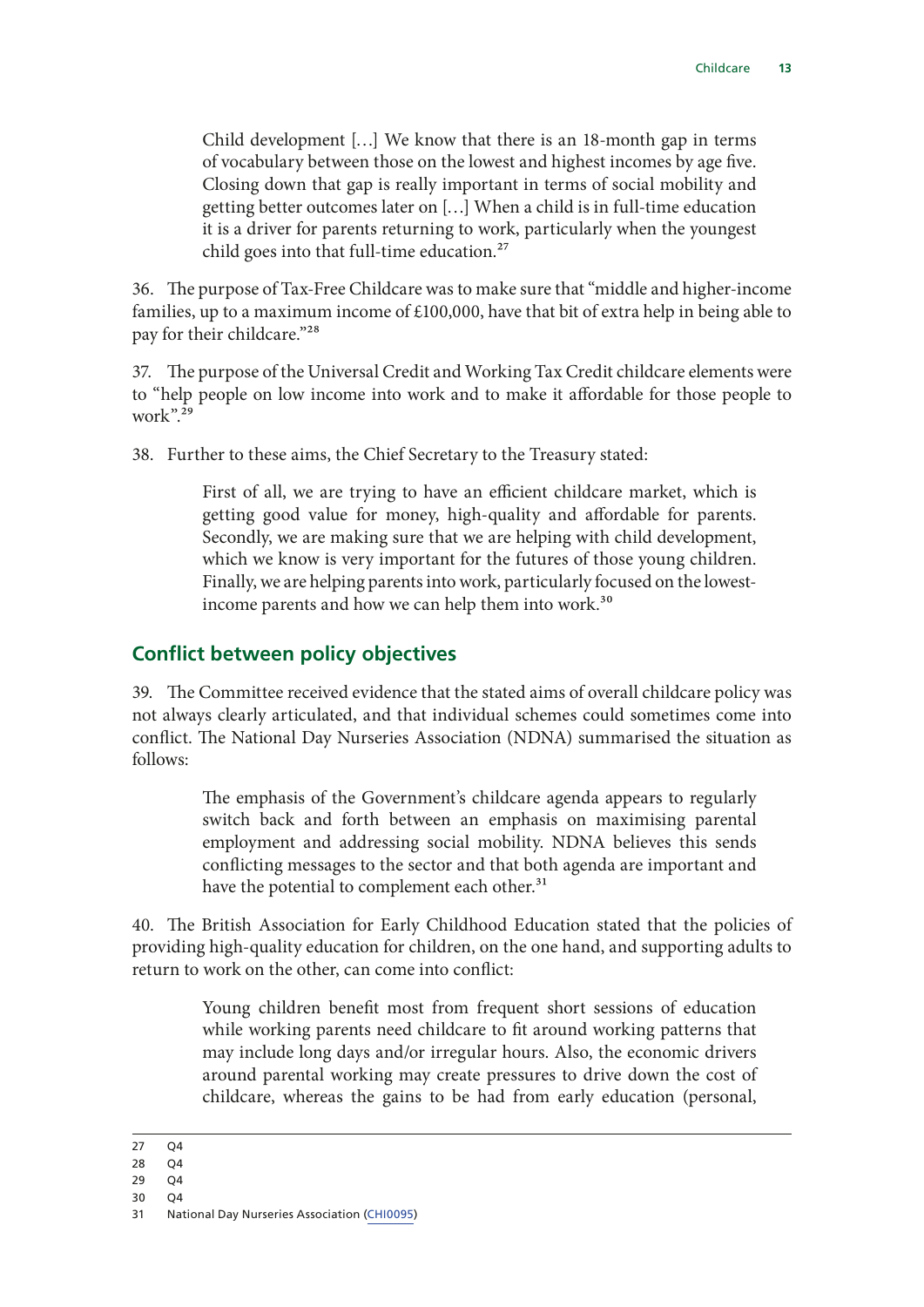<span id="page-15-0"></span>social and economic) have been demonstrated to come from high-quality provision which may cost more up front, but is a sound long term investment across the life course<sup>32</sup>

#### **Universal credit, tax credits, and the Government's policy objectives**

41. The Family and Childcare Trust explain how under the Universal Credit childcare element, parents have to pay childcare costs up front, something they did not have to do under Working Tax Credits, that may prevent parents from taking full advantage of the scheme:

> Parents looking to start work can find that upfront childcare costs make this difficult or impossible. Childcare providers commonly ask for fees to be in advance as well as asking for a deposit or retainer, but parents are likely to be paid earnings and benefits in arrears, making it hard to manage these upfront costs. [Within] Universal Credit, [there is] no clear pathway for parents to access support to meet upfront childcare costs when they move into paid work. The new Tax-Free Childcare system can help parents to manage this fluctuation as parents can 'bank' money in their account during term time and draw on it during the school holidays. Under Universal Credit, however, support is paid in arrears, so parents will not receive any additional support for their costs until after they have been incurred and often also have to have been paid.<sup>33</sup>

42. **The childcare element of Universal Credit plays a crucial role in supporting the lowest-paid parents into work. But requiring parents to pay for their childcare costs up front, before seeking reimbursement later, is a fundamental design flaw that undermines this objective, and should be rectified as a matter of urgency.**

43. **In particular, the Government should consider how the Department for Work and Pensions could pay the childcare element of Universal Credit directly to childcare providers. Alternatively, it could continue the policy of payment in advance that exists within Working Tax Credits.**

#### **Gaps in the Government's childcare schemes**

#### *Access to childcare support while in training*

44. Parents in training or education are entitled to certain help with childcare costs. In particular:

- A childcare grant worth up to 85 per cent of childcare costs up to a maximum of £175 per week for one child or £300 per week for two or more children is available to parents on a full-time higher education course who are also eligible for student finance.
- Parents aged under 20 studying on a publicly-funded course can claim up to £160 per week towards childcare costs (£175 per week in London).

<sup>32</sup> Early Education ([CHI0054\)](http://data.parliament.uk/writtenevidence/committeeevidence.svc/evidencedocument/treasury-committee/childcare/written/78086.html)

<sup>33</sup> Family and Childcare Trust ([CHI0075](http://data.parliament.uk/writtenevidence/committeeevidence.svc/evidencedocument/treasury-committee/childcare/written/78146.html))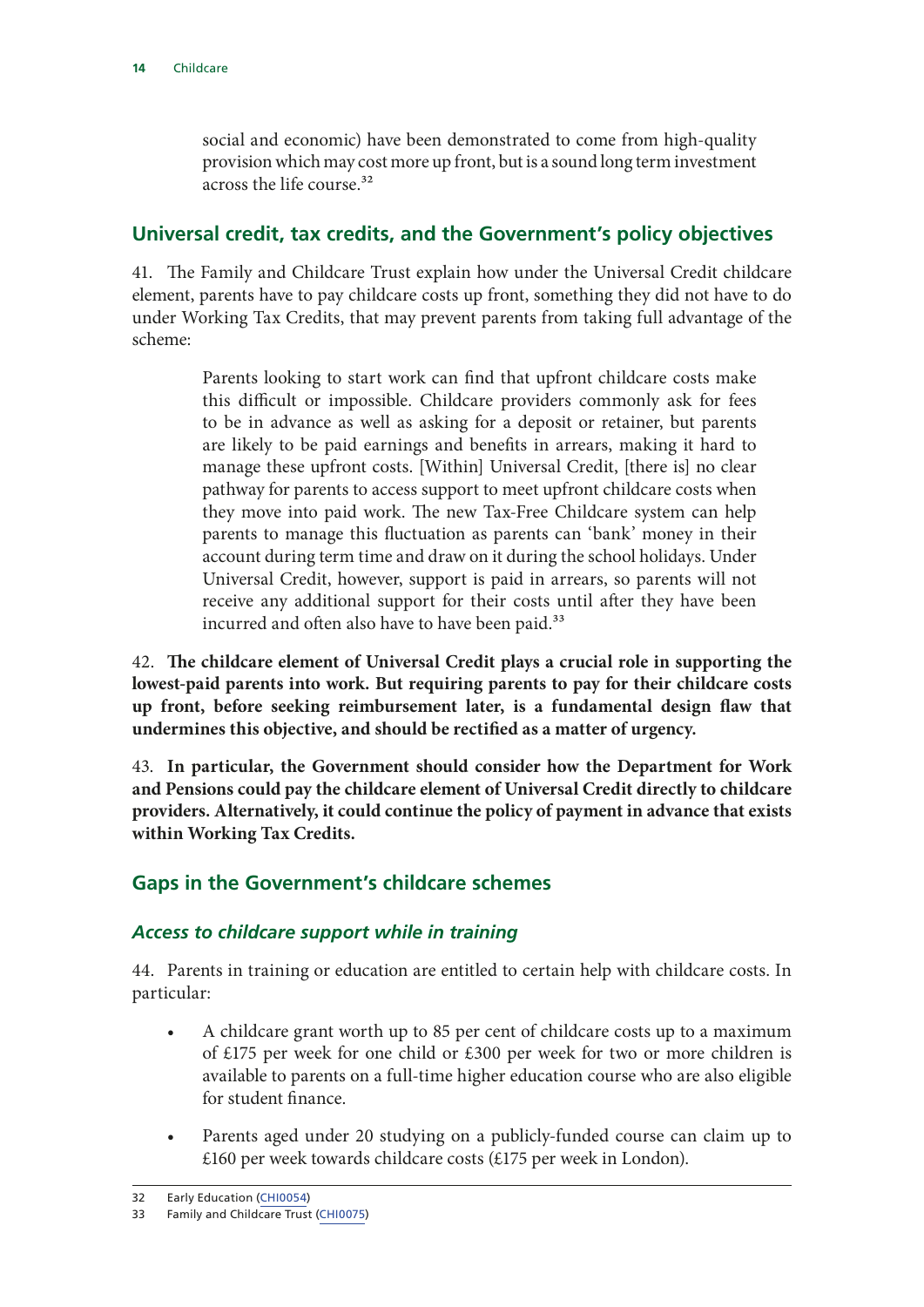- Apprentices get the same access to 30-hours free childcare as other workers, provided they meet the earnings threshold. They also have access to the childcare element of Universal Credit if they meet the relevant eligibility criteria.
- Along with all other parents, those in education or training have access to the 15-hours entitlement.

45. Parents aged 20 who wish to take on training can only seek support if they are on a further education course and are facing financial hardship, and the childcare costs are a barrier to the parent's participation in the course.

46. The Committee received evidence from London Councils highlighting certain circumstances where parents are not eligible for Tax-Free Childcare or 30-hours free childcare as a result of taking on training:

> The fact that the free entitlement is not open to parents on […] training schemes means that the opportunity of supporting many long-term unemployed parents into work has been missed. Many parents, especially single parents, are unable to undertake the training necessary to acquire a job, or a high-quality job, due to the prohibitive costs of childcare. […] The Government has recognised the importance of training for this group by allowing them to claim benefits while training for a year-long period. However, childcare costs still remain a barrier to enabling parents with young children to undertake this training.<sup>34</sup>

47. The Family and Childcare Trust also criticised the poor availability of support for parents wishing to undertake education or training:

> Reasonably generous provision is available for student parents under the end age of 20, and for full-time university undergraduates, but outside of these groups support is very limited. Students are reliant on the Further Education Discretionary Learner Support Fund and the Advanced Learner Loan Bursary Fund, both of which are locally administered by a college, with no guarantee of eligibility or how much you will get, and usually no possibility of determining whether childcare will be available before applying for a place. […]

> The Flexible Support Fund is available through the benefits system and can be used to help with childcare costs in training, but this is very limited. In 2012–13, the scheme spent less than £1.5m on childcare support for people in training<sup>35</sup>—the equivalent of part-time childcare for a year for just 250 children. Since April 2017, single parents with a youngest child aged three or over have been expected to actively seek work in order to be eligible for benefits. Government have recognised that training can play an important role in the journey into work for this group and they can undertake training for up to a year if this will improve their job prospects. However, they may struggle to find and afford childcare that enables them to undertake this

<sup>34</sup> London Councils [\(CHI0093\)](http://data.parliament.uk/writtenevidence/committeeevidence.svc/evidencedocument/treasury-committee/childcare/written/78200.html)

<sup>35</sup> House of Commons Library, *[Jobcentre Plus Flexible Support Fund](http://researchbriefings.files.parliament.uk/documents/SN06079/SN06079.pdf)* (October 2016)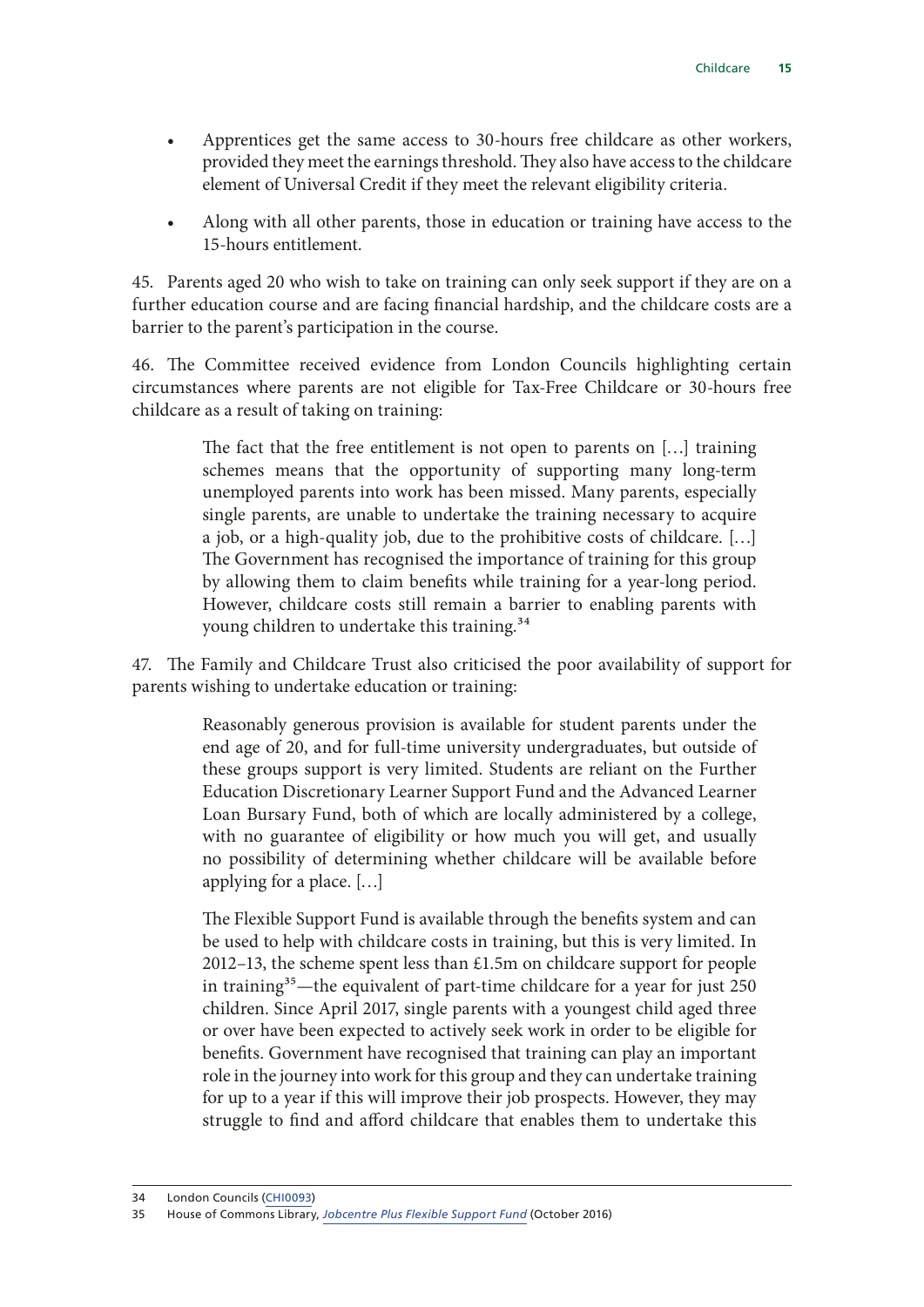<span id="page-17-0"></span>training. Extending the 30 hours provision to parents undertaking training would enable more parents to build their skills and then enter high-quality work.36

48. In a letter to the Committee, the Chief Secretary to the Treasury stated that the Government was considering how its National Retraining Scheme would interact with childcare support:

> At Autumn Budget, the Chancellor announced a National Retraining Partnership (NRS), chaired by the Secretary of State for Education, with the CBI and TUC to set the direction of the National Retraining Scheme, and this work is underway. The Government will consider the implications of the NRS on families with caring responsibilities and parents' role in family  $life.<sup>37</sup>$

49. **The rapidly-changing nature of work makes it ever more important that Government encourages lifelong learning and promotes the acquisition of new skills. As it stands, however, most parents considering entering training or education would be deterred by an absence of proper support for childcare costs. Many parents may need to retrain in order to return to work after having children. Failing to extend childcare to parents who need to take on such retraining is therefore short sighted.**

50. **As part of its efforts to address the UK's weak productivity performance through the launch of the National Retraining Scheme, the Government should consider removing age restrictions on childcare support for parents entering training or education. In addition, the Government should expand the courses that qualify for childcare support to include courses that individuals or companies finance themselves, rather than just those which are publicly funded, including those seeking English language training.**

#### *Support for those not yet in employment*

51. London Councils highlighted circumstances where 30-hours free childcare does not assist parents entering the labour market:

> Children who become eligible for the 30-hour entitlement in the middle of term are not funded by the Department for Education (DfE) to start receiving their additional 15-hours until the beginning of the following term. This means that a parent who is offered a job in January cannot get a funded place for their child until the Summer term. Some families will be able to afford to fund their child for the first few months in early years provision, but the parents who are in the most need of free childcare, and are thus dependent on it in order to take on a job, will not be able to plug this gap. It is unlikely that potential employers will agree to wait until the next term before taking on the new employee, especially for lower-paid, lower-skilled jobs.<sup>38</sup>

<sup>36</sup> Family and Childcare Trust ([CHI0075](http://data.parliament.uk/writtenevidence/committeeevidence.svc/evidencedocument/treasury-committee/childcare/written/78146.html))

<sup>37</sup> HM Treasury [\(CHI0107](http://data.parliament.uk/writtenevidence/committeeevidence.svc/evidencedocument/treasury-committee/childcare/written/79719.html))

<sup>38</sup> London Councils [\(CHI0093\)](http://data.parliament.uk/writtenevidence/committeeevidence.svc/evidencedocument/treasury-committee/childcare/written/78200.html)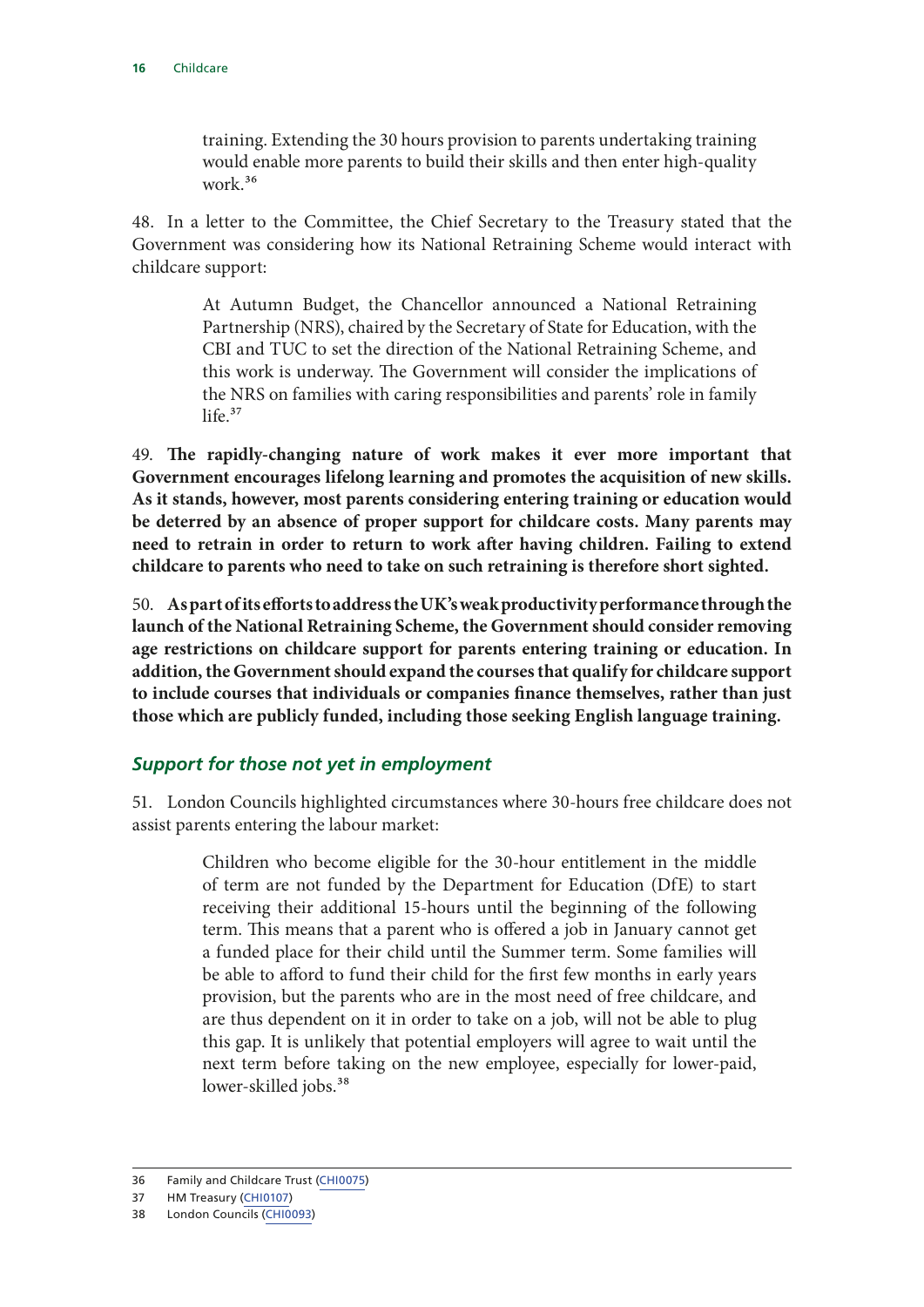52. **Entitlement to 30-hours free childcare should begin as soon as a child turns three. There is no justification for delaying entitlement, which unreasonably disadvantages parents of children who happen to have been born early in an academic term.**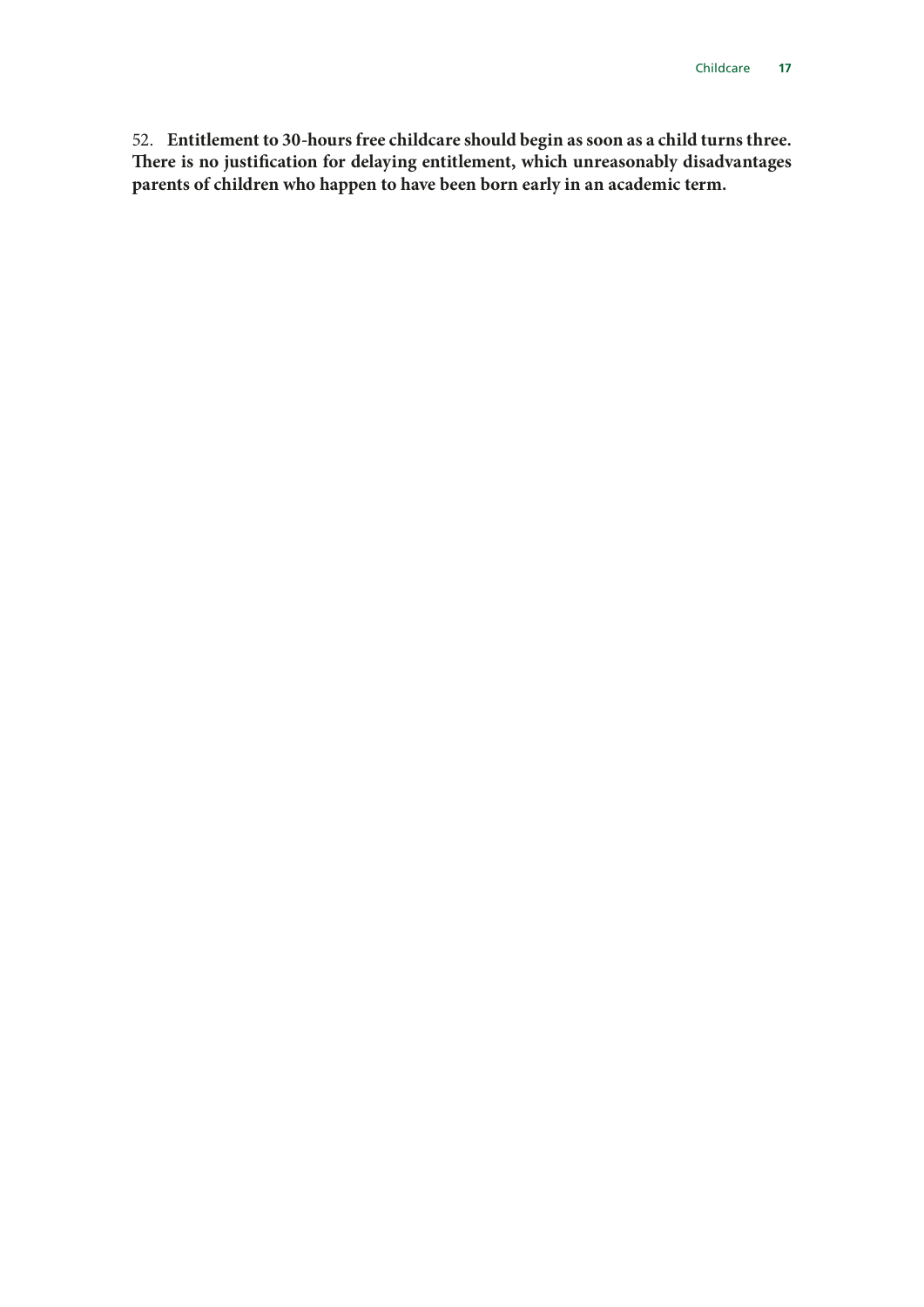### <span id="page-19-0"></span>**3** Identified problems within childcare policy implementation

#### **Tax-Free Childcare low level of take up**

53. Tax-Free Childcare is a relatively new scheme and there is therefore little evidence base at present to assess its contribution towards the Government's policy objectives. However, the impact assessment identifies six indicators of success:

- i) Parent take-up
- ii) Positive parent experience
- iii) Positive childcare provider experience
- iv) Positive reputation of Tax-Free Childcare
- v) Minimise error and fraud with Tax-Free Childcare
- vi) Efficient service providing good value for money

54. The uptake of Tax-Free Childcare has not been as high as the Government had initially forecast. In its November Economic and Fiscal Outlook, the Office for Budget Responsibility (OBR) revised down its forecast for spending on Tax-Free Childcare by 90 per cent, stating that it had forecast a caseload of 415,000 tax-free accounts by October 2017, but in practise only 30,000 had been opened.<sup>39</sup> Initially the OBR had forecast childcare expenditure of £800 million in 2017–18, but instead the forecast in November was for spending of  $£37$  million.<sup>40</sup>

55. HMRC's 2017–18 supplementary estimate<sup>41</sup> memorandum<sup>42</sup> stated that the estimated budget for Tax-Free Childcare had been reduced from £383 million down to £37 million, a reduction of 90 per cent due to "low-take up"<sup>43</sup>.

56. The Committee has received evidence highlighting complexities, potential inconsistencies, and difficulties accessing the scheme, which may explain why the take-up has been much lower than initially expected:

#### **Lack of awareness and perception of costs**

57. The Government's Childcare and Early Years Survey of Parents carried out in April 2017 found that 79 per cent of parents were unaware of Tax-Free Childcare. The report explained that:

<sup>39</sup> Office for Budget Responsibility, Economic and fiscal outlook, [Cm 9530](http://cdn.obr.uk/Nov2017EFOwebversion-2.pdf), November 2017, para 4.124

<sup>40</sup> Office for Budget Responsibility, Economic and fiscal outlook, [Cm 9530](http://cdn.obr.uk/Nov2017EFOwebversion-2.pdf), November 2017, para A.22

<sup>41</sup> A supplementary estimate is a document that provides an in-year update to a department's budget.

<sup>42</sup> A supplementary estimate memorandum is a document that explains the changes made within a department's supplementary estimate.

<sup>43</sup> [HMRC 2017–18 Supplementary Estimate Memorandum,](http://www.parliament.uk/documents/commons-committees/treasury/Memorandum-HMRC-Supplementary-Estimate.pdf
) March 2018.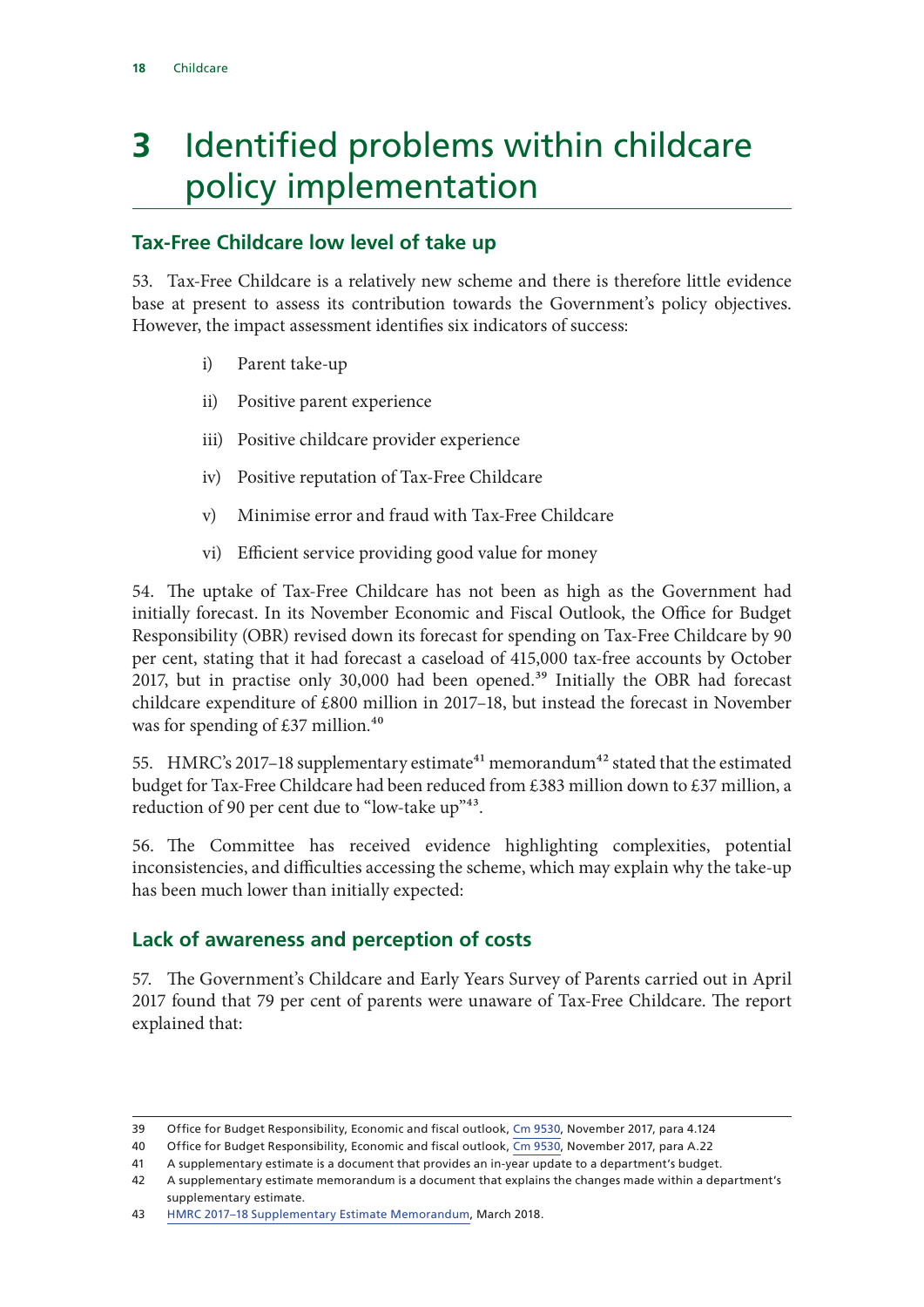<span id="page-20-0"></span>Among families with a child aged under 4 on 31 August 2017 or with a disabled child aged up to 14, only 1 per cent claimed to have applied for a Tax-Free Childcare account, with a further 3 per cent saying they had not applied because it was not yet available to them.<sup>44</sup>

58. The Low Income Tax Reform Group (LITRG) suggested that low up-take of Tax-Free Childcare was partly explained by lack of advertising and publicity for the scheme. The NDNA noted that there was a lack of awareness among providers, as well as parents:

> Many childcare providers (across all types of settings) have not registered for Tax-Free Childcare meaning many parents may not be able to make use of funding to pay for places in their first choice setting. […] NDNA is concerned about the lack of an effective Government communications strategy targeted at providers and parents, for Tax-Free Childcare. It is often left to non-government organisations such as NDNA to promote the scheme.<sup>45</sup>

59. **With a take-up rate 90 per cent lower than initially expected, Tax-Free Childcare is a clearly under-performing scheme. The Committee received evidence that low takeup can be explained by low awareness among parents of the scheme's existence. It also received evidence that take-up may also be affected by the fact that some parents may prefer to remain on childcare vouchers scheme. The failure to publicise the scheme properly—a cornerstone of the Government's childcare policy—is regrettable. The Government should now take all necessary measures to improve awareness and takeup of the scheme.**

#### **The childcare services website and inadequate guidance tools**

60. There are a number of Government and Government-sponsored websites that parents may come across as they seek information about the childcare support on offer. The Government's childcare website through which Tax-Free Childcare and 30-hours free childcare are accessed, was beset with a number of IT failures during summer 2017. The Committee received a large volume of correspondence regarding the website's failures, and wrote to Jon Thompson, First Permanent Secretary of HMRC, asking him to set out what had gone wrong. In his response, he disclosed that:<sup>46</sup>

- Between 21 April 2017 and 6 August 2017, a period of 107 days, the website was down for 160 hours.
- On every occasion, the website was down for at least 30 minutes.
- At one point the website was down for 15 hours in a row, and that day had been down for a total of 17 hours.
- The website experienced a breakdown on 15 separate days during May, and broke down on five consecutive days.

<sup>44</sup> Department for Education, *[Childcare and Early Years Survey of Parents in England 2017](https://www.gov.uk/government/uploads/system/uploads/attachment_data/file/669857/SFR73_2017_Text.pdf)* (December 2017)

<sup>45</sup> National Day Nurseries Association ([CHI0095\)](http://data.parliament.uk/writtenevidence/committeeevidence.svc/evidencedocument/treasury-committee/childcare/written/78203.html)

<sup>46</sup> HM Revenue and Customs, *[Correspondence from the Chief Executive and Permanent Secretary of HMRC relating](http://www.parliament.uk/documents/commons-committees/treasury/Jon-Thompson-HMRC-to-Chair-re-childcare-service-website.pdf)  [to HMRC's Childcare Service website](http://www.parliament.uk/documents/commons-committees/treasury/Jon-Thompson-HMRC-to-Chair-re-childcare-service-website.pdf)* (17 August 2017)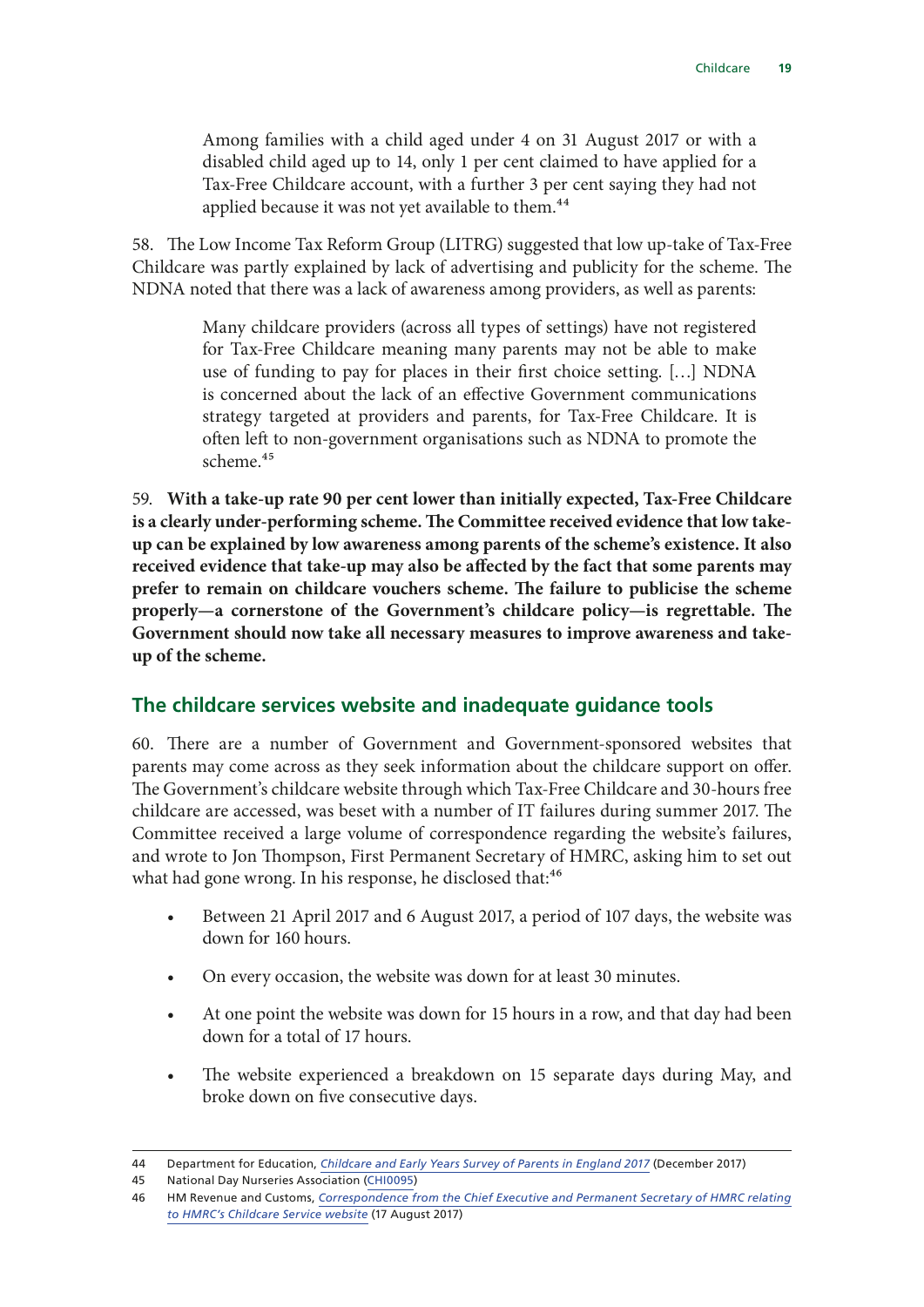- As at 17 August there were 10,257 applications that were more than four weeks old.
- Five per cent of users experienced screens showing "technical difficulties" during their application.

61. In a Westminster Hall debate, John Glen, the Economic Secretary to the Treasury, advised that when online access cannot be secured, the childcare service helpline can be called. In an answer to a written parliamentary question<sup>47</sup>, the Government confirmed that the helpline had received some 769,015 calls from parents. In an answer to a later written parliamentary question, the Government stated that it was not possible to ascertain precisely how many of these callers were able to subsequently complete their Tax-Free Childcare application.<sup>48</sup>

62. The NDNA submitted evidence to the Committee stating that it had been contacted by dozens of nurseries complaining that:

> Parents don't understand the system, that they are unable to register or reconfirm and that this is causing them huge stress. 79 per cent of nurseries told NDNA they had spent time helping families apply for Tax-Free Childcare and 30-hours registration. 14 per cent had spent more than five hours each week supporting parents.<sup>49</sup>

63. There were also website issues for childcare providers. The NDNA stated:

A third of nurseries struggled to register. One nursery took over a year to register, so their parents were unable to use Tax-Free Childcare to pay for their childcare. Other settings have taken many months to register. […] Some local authority areas had difficulties with their online provider portals and a further few were complaining of late payments.<sup>50</sup>

64. In addition to the problems associated with the HMRC website, the Committee has received submissions from members of the public stating that the number of different websites and points of contact for parents seeking guidance is confusing for parents. One individual wrote:

> The overly complicated system of having three bodies running the scheme [HMRC, NS&I and ATOS] is contributing to [the] difficulties and, in turn, impacting take up. The bureaucracy that this complex set up creates causes unnecessary inconvenience and stress to users. Customer services staff appear unable to undertake the simplest of tasks—such as viewing users' accounts to identify missed top-ups—because they are on a different system from other parts of the service. This leads to situations where users are requested to send screen shots of their own accounts to provide evidence of technical issues and owed funds. On 7 February, the Tax-Free Childcare

<sup>47</sup> PQ124116, 22 January 2018

<sup>48</sup> PQ 127803, 8 February 2018

<sup>49</sup> National Day Nurseries Association ([CHI0095\)](http://data.parliament.uk/writtenevidence/committeeevidence.svc/evidencedocument/treasury-committee/childcare/written/78203.html)

<sup>50</sup> National Day Nurseries Association ([CHI0095\)](http://data.parliament.uk/writtenevidence/committeeevidence.svc/evidencedocument/treasury-committee/childcare/written/78203.html)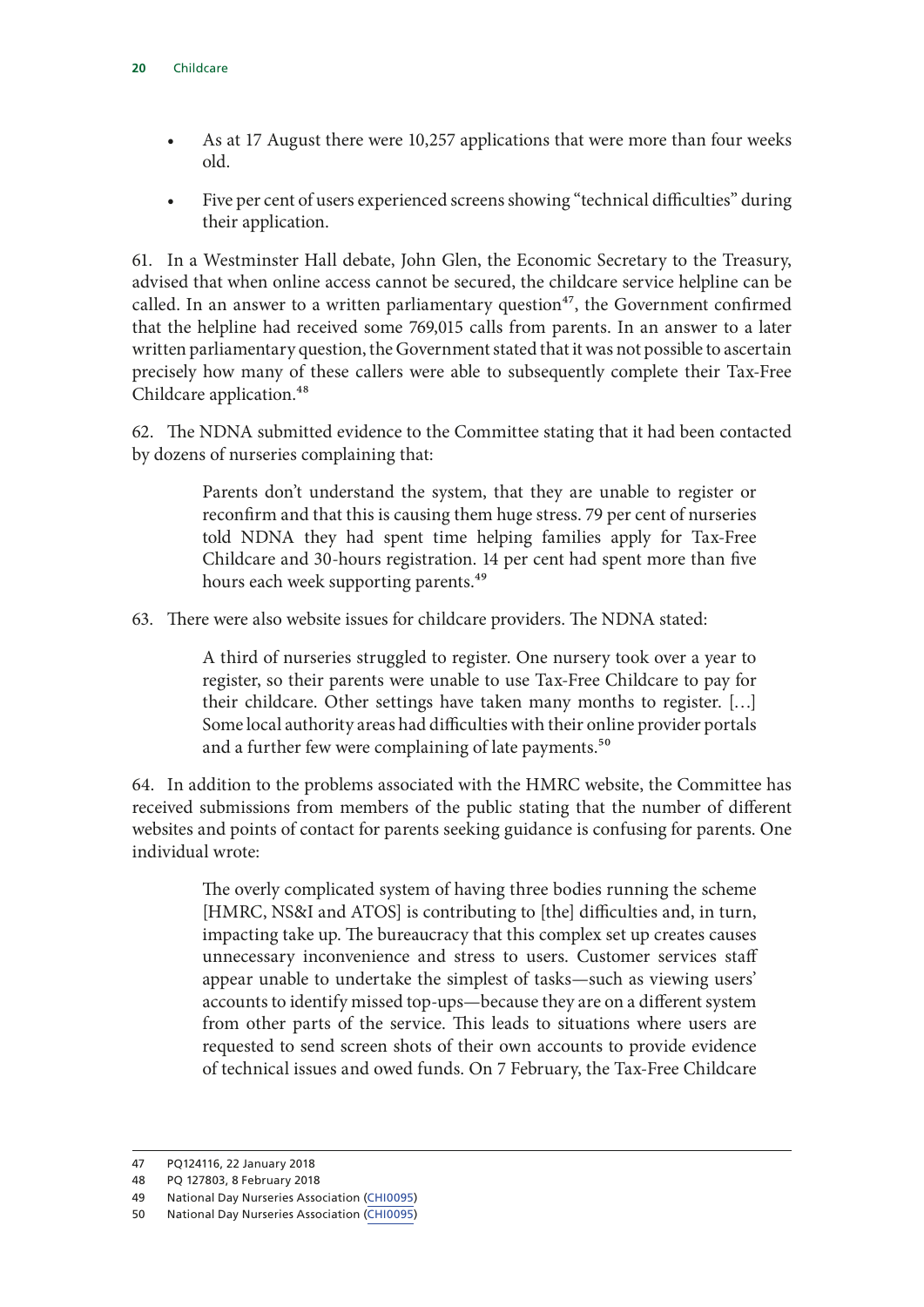customer services team said to me 'we do not have access to view your online account as they are owned by NS&I and they manage the front-end  $accounts$ <sup>51</sup>

65. The Committee also received evidence about the difficulties parents face in ensuring that personal contributions to childcare accounts—when combined with the Government's 'tax-free top-up'—are equal to the provider's fees, stating:

> There is no calculator tool provided to help users work out what amount should be paid into their account in order to have the correct funds, post top-up, to pay their childcare provider. While it sounds simple to work out  $\text{\pounds}2$  for every  $\text{\pounds}8$  paid in, in reality it can be considerably time consuming to work out how much to pay in when your fees are a very precise amount of pounds and pence.<sup>52</sup>

66. A further issue raised was the inadequate information about Tax-Free Childcare. For instance, the Government's guidance website does not explicitly say that only one parent can open an account per child; but this is the case. One member of the public submitted evidence to the Committee stating:

> Nowhere on the site could I find information on whether both parents could apply for a childcare account so as a result my husband wasted time submitting applications that were later declined.<sup>53</sup>

67. The LITRG highlighted areas where it considers the guidance provided by the Government to be insufficient. It states that in order for individuals to make the correct decision between the different available schemes, they need to be able to do all of the following:

- Understand the qualifying conditions of each scheme and the differences between them.
- Calculate how much support they will receive from each scheme (if they meet the relevant conditions) and whether that will differ in the longer term.
- Understand how changes in their circumstances will impact on the support they receive and whether they need to consider a different childcare scheme.
- Understand how the schemes interact and the potential consequences of making a claim for a scheme in terms of their existing benefits.<sup>54</sup>

68. The LITRG did not believe that the level of guidance currently provided is adequate to allow parents to understand all of this information. It states:

> The main problem is that there is no single source of advice or guidance that covers all of the schemes. The tax credits helpline cannot answer questions about childcare vouchers or help parents carry out better-off calculations and similarly the Tax-free Childcare helpline cannot answer questions about

<sup>51</sup> Mrs Victoria Begbie [\(CHI0063](http://data.parliament.uk/writtenevidence/committeeevidence.svc/evidencedocument/treasury-committee/childcare/written/78114.html))

<sup>52</sup> Mrs Victoria Begbie [\(CHI0063](http://data.parliament.uk/writtenevidence/committeeevidence.svc/evidencedocument/treasury-committee/childcare/written/78114.html))

<sup>53</sup> Mrs Victoria Begbie [\(CHI0063](http://data.parliament.uk/writtenevidence/committeeevidence.svc/evidencedocument/treasury-committee/childcare/written/78114.html))

<sup>54</sup> Low Incomes Tax Reform Group [\(CHI0100\)](http://data.parliament.uk/writtenevidence/committeeevidence.svc/evidencedocument/treasury-committee/childcare/written/78215.html)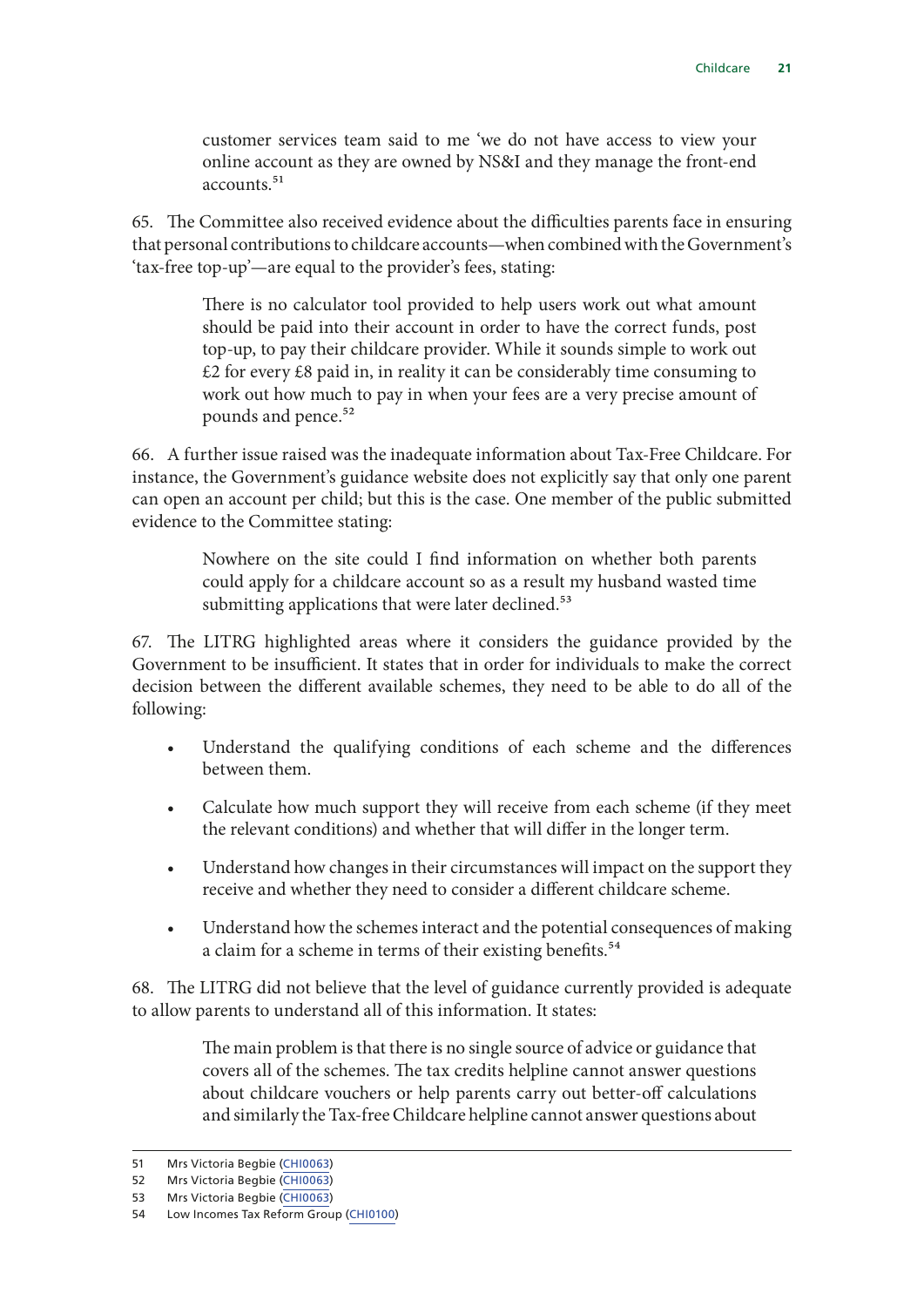tax credits or Universal Credit. […] We do not think that there is enough guidance and support at present to help people do this which means that people are at risk of making decisions that could be financially detrimental and in some cases irreversible.<sup>55</sup>

69. In addition to guidance information being spread among different providers, the LITRG considered some key information to be missing:

> One of the rules for Tax-free childcare is that you can only use the government top-up payments to pay for qualifying childcare—this means that the main reason, or one of the main reasons, for incurring the costs must be to enable the person to work. However, we cannot find that important rule mentioned on gov.uk or the childcare choices website—the former saying merely that 'you can use it to pay for approved childcare'.56

70. In addition to the omission of key information, the LITRG highlighted oversimplifications and inaccuracies, including but not limited to:

- Gov.uk currently states you must be 'each earning at least the National Minimum Wage or Living Wage for 16 hours a week—this is £120 if you're over 25'. This suggests that the threshold is weekly rather than set over a longer entitlement period and refers to being 'over 25' rather than correctly '25 and over'.
- Similar misleading information is found on the Tax-Free Childcare—10 things parents should know guidance. It fails to mention that the [income] test is based on an expectation of your earnings. It offers no guidance to those who have fluctuating incomes on how to work out their expected earnings nor is there any information on what happens if your 'expectation' turns out to be wrong and you do not earn above the threshold.
- There is a childcare calculator that has been launched on gov.uk that allows people to find out how much they can get towards childcare. However, it includes free 15/30 hour childcare, tax credits and Tax-Free Childcare but does not include Universal Credit. Given that in many areas you can no longer claim tax credits this is a significant oversight.<sup>57</sup>

71. **The Tax-Free Childcare website was intended to be available to parents in preparation for the start of the new school term in September 2017. But it failed consistently throughout the summer, causing stress and inconvenience to thousands. Having to close a system for repeated maintenance so soon after it has gone live is unacceptable. The Government should only launch websites when they are satisfied they are able to cope with the workload expected of them. If beta testing phases are necessary, Government should plan these so that problems can be resolved prior to full launch.**

72. **At present, there are multiple sources of official guidance for different childcare policies. The Low Income Tax Reform Group has highlighted factual errors and inaccuracies in this guidance which the Government should correct. Online guidance** 

<sup>55</sup> Low Incomes Tax Reform Group [\(CHI0100\)](http://data.parliament.uk/writtenevidence/committeeevidence.svc/evidencedocument/treasury-committee/childcare/written/78215.html)

<sup>56</sup> Low Incomes Tax Reform Group [\(CHI0100\)](http://data.parliament.uk/writtenevidence/committeeevidence.svc/evidencedocument/treasury-committee/childcare/written/78215.html)

<sup>57</sup> Low Incomes Tax Reform Group [\(CHI0100\)](http://data.parliament.uk/writtenevidence/committeeevidence.svc/evidencedocument/treasury-committee/childcare/written/78215.html)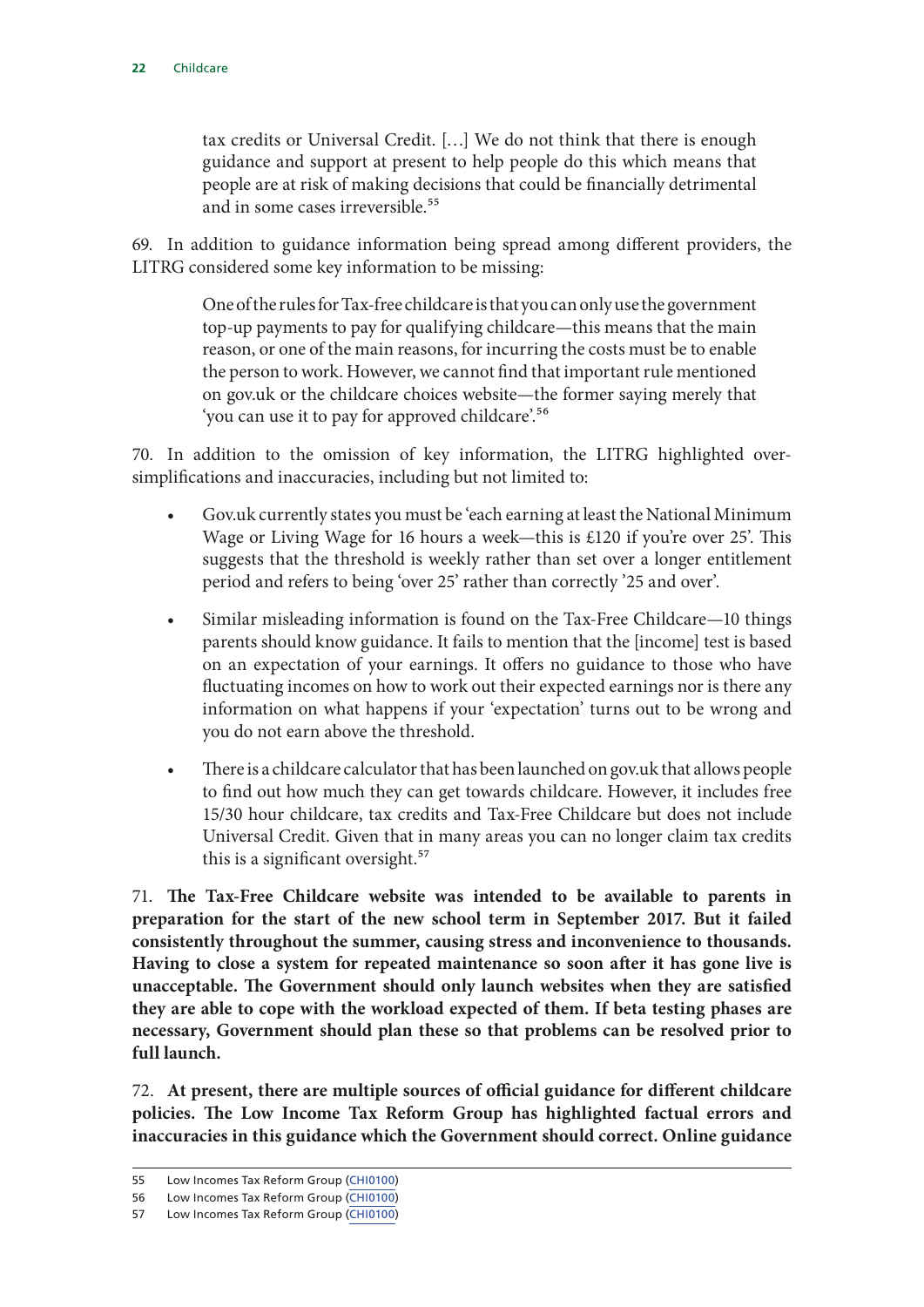<span id="page-24-0"></span>**should be supported by a specialist childcare support helpline that covers all of the major childcare schemes, with advisers who can help individuals with more complex circumstances, explaining to them what their optimum choice of schemes may be.**

73. **Applications for all childcare schemes should be made through one single portal, to avoid confusion and to ensure parents are properly informed of the available options.**

74. **The Government should ensure that its online childcare calculator can take account of Universal Credit entitlements.**

#### **Difficulties in choosing the right scheme**

75. LITRG highlighted a number of complex interactions between different policies. In some cases (e.g. 30-hours and Tax-Free Childcare), it is possible to obtain support from more than one scheme at the same time. In other cases (e.g. Tax-Free Childcare and tax credits), claiming support for one scheme makes one ineligible for the other. And in other cases, obtaining support under one scheme (e.g. tax credits) reduces entitlement under others (e.g. childcare vouchers). LITRG wrote that:

> [...] The majority of people who pay childcare costs are unlikely to understand this range of interactions and yet the consequences of failing to understand can be very serious. For example, take the interaction between Tax-Free Childcare and tax credits. Most people might see the logic in a rule that prevents you from claiming help with the same childcare costs from two schemes, and so it would seem logical that you cannot claim Tax-Free Childcare for the same childcare costs that you are claiming the childcare element of WTC for. However, the Tax-Free Childcare goes one step further and says that if an existing tax credit claimant, whether claiming the childcare element of Working Tax Credit or not, makes a claim for Tax-Free Childcare their whole tax credit award (both Working Tax Credit and child tax credit) is automatically terminated. Similar rules exist between Tax-Free Childcare and Universal Credit, although according to the gov. uk website, the claimant is responsible for cancelling any Universal Credit claim. It is not clear whether there are punitive consequences if the claimant fails to do that.<sup>58</sup>

76. The optimum choice of schemes for parents depends on their income level and childcare needs. Additional complexity can arise if these vary from month to month. LITRG explained that:

> The most complicated part of these financial calculations is the potential impact of changes of circumstances. Very few people who we come into contact with have static lives. There are regular changes of working hours, income and childcare costs that can affect which scheme is financially the most beneficial and secure for them. It may also be the case that even if one scheme gives more financial support in the short term, it may be better to accept a lower level of support for longer term gains if circumstances are going to change.59

<sup>58</sup> Low Incomes Tax Reform Group [\(CHI0100\)](http://data.parliament.uk/writtenevidence/committeeevidence.svc/evidencedocument/treasury-committee/childcare/written/78215.html)

<sup>59</sup> Low Incomes Tax Reform Group [\(CHI0100\)](http://data.parliament.uk/writtenevidence/committeeevidence.svc/evidencedocument/treasury-committee/childcare/written/78215.html)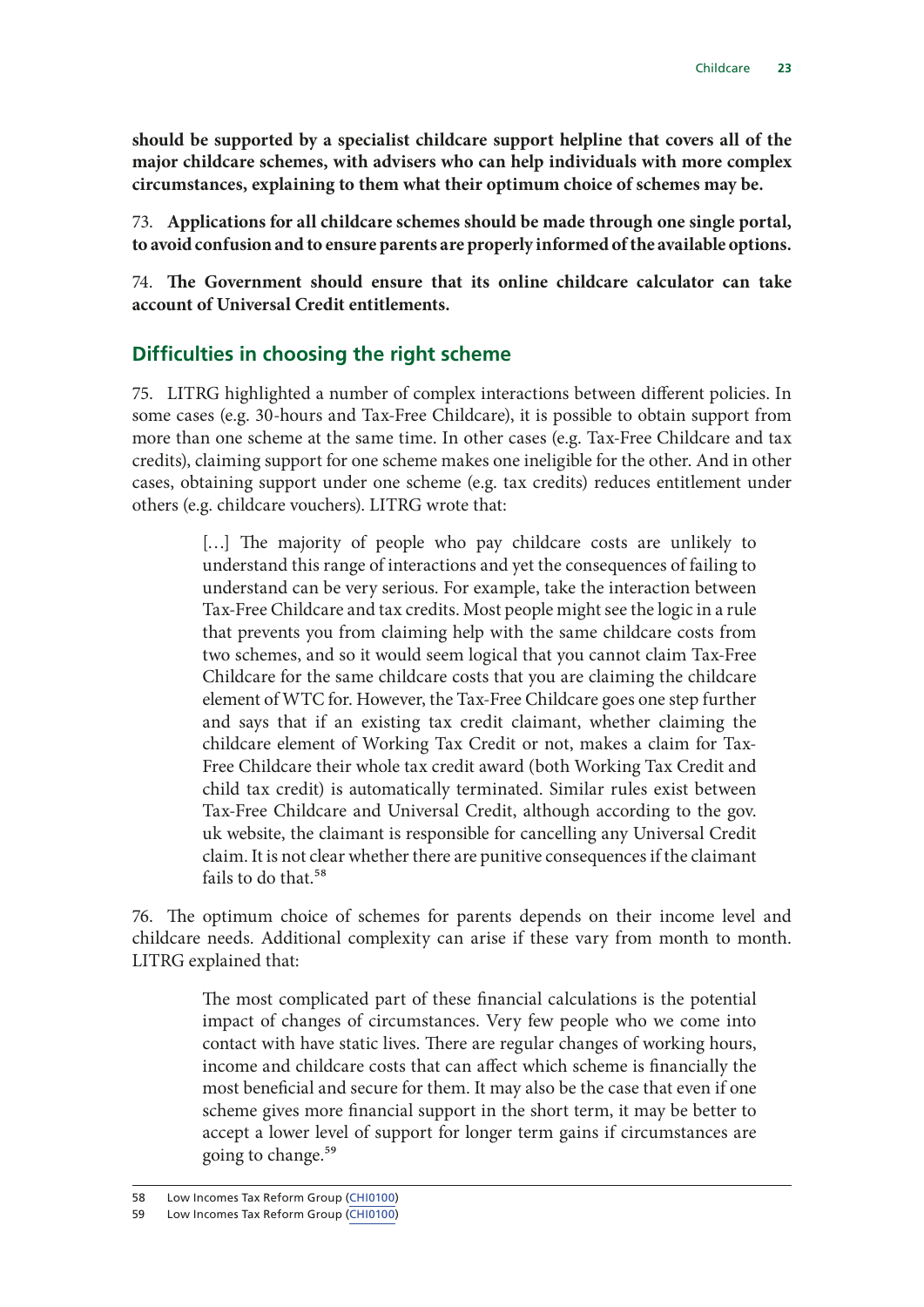In its submission to the Committee, Save the Children stated:

parents say that they struggle to understand how changing circumstances relating to: employment; hours worked; earnings; and the age of children effect their entitlement to different types of childcare support and the ways they interact".<sup>60</sup>

Suffolk County Council submitted examples to the Committee of how parents have reacted to these complexities within the system:

> Feedback from our children's centres has been that some parents did not take up their free entitlement at age two because they were concerned this would reduce other benefits they were in receipt of. We have also heard that parents find it difficult to ascertain which childcare entitlement will leave them better off. As a result, the council changed its communication to parents. The main issue we have heard is that parents are unable easily to see, which combination of childcare entitlements will work best for their  $circumstance<sup>61</sup>$ .

77. **While the wide range of childcare schemes has provided parents with greater choice and flexibility, the level of complexity has become overwhelming. It is likely that for parents whose circumstances change from month to month it is almost impossible to make the best choice.**

78. **The Government must set out how it intends to simplify its range of support for childcare costs, and address the complex interactions between different schemes.**

79. **The Government has committed to carrying out a post-legislative review of Tax-Free Childcare. The Government must include parent feedback on the user experience of accessing the scheme and the ability to use the Government's guidance to make the correct childcare choice. Once this detail emerges, the Government must make the necessary changes to address the scheme's shortcomings.**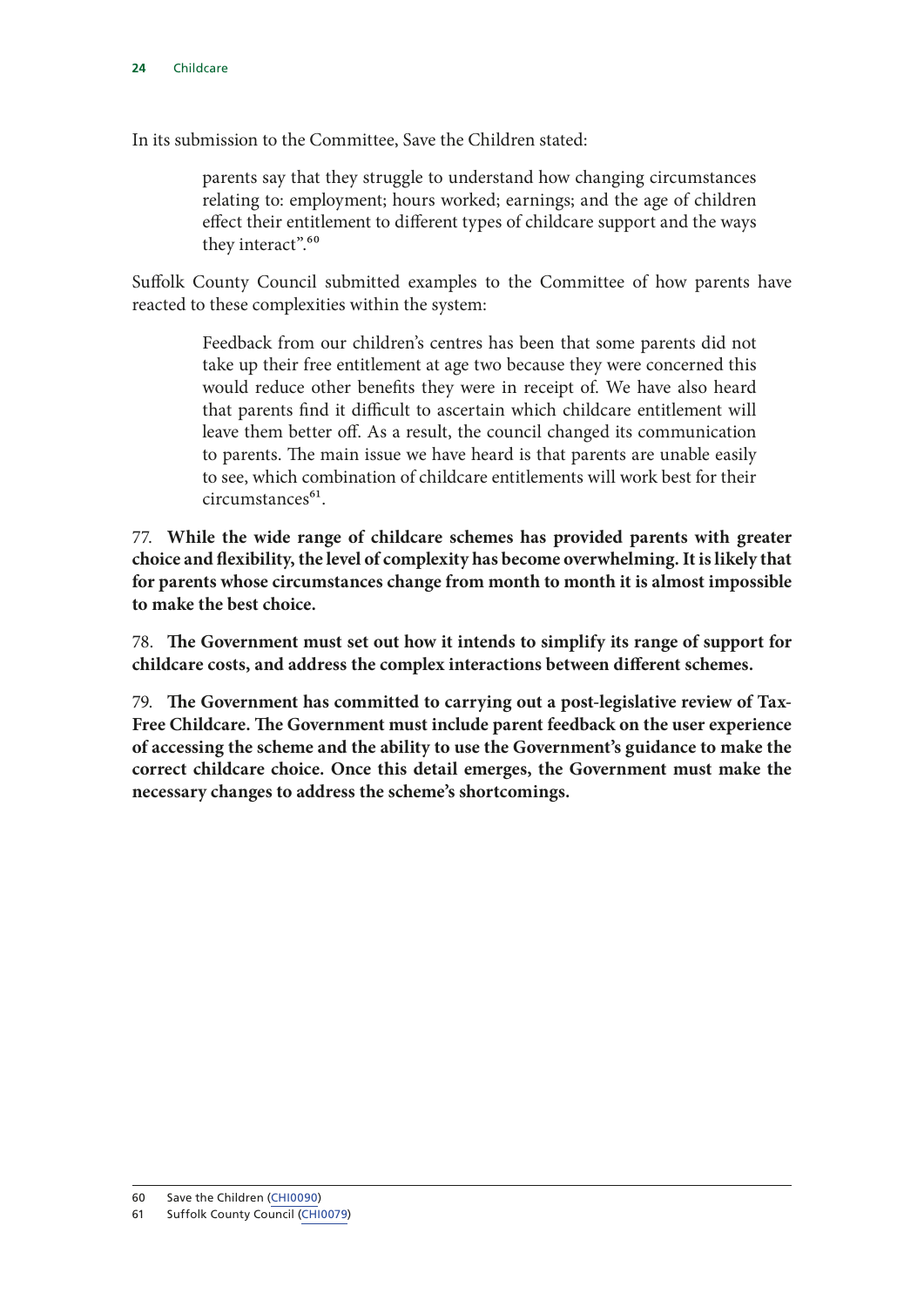### <span id="page-26-0"></span>**4** Funding of 30-hours free childcare

#### **Level of funding provided**

80. Local authorities are legally responsible for ensuring that every child that is eligible for the 15 and 30-hours free childcare entitlement is able to access a place.<sup>62</sup> Local authorities receive the funding from central Government in order to provide these places, and in turn, pass the funding they receive on to the front-line providers of childcare services. The table below describes the amount that local authorities receive, the amount that providers are paid, and various estimates of the average costs of childcare provision.

| <b>Measure</b>                                                                                                         | <b>Size</b>    | <b>Source and comments</b>                                                                                                                                              |
|------------------------------------------------------------------------------------------------------------------------|----------------|-------------------------------------------------------------------------------------------------------------------------------------------------------------------------|
| <b>Funding</b>                                                                                                         |                |                                                                                                                                                                         |
| Minimum per hour rate Government will<br>provide to local authorities                                                  | £4.30          |                                                                                                                                                                         |
| Average hourly rate Government states it will<br>provide to local authorities                                          | £4.94          | Includes Early Years Pupil<br>Premium, not included in<br>other figures in this table.                                                                                  |
| Average rate provided to local authorities<br>2018-19                                                                  | £4.86          | <b>Early Years National</b><br><b>Funding Formula rates</b><br>$2018 - 19$                                                                                              |
| Average rate provided to local authorities<br>$2017 - 18$                                                              | £4.85          | <b>Early Years National</b><br><b>Funding Formula rates</b><br>$2018 - 19$                                                                                              |
| Average baseline rate provided to local<br>authorities 2016-17                                                         | £4.43          | <b>Early Years National</b><br><b>Funding Formula rates</b><br>$2018 - 19$                                                                                              |
| Average amount passed on to private,<br>voluntary and independent childcare<br>providers by local authorities, 2017-18 | £4.34          | <b>Early Years Funding</b><br>Benchmarking tool 2017-18                                                                                                                 |
| <b>Estimated average costs</b>                                                                                         |                |                                                                                                                                                                         |
| DfE: Review of childcare costs, published<br>November 2015                                                             |                |                                                                                                                                                                         |
| Private setting                                                                                                        | £4.25<br>£3.81 | Wage data based on 2013<br>survey. Non-staff costs<br>(including rent business                                                                                          |
| Voluntary setting<br>Primary schools with nursery provision                                                            | £4.37          | rates) based on 2012 survey.                                                                                                                                            |
| Ceeda report average cost per hour of<br>providing childcare, published                                                | £4.68          | Estimated rate for 2016-17                                                                                                                                              |
| SEED report average cost per hour of<br>providing childcare, published January 2017                                    | £3.72          | Wage data based on 2015<br>fieldwork, or where not<br>known, ONS wage data<br>from 2010 uprated to 2015<br>price. Does not include<br>increases in wages since<br>2015. |

#### **Table 2: Summary of childcare rates per hour**

<sup>62</sup> Department for Education, *[Early education and childcare: Statutory guidance for local authorities](https://www.gov.uk/government/uploads/system/uploads/attachment_data/file/682005/Early_education_and_childcare_Statutory_guidance_for-LAs.pdf)* (February 2018)[,](https://www.gov.uk/government/uploads/system/uploads/attachment_data/file/682005/Early_education_and_childcare_Statutory_guidance_for-LAs.pdf) paras A1.& A1.11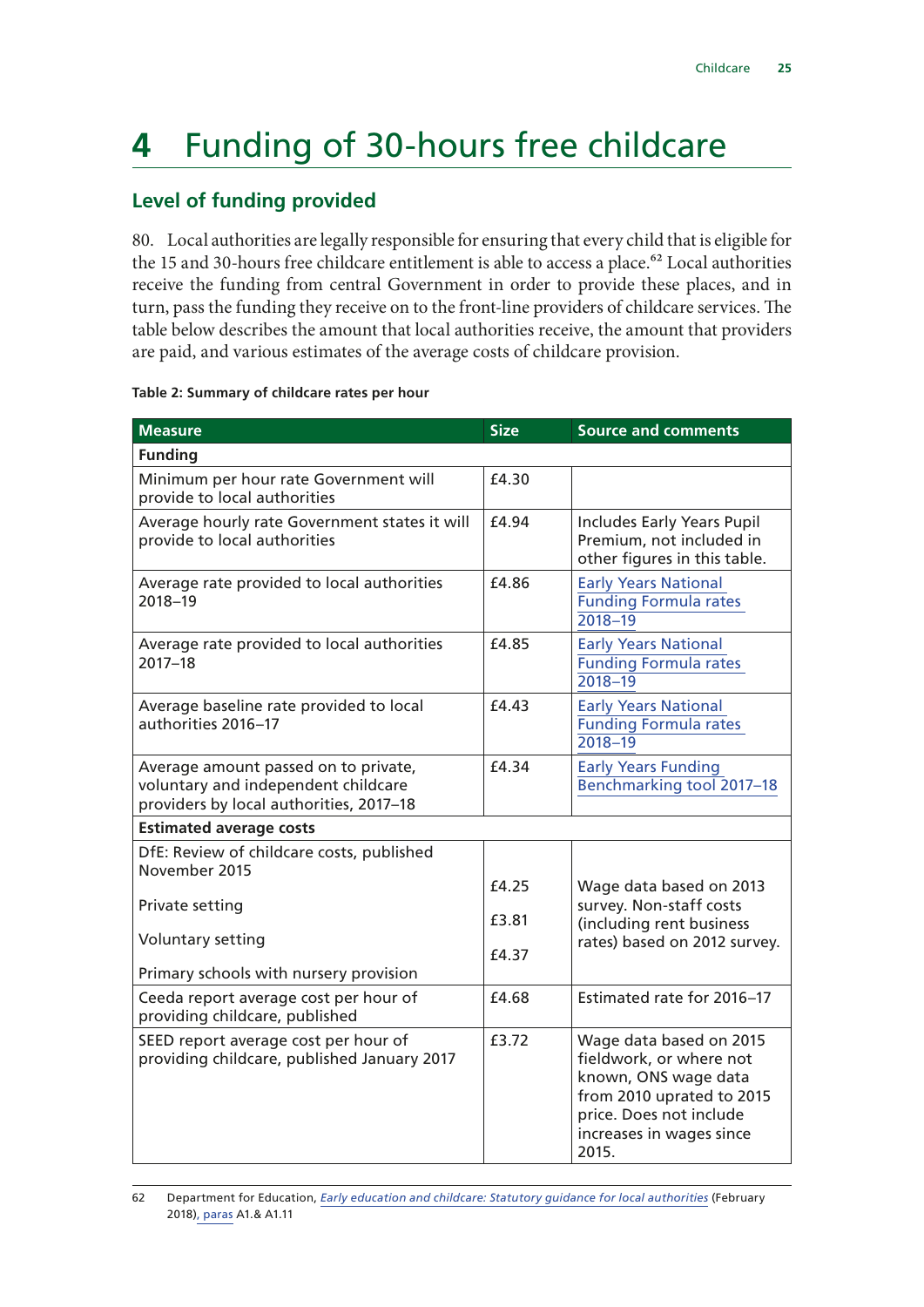81. The amount of money that local authorities receive is based on a formula that combines a basic hourly rate with an additional needs factor. The additional needs factor is dependent on, among other things: the number of children with free school meals eligibility; whether children have English as their first language; and whether children are in receipt of the Disability Living Allowance.<sup>63</sup> The basic rate and the additional needs factor are combined and then multiplied by an area cost adjustment to take into account the differing costs faced by providers around the country.<sup>64</sup>



82. The Government has introduced a minimum funding rate that guarantees local authorities will receive a minimum of  $£4.30$  per hour.<sup>65</sup>

83. In November 2015, as part of DfE's own 2015 "Review of childcare costs: the analytical report", it announced that from September 2017 the average hourly rate that local authorities would receive would be  $£4.88<sup>66</sup>$  and the rate was increased to  $£4.94$  in December 2017.<sup>67</sup> The Early Years National Funding Formula rates set out in for 2018– 19 show that 105 of 152 local authorities will not receive any increase in their funding compared to 2017–18, and 21 local authorities will receive a reduced rate in 2018–19.<sup>68</sup>

84. Not all of the money that local authorities receive is passed on to the front-line providers of childcare. The Government has required local authorities to pass through a minimum of 93 per cent of funding for providers in 2017–18, rising to 95 per cent the year after.<sup>69</sup> This pass—through calculation is not based on the £4.94 rate listed above, because this rate includes the funding of the Early Years Pupil Premium (EYPP) which is not passed on to local authorities using the Early Years National Funding Formula. On average, in 2017–18, local authorities passed over £4.34 per hour to private, voluntary and independent providers and £4.52 per hour for primary nursery places, both significantly

<sup>63</sup> Department for Education, *[Early years funding, Changes to funding for three-and four-year olds: Government](https://www.gov.uk/government/uploads/system/uploads/attachment_data/file/574040/Early_years_funding_government_consultation_response.pdf)  [consultation response](https://www.gov.uk/government/uploads/system/uploads/attachment_data/file/574040/Early_years_funding_government_consultation_response.pdf)* (December 2016), para 9

<sup>64</sup> Department for Education, *[Early years funding, Changes to funding for three- and four-year olds: Government](https://www.gov.uk/government/uploads/system/uploads/attachment_data/file/574040/Early_years_funding_government_consultation_response.pdf)  [consultation response](https://www.gov.uk/government/uploads/system/uploads/attachment_data/file/574040/Early_years_funding_government_consultation_response.pdf)* (December 2016), para 9

<sup>65</sup> Department for Education, *[Early years funding, Changes to funding for three- and four-year olds: Government](https://www.gov.uk/government/uploads/system/uploads/attachment_data/file/574040/Early_years_funding_government_consultation_response.pdf)  [consultation response](https://www.gov.uk/government/uploads/system/uploads/attachment_data/file/574040/Early_years_funding_government_consultation_response.pdf)* (December 2016), para 26

<sup>66</sup> Department for Education, *[Review of childcare costs: the analytical report](https://www.gov.uk/government/uploads/system/uploads/attachment_data/file/479659/151124_Analytical_review_FINAL_VERSION.pdf)* (November 2015)[,](https://www.gov.uk/government/uploads/system/uploads/attachment_data/file/479659/151124_Analytical_review_FINAL_VERSION.pdf) p 2

<sup>67</sup> Department for Education, *[Early years funding, Changes to funding for three- and four-year olds: Government](https://www.gov.uk/government/uploads/system/uploads/attachment_data/file/574040/Early_years_funding_government_consultation_response.pdf)  [consultation response](https://www.gov.uk/government/uploads/system/uploads/attachment_data/file/574040/Early_years_funding_government_consultation_response.pdf)* (December 2016), p 26

<sup>68</sup> Education and Skills Funding Agency, *[Early years national funding formula: funding rates and guidance](https://www.gov.uk/government/uploads/system/uploads/attachment_data/file/659958/EYNFF_1819_Rates_StepByStepTables.xlsx)* (December 2016)

<sup>69</sup> Department for Education, *[Early years funding, Changes to funding for three- and four-year olds: Government](https://www.gov.uk/government/uploads/system/uploads/attachment_data/file/574040/Early_years_funding_government_consultation_response.pdf)  [consultation response](https://www.gov.uk/government/uploads/system/uploads/attachment_data/file/574040/Early_years_funding_government_consultation_response.pdf)* (December 2016), para 13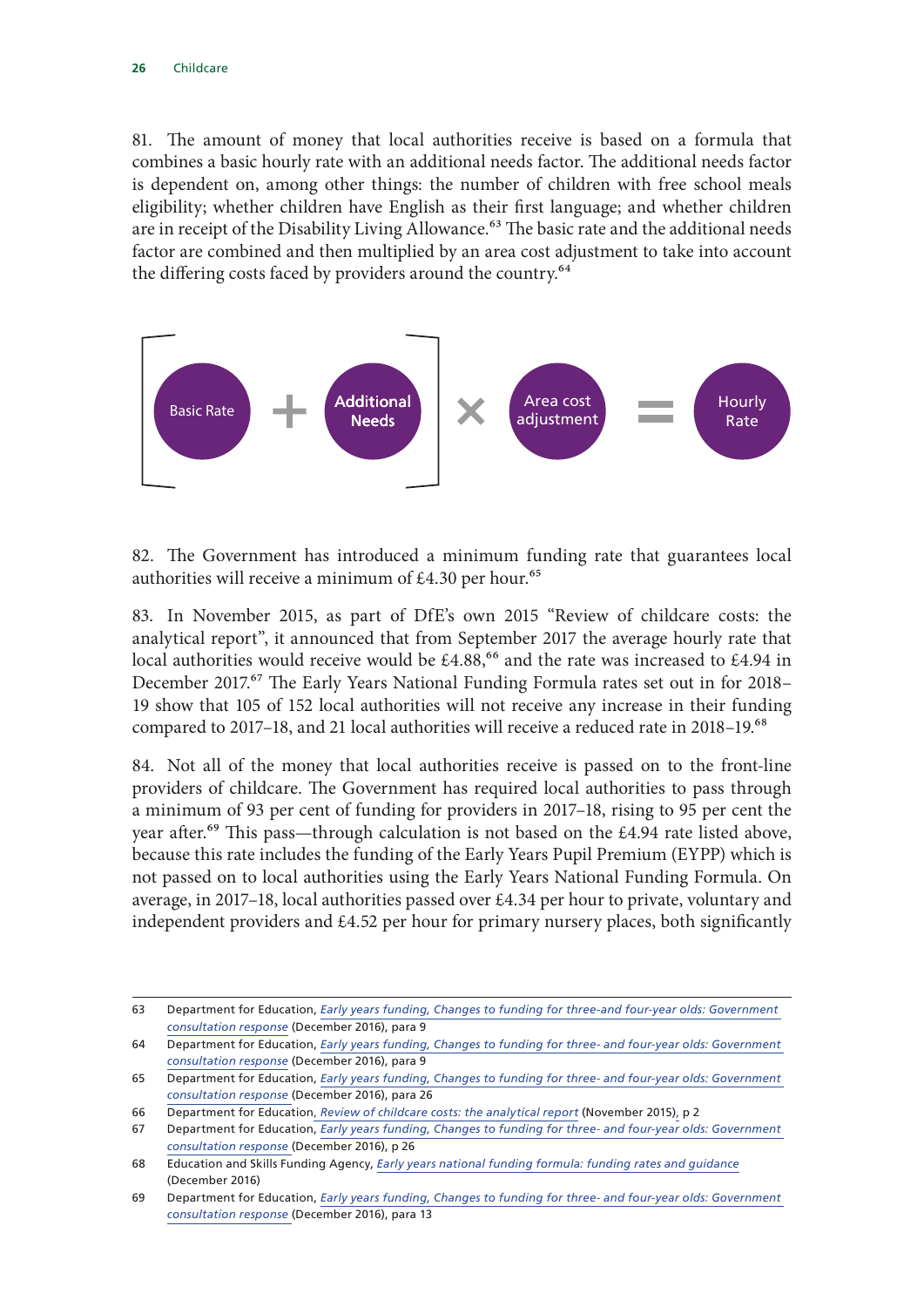<span id="page-28-0"></span>lower than headline figure of £4.94 that Government announced as the sum of money it pays for childcare. On average, nursery schools received £7.42 an hour (nursery schools receive higher funding because they are required to employ qualified teachers).70

85. The DfE and HMRC jointly funded the Study of Early Education (SEED), an eight year project to "explore how childcare and early education can give children the best start in life and the factors which are important for the delivery of high-quality provision".<sup>71</sup> The report is due to conclude in 2020 but preliminary outputs of the Value for Money aspects of policy have already been concluded and were published in "SEED: The cost and funding of early education, in January 2017". This report found that the average hourly cost of providing childcare for three to four-year-olds was £3.72.<sup>72</sup>

#### **Shortcomings of data used to support level of funding**

86. The data on which the SEED report is based was collected between April and December 2015, predating the introduction of the National Living Wage.<sup>73</sup> It found that 75 per cent of costs were staff costs, 12 per cent were venue related and the balance related to other costs.<sup>74</sup> Since 2015, the minimum wage (since 2016 known as the National Living Wage) has risen by 11 per cent for 18 to 20-year-olds, by 10 per cent for 21 to 24-year-olds and by 17 per cent for those aged over 25.



70 Department for Education, '*[Early years funding tool](https://www.gov.uk/government/uploads/system/uploads/attachment_data/file/655847/Early_years_funding_benchmarking_tool_2017_to_2018__v2_.xlsm)*' (accessed 20 March 2018)

<sup>71</sup> Department for Education, *[Study of Early Education and Development \(SEED\): The cost and funding of early](https://www.gov.uk/government/uploads/system/uploads/attachment_data/file/586235/SEED_-_The_cost_and_funding_of_early_education_-_RR552.pdf)  [education: Research report](https://www.gov.uk/government/uploads/system/uploads/attachment_data/file/586235/SEED_-_The_cost_and_funding_of_early_education_-_RR552.pdf)* (January 2017), page 8

<sup>72</sup> Department for Education, *[Study of Early Education and Development \(SEED\): The cost and funding of early](https://www.gov.uk/government/uploads/system/uploads/attachment_data/file/586235/SEED_-_The_cost_and_funding_of_early_education_-_RR552.pdf)  [education: Research report](https://www.gov.uk/government/uploads/system/uploads/attachment_data/file/586235/SEED_-_The_cost_and_funding_of_early_education_-_RR552.pdf)* (January 2017), table 1

<sup>73</sup> Department for Education, *[Study of Early Education and Development \(SEED\): The cost and funding of early](https://www.gov.uk/government/uploads/system/uploads/attachment_data/file/586235/SEED_-_The_cost_and_funding_of_early_education_-_RR552.pdf)  [education: Research report](https://www.gov.uk/government/uploads/system/uploads/attachment_data/file/586235/SEED_-_The_cost_and_funding_of_early_education_-_RR552.pdf)* (January 2017), page 9

<sup>74</sup> Department for Education, *[Study of Early Education and Development \(SEED\): The cost and funding of early](https://www.gov.uk/government/uploads/system/uploads/attachment_data/file/586235/SEED_-_The_cost_and_funding_of_early_education_-_RR552.pdf)  [education: Research report](https://www.gov.uk/government/uploads/system/uploads/attachment_data/file/586235/SEED_-_The_cost_and_funding_of_early_education_-_RR552.pdf)* (January 2017), page 10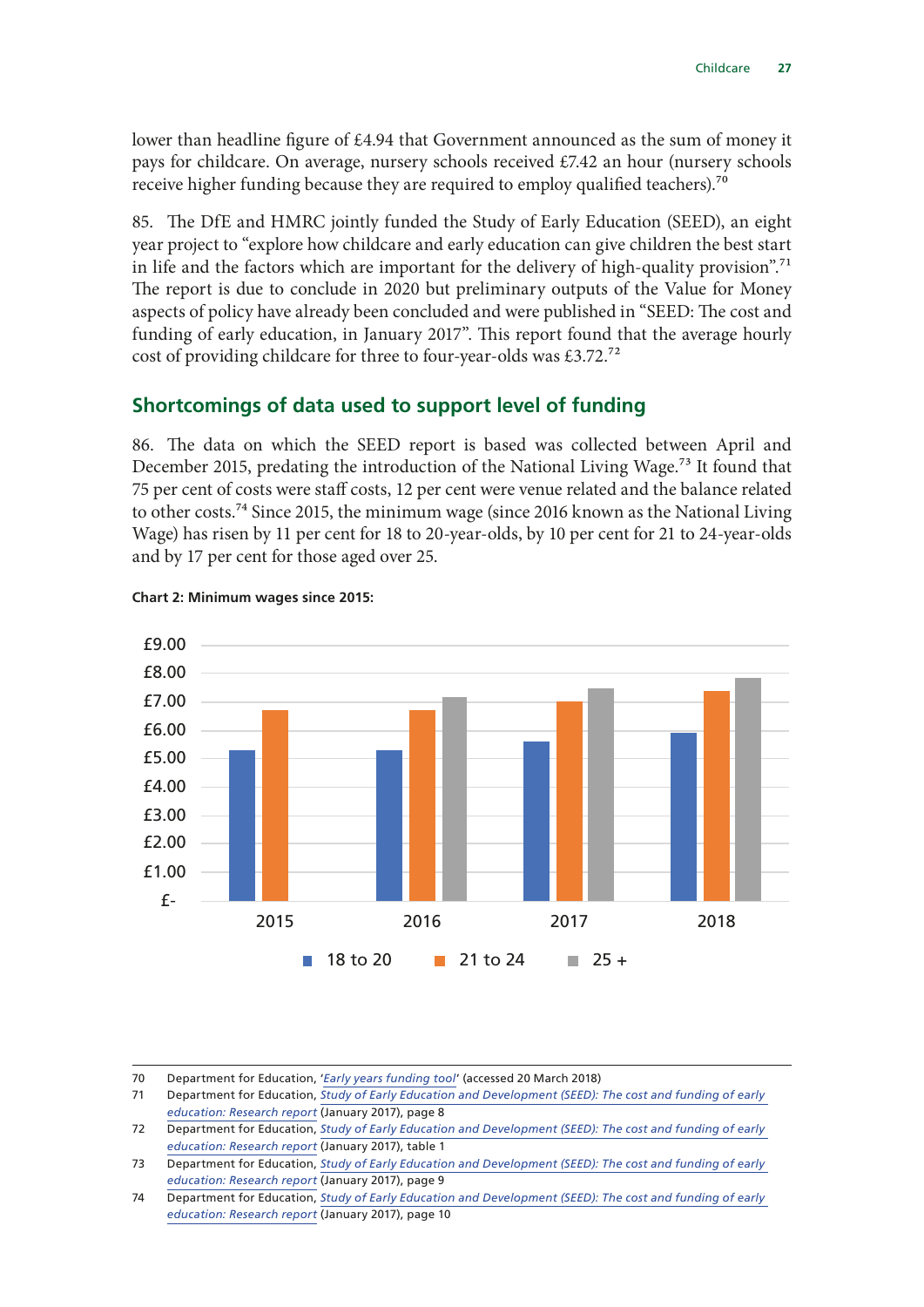87. The NDNA stated that:

The staffing costs facing nurseries have increased considerably in recent years. NDNA members reported payroll cost increases of 7 per cent from April 2017, and increases in the National Living Wage, national insurance and pension contributions are expected to increase staffing costs by 6 per cent from April 2018.75

88. In addition to the increases in the minimum wage, the Government has also introduced pension auto-enrolment for smaller employers. In 2017 the minimum employer contribution was one per cent, rising to two per cent in 2018 and then three per cent in 2019.76

89. When the Committee asked the Chief Secretary to the Treasury how the Treasury had taken into account the increases in the National Living Wage when setting its hourly rate she said:

> The national living wage is part of the assessment that Frontier Economics [the SEED report] have done, so they have taken into account those issues of rising staff costs. […] It definitely included the impact of the national living wage.<sup>77</sup>

Beth Russell agreed with the Chief Secretary to the Treasury and said the subsequent DfE decisions also took the National Living Wage into account. Despite these assertions, the SEED report makes no mention of the National Living Wage other than when discussing three alternative studies led by KPMG, the NEF, and Ceeda.<sup>78</sup> The SEED report itself states that where wage information had to be imputed due to lack of an evidence base, "dependent upon the job description, salaries were either imputed as the Office for National Statistics average for the reported qualification level or as the age-appropriate minimum wage rate".<sup>79</sup> A footnote to the report states that the date for these salary imputations was 2010, uprated to 2015 prices $^{80}$ , which would not include increases in the minimum / living wage since then.

90. In writing to the Committee, the Chief Secretary to the Treasury stated that, although the Government's funding rate was not derived from the SEED report figure, funding "does compare very favourably with it."<sup>81</sup>

91. The DfE published its own separate "Review of childcare costs" in November 2015. This review is based on wage data from the "Childcare and Early Years Provider Survey 2013".82 Rent and overheads data, meanwhile, is taken from the Childcare Provider

<sup>75</sup> National Day Nurseries Association ([CHI00095](http://data.parliament.uk/writtenevidence/committeeevidence.svc/evidencedocument/treasury-committee/childcare/written/78203.html))

<sup>76</sup> UK Government, '[Workplace pensions'](https://www.gov.uk/workplace-pensions/what-you-your-employer-and-the-government-pay) (accessed 20 March 2018)

<sup>77</sup> Q82

<sup>78</sup> Department for Education, *[Study of Early Education and Development \(SEED\): The cost and funding of early](https://www.gov.uk/government/uploads/system/uploads/attachment_data/file/586235/SEED_-_The_cost_and_funding_of_early_education_-_RR552.pdf)  [education: Research report](https://www.gov.uk/government/uploads/system/uploads/attachment_data/file/586235/SEED_-_The_cost_and_funding_of_early_education_-_RR552.pdf)* (January 2017)

<sup>79</sup> Department for Education, *[Study of Early Education and Development \(SEED\): The cost and funding of early](https://www.gov.uk/government/uploads/system/uploads/attachment_data/file/586235/SEED_-_The_cost_and_funding_of_early_education_-_RR552.pdf)  [education: Research report](https://www.gov.uk/government/uploads/system/uploads/attachment_data/file/586235/SEED_-_The_cost_and_funding_of_early_education_-_RR552.pdf)* (January 2017), page 29

<sup>80</sup> Department for Education, *[Study of Early Education and Development \(SEED\): The cost and funding of early](https://www.gov.uk/government/uploads/system/uploads/attachment_data/file/586235/SEED_-_The_cost_and_funding_of_early_education_-_RR552.pdf)  [education: Research report](https://www.gov.uk/government/uploads/system/uploads/attachment_data/file/586235/SEED_-_The_cost_and_funding_of_early_education_-_RR552.pdf)* (January 2017), **f**ootnote 25

<sup>81</sup> HM Treasury [\(CHI0107](http://data.parliament.uk/writtenevidence/committeeevidence.svc/evidencedocument/treasury-committee/childcare/written/79719.html))

<sup>82</sup> Department for Education, *[Review of childcare costs: the analytical report](https://www.gov.uk/government/uploads/system/uploads/attachment_data/file/479659/151124_Analytical_review_FINAL_VERSION.pdf)* (November 2015) Page 54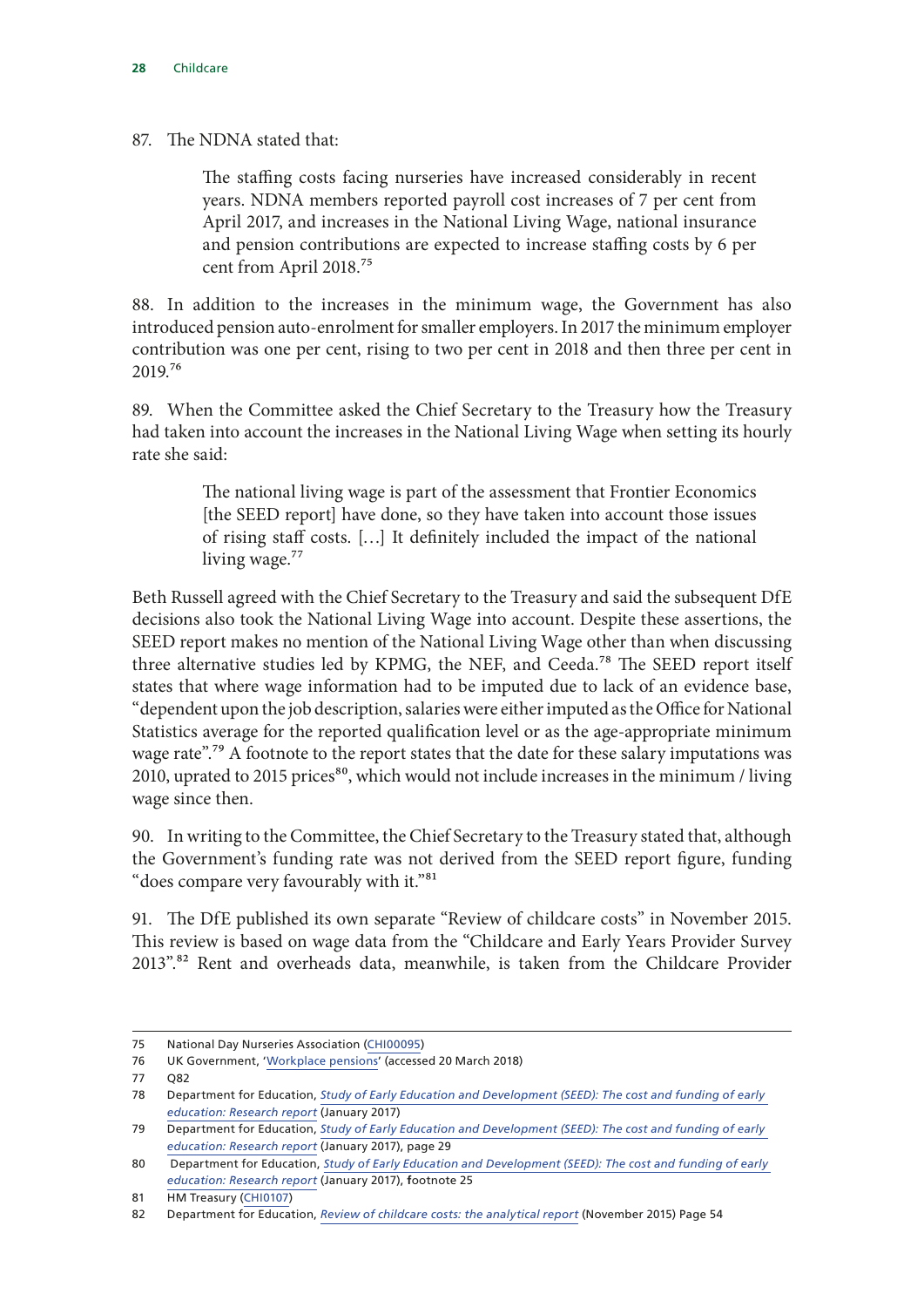Finances Survey 2012. This review found the average costs varied significantly depending on how many children were being looked after per staff member, as shown in the table below:

**Table 2: Representative costs per contact hour for three and four year olds, England 2014–15 (staff to child ration in parentheses**

| Core provider segment                      | Hourly cost at<br>average ratios | Hourly cost at statutory<br>ratios |
|--------------------------------------------|----------------------------------|------------------------------------|
| Private                                    | £4.25 $(1:6)$                    | £3.56 $(1:8)$                      |
| Voluntary                                  | £3.81(1:6)                       | £3.14(1:8)                         |
| Primary schools with nursery<br>provisions | £4.37 (1:10)                     | £3.60 $(1:13)$                     |

Source: Department for Education Review of childcare costs, November 2015

92. Despite using wage data from 2013, the average hourly costs in the DfE's report are higher than the £3.72 found in the SEED report.

93. In addition to the increases in wage costs, the NDNA stated that there had been significant increases in business rates since the SEED study and the Government's own study in 2015:

> The average rateable value facing providers in England is £23,863 and our members reported a 24 per cent increase in the rateable value of their premises last year, resulting in an overnight doubling of business rates.<sup>83</sup>

94. The SEED report also found there was a significant variation in cost by type of provider and by geographic region:

| Type of provider                     | <b>Hourly cost (mean)</b> | <b>Hourly cost (median)</b> |
|--------------------------------------|---------------------------|-----------------------------|
| Private                              | £3.12                     | £3.04                       |
| Voluntary                            | £3.45                     | £3.12                       |
| Nursery class                        | £3.96                     | £3.64                       |
| Maintained nursery school            | £6.65                     | £6.51                       |
| Local authority children's<br>centre | £5.33                     | £4.86                       |
| Childminder                          | £5.33                     | £4.86                       |

**Table 3: Average hourly cost by provider type for three and four year olds:**

Source: Study of Early Education and Development: The cost and funding of early education, January 2017

95. The table shows that for maintained nursery schools, local authority children's centres and childminders, the average figure passed on to providers of £4.34 is significantly lower than their mean and modal operating cost per hour. Ceeda estimated that there would be a "total sector-wide shortfall of over £157 million per year from 2017-18".<sup>84</sup>

96. A further study into childcare costs carried out in 2014 by Ceeda, a private sector research agency specialising in early years research, and referenced widely by the Government's own 2015 study into childcare costs, concluded that that average cost per

<sup>83</sup> National Day Nurseries Association ([CHI0095\)](http://data.parliament.uk/writtenevidence/committeeevidence.svc/evidencedocument/treasury-committee/childcare/written/78203.html)

<sup>84</sup> Evidence submitted to Childcare Bill Committee 8 December 2015 ([CB 08\)](http://www.publications.parliament.uk/pa/cm201516/cmpublic/childcare/memo/cb08.htm)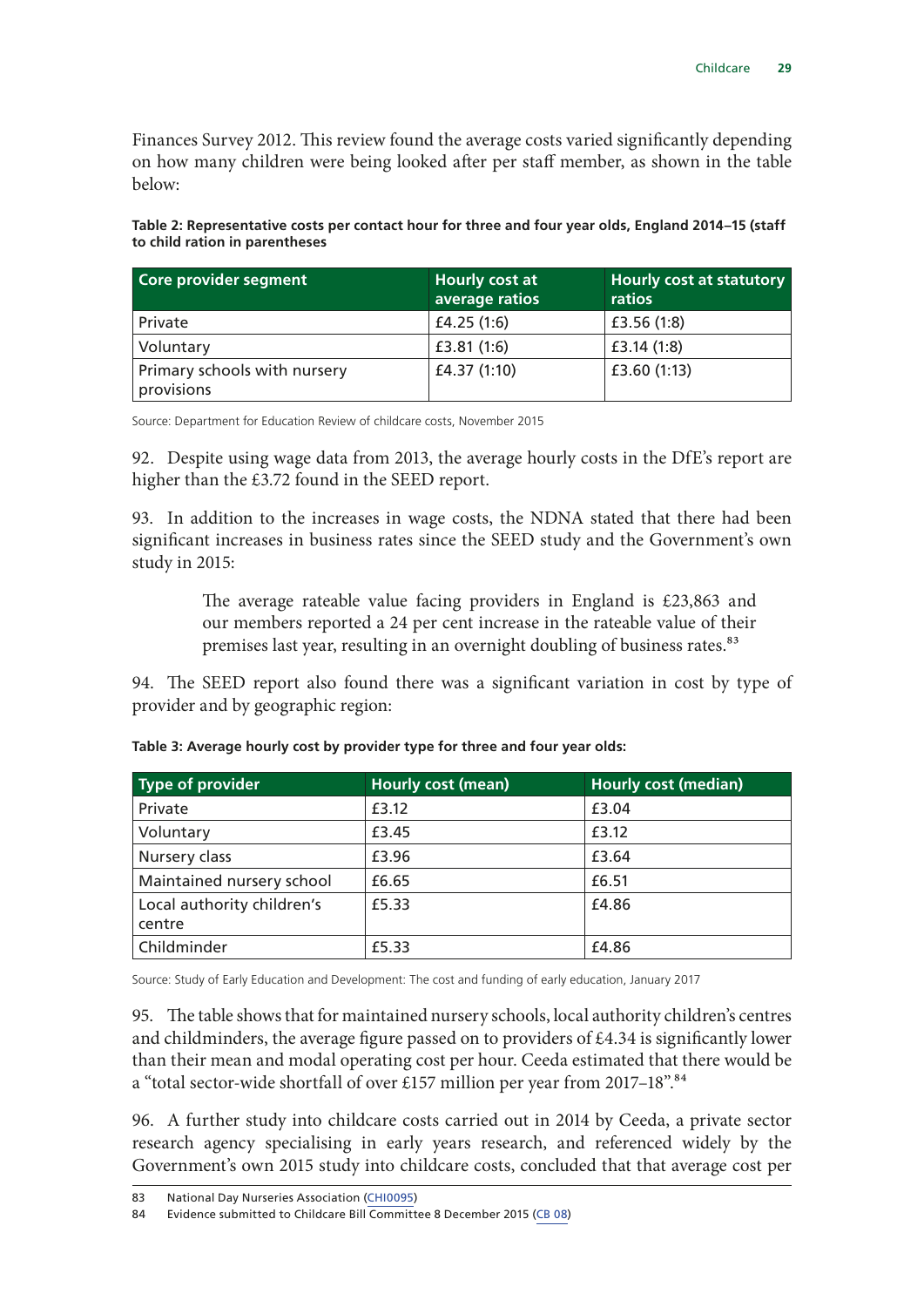<span id="page-31-0"></span>hour was  $\text{\pounds}4.53$ ,<sup>85</sup> 19 pence less than the average sum passed on by local authorities to providers. Having carried out further modelling of this data, factoring in National Living Wage increases and CPI inflation, Ceeda have increased this average cost to £4.68 per hour for 2016-17.86

#### **Is there a funding shortfall?**

97. The Committee received written evidence from the NDNA, the Pre-School Learning Alliance and Professional Association for Childcare and Early Years, stating that the level of funding provided by the Government was insufficient. The NDNA wrote:

> The introduction of 30-hours funded early years entitlement has directly threatened the business viability of nurseries in England. Chronic insufficient funding from central government means the hourly rate received by nurseries often doesn't cover the cost of providing childcare. This situation isn't sustainable.[…] High operating costs, including business rates and increases in staffing costs, staff to child ratios and the administrative burden of delivering funded places and Tax-Free Childcare and difficulties in recruiting staff are putting the nursery sector under considerable strain.<sup>87</sup>

98. The NDNA went on to say that because the funding is too low, some providers are not offering the service:

> 15 per cent of nurseries (rising to 19 per cent in London) have told us they don't intend to deliver 30-hours funded places because insufficient funding for the scheme undermines business viability. […] Ahead of the rollout of 30 hours funded places for three and four-year olds, some nurseries decided to cease operating, deeming the new funding environment unviable for their business.<sup>88</sup>

99. The Committee also received evidence that demonstrated how the 30-hours had improved outcomes for children and their parents. One nursery wrote:

> The 30-hour funding has had a significant impact on learning and development and attainment for those children who have accessed it. A number of families who are 'just about managing' have benefited significantly from having 30-hours. Prior to the funding parents were having to work opposite shifts in order to cover childcare; this obviously has a detrimental effect on family life and the children's wellbeing.<sup>89</sup>

PATA, a membership organisation with member groups drawn from all childcare sectors carried out a survey of its members and found:

> 35 per cent of those who are offering the extended hours have increased their opening hours to allow for this. […] 27 per cent of respondents said that numbers had increased due to the funded hours. […] A number of

<sup>85</sup> ceeda, *[Counting the cost: An analysis of delivery costs for funded early years education and childcare](https://www.ceeda.co.uk/media/1085/counting-the-cost_ceeda-oct-2014.pdf)* (October 2014), p 4

<sup>86</sup> ceeda, *[Counting the Cost: The Impact of a National Living Wage](https://www.ceeda.co.uk/media/1140/counting-the-cost-briefing-paper_impact-of-a-national-living-wage_-evidence-submitted-by-psla-to-the-government-review-of-childcare-costs_01.pdf)* (July 2015)

<sup>87</sup> National Day Nurseries Association ([CHI0095\)](http://data.parliament.uk/writtenevidence/committeeevidence.svc/evidencedocument/treasury-committee/childcare/written/78203.html)

<sup>88</sup> National Day Nurseries Association ([CHI0095\)](http://data.parliament.uk/writtenevidence/committeeevidence.svc/evidencedocument/treasury-committee/childcare/written/78203.html)

<sup>89</sup> Oaklands Nursery [\(CHI0033](http://data.parliament.uk/writtenevidence/committeeevidence.svc/evidencedocument/treasury-committee/childcare/written/77958.html))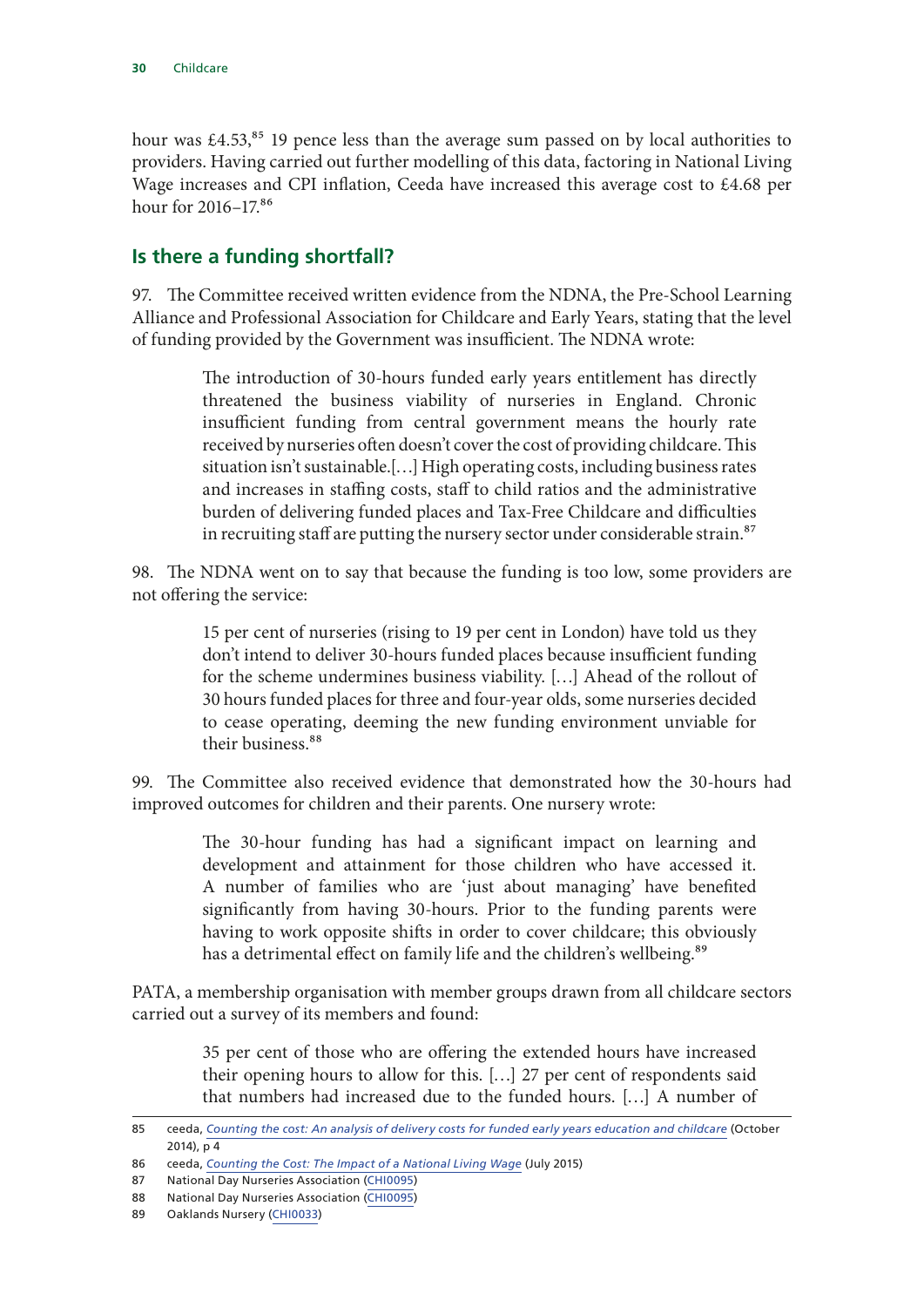<span id="page-32-0"></span>settings commented that although the number of children attending had not increased, the number of hours that existing children were taking had. Overall this meant an increase in numbers in sessions.<sup>90</sup>

#### **Potential unintended consequences**

100. The Committee received written evidence from a number of organisations<sup>91</sup> highlighting the measures being taken by providers to make up for shortfalls in funding. Research conducted by Ceeda in the 2017–18 autumn term, found that only 46 per cent of the places offered under the 30-hours entitlement are completely free of charge. A number of different charges and restrictions were placed on the offer, as shown in the chart below:<sup>92</sup>





Source: Ceeda, About Early Years; autumn snapshot, 2017

101. Ceeda's research also found that the proportion of staff holding higher levels of qualifications was declining:

> The proportion of staff holding a level three qualification or above was 71 per cent in summer 2017, lower than the figure of 79 per cent reported in the 2016 DfE childcare provider survey. The 2013 DfE provider survey reported 87 per cent of staff in full day care.<sup>93</sup>

102. The NDNA submission explained that providers' ability to introduce fees to cover the shortfalls from 30-hours funding, depended on the circumstances of every individual provider. The NDNA stated "those settings located in deprived areas are much more restricted in their ability to raise revenue through different means. […] This is particularly the case in deprived areas where they are less able to absorb losses through cross-subsidy; as such they are unable to attract better trained staff".<sup>94</sup>

<sup>90</sup> New View Nursery [\(CHI0025\)](http://data.parliament.uk/writtenevidence/committeeevidence.svc/evidencedocument/treasury-committee/childcare/written/77925.html)

<sup>91</sup> For example: Pre-school Learning Alliance ([CHI0066\)](http://data.parliament.uk/writtenevidence/committeeevidence.svc/evidencedocument/treasury-committee/childcare/written/78128.html), Professional Association for Childcare and Early Years [\(CHI0084](http://data.parliament.uk/writtenevidence/committeeevidence.svc/evidencedocument/treasury-committee/childcare/written/78184.html)), National Day Nurseries Association [\(CHI0095\)](http://data.parliament.uk/writtenevidence/committeeevidence.svc/evidencedocument/treasury-committee/childcare/written/78203.html), Ceeda Research Limited [\(CHI0098](http://data.parliament.uk/writtenevidence/committeeevidence.svc/evidencedocument/treasury-committee/childcare/written/78208.html))

<sup>92</sup> ceeda, *[About Early Years: autumn snapshot](http://aboutearlyyears.co.uk/media/1136/ceeda-aey-autumn-2017-snapshot_release_v1.pdf)* (August 2017)

<sup>93</sup> Ceeda Research Limited [\(CHI0098](http://data.parliament.uk/writtenevidence/committeeevidence.svc/evidencedocument/treasury-committee/childcare/written/78208.html))

<sup>94</sup> National Day Nurseries Association ([CHI0095\)](http://data.parliament.uk/writtenevidence/committeeevidence.svc/evidencedocument/treasury-committee/childcare/written/78203.html)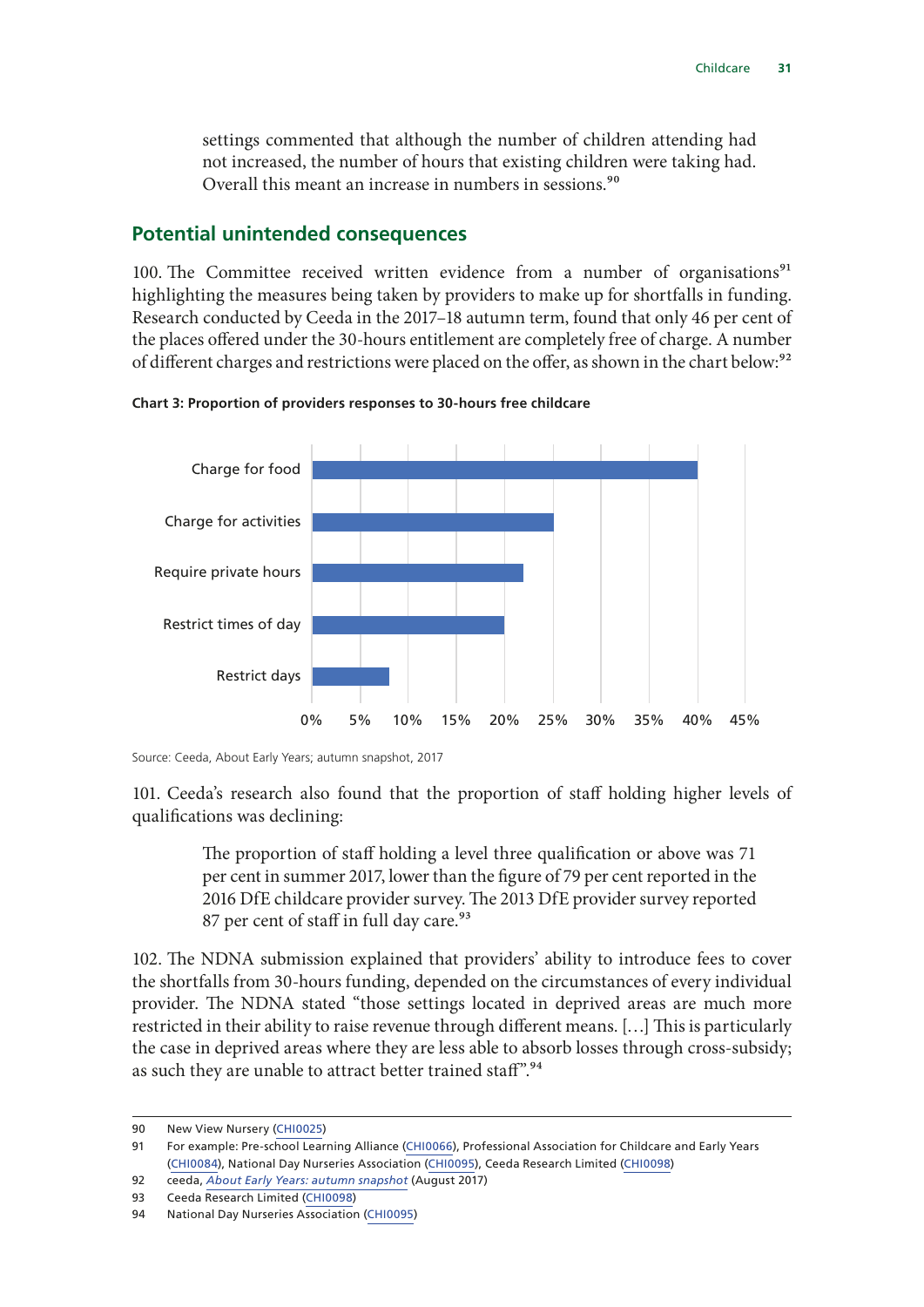103. The British Association for Early Childhood Education highlighted that the Government had no ability to restrict additional costs:

> Despite the expectation that the 30 hours is not limited by parents' ability to pay, Government has accepted the principle of voluntary charges for "extras" hence endorsing the principle of top up charges. There is no mechanism to control the level of additional charges […] there is no cap to ensure rises in fees are proportionate, or are directed to improving quality. Providers acknowledge they are also raising the cost of parent-paid hours to compensate, which will also fuel inflation of families' childcare bills.<sup>95</sup>

104. London Councils highlighted how the roll-out of 30-hours childcare was redistributing resources away from low-income parents towards higher-income parents:

> London boroughs are concerned about the impact of the 30 hour free entitlement on the opportunities available to the most disadvantaged children in their local areas. This is particularly true for those boroughs that previously offered free places for the most disadvantaged three and four year olds in their maintained settings. 11 out of 26 boroughs surveyed have offered this at some point, providing between 10 and 35 additional hours on top of the universal entitlement for a targeted group of children. As a result of the introduction of the 30-hour entitlement and the budgetary pressures on local authorities, only one of these 11 will be able to continue offering this provision in the long term, and two are not sure. […] The introduction of the 30-hour entitlement for three and four year olds is not only limiting local authorities' ability to offer additional opportunities to children from disadvantaged families, but is also inadvertently creating a system in which children from more advantaged backgrounds are more likely to benefit.<sup>96</sup>

105. The British Association for Early Childhood Education agreed with this assessment:

[The issue is] highlighted most markedly in local authorities which previously used funding to provide full-time places for the most disadvantaged children, which now cannot do so but do have to fund 30 hours for eligible working parents. Schools report seeing the gap widen, and being unable to support the most vulnerable families to overcome adverse circumstances and begin the process of seeking training and work experience and move towards employment. […] Consideration should be given to whether the 30 hours entitlement should be open to more—or perhaps all—children in families below the current income threshold, and if necessary whether fewer families at the upper end of the earnings threshold should qualify.<sup>97</sup>

<sup>95</sup> Early Education ([CHI0054\)](http://data.parliament.uk/writtenevidence/committeeevidence.svc/evidencedocument/treasury-committee/childcare/written/78086.html)

<sup>96</sup> London Councils [\(CHI0093\)](http://data.parliament.uk/writtenevidence/committeeevidence.svc/evidencedocument/treasury-committee/childcare/written/78200.html)

<sup>97</sup> The British Association for Early Childhood Education [\(CHI0054](http://data.parliament.uk/writtenevidence/committeeevidence.svc/evidencedocument/treasury-committee/childcare/written/78086.html))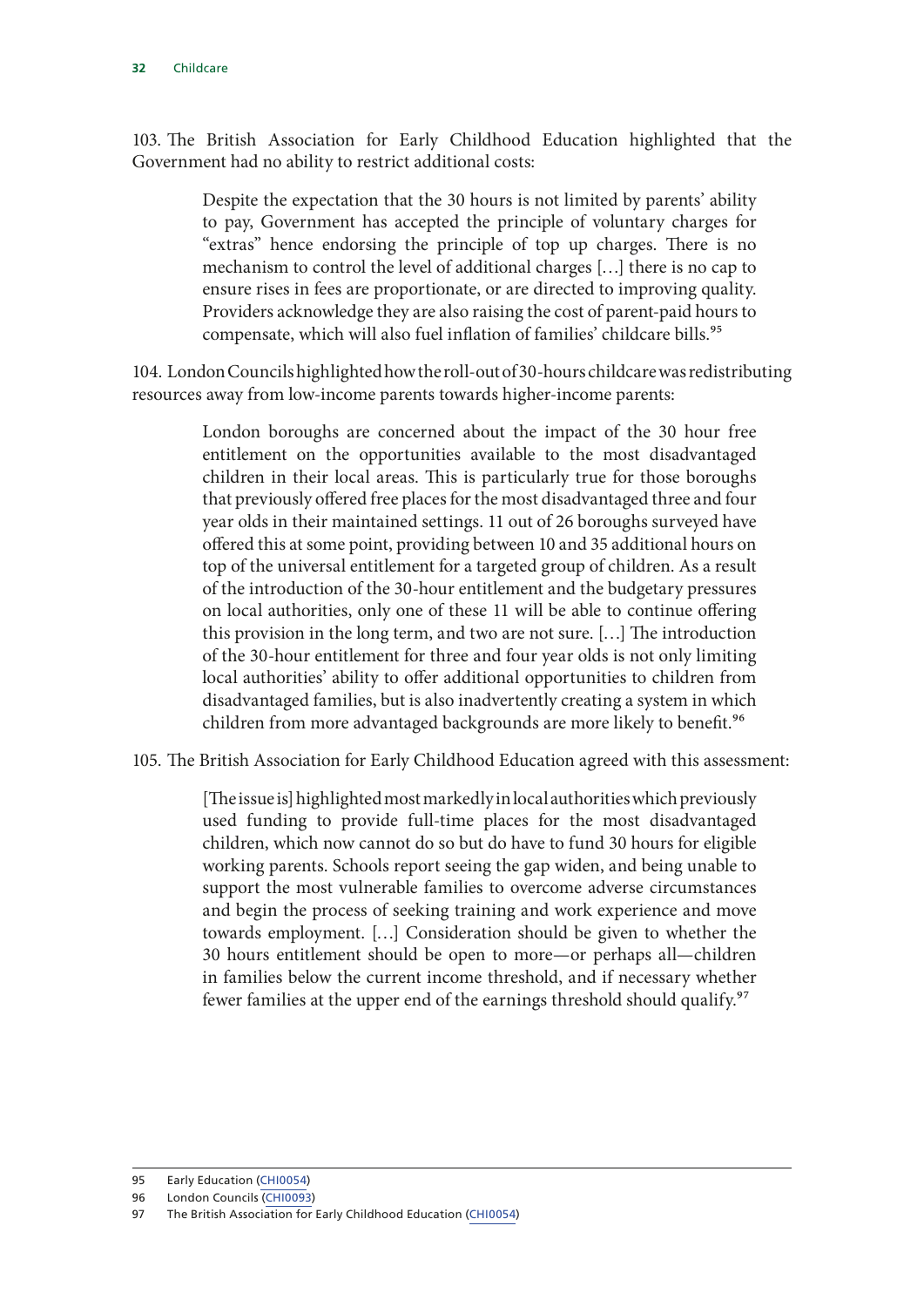

<span id="page-34-0"></span>Chart 4: Childcare places on the Early Years Register over time, by provider type

Source: Ofsted, 'Childcare providers and inspections as at 31 August 2017: main findings'

 $C_1$  children provider numbers have decreased by 26% since 31 August 2012, but 26% since 31 August 2012, but 2012, but 2012, but 2012, but 2012, but 2012, but 2012, but 2012, but 2012, but 2012, but 2012, but 2012, but 2 106. Chart 4 shows the number of childcare places available in England for children aged under eight, from August 2012 to August 2017, the latest data available. A number of factors, including the Government policy and the inspection regime, could affect trends in the number and setting of places offered. Tax-Free Childcare and 30-hours free childcare began in September 2017, so it is too early to determine from the published data the impact of the schemes on the childcare sector, and the availability of childcare places. Ofsted state that it hopes "to provide some insight into the scheme's impact on the childcare sector" once the data becomes available".<sup>98</sup>

#### Administrative issues faced by providers as a result of 30-hours of free childcare each week for 3-4 year olds during term-time. As at 31 August  $201200$  codes had been issued for eligible children whose parents  $\alpha$ **scheme**

107. The Professional Association for Childcare and Early Years explained that, in addition timescales that local authorities operate under: in function function  $\mathbf{r}$ to the funding constraints, providers face cash-flow concerns as a result of the payment

statutory guidance advises local authorities to pay childminders monthly by September 2018 at the latest, this is simply not happening in a number historically dispensed payments in arrears on a termly basis in line with school administration systems, and delays or errors are not uncommon. Most providers, and childminders in particular, are accustomed to weekly or monthly payments. Local authorities, on the other hand, have This can cause serious cash flow problems, which can be very damaging for small businesses operating on very low or no profit margins. Although the of areas.99

<sup>98</sup> Ofsted, ['Childcare providers and inspections as at 31 August 2017: main findings,](https://www.gov.uk/government/publications/childcare-providers-and-inspections-as-at-31-august-2017/childcare-providers-and-inspections-as-at-31-august-2017-main-findings)' accessed 21 March 2018

<sup>99</sup> Professional Association for Childcare and Early Years [\(CHI0084](http://data.parliament.uk/writtenevidence/committeeevidence.svc/evidencedocument/treasury-committee/childcare/written/78184.html))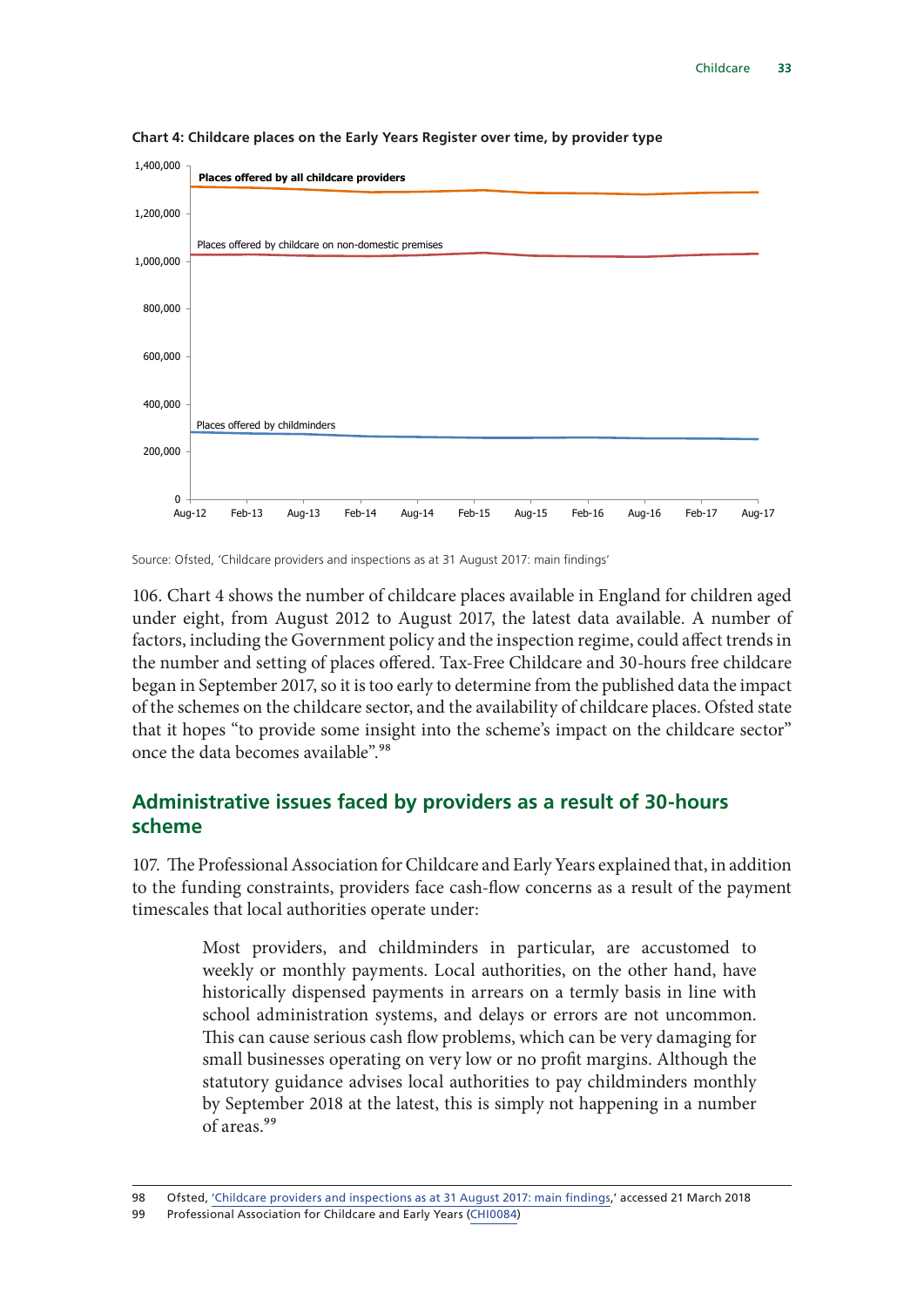108. The Professional Association for Childcare and Early Years' submission to the Committee also highlighted administrative burdens that local authorities have placed on providers as a result of the 30 hours scheme:

> Excessive paperwork, red tape and administrative errors are common complaints throughout the country. We are hearing numerous reports of problems with local authority portals. […]. Under the regulations, Ofsted is meant to be the sole arbiter of quality, and local authorities are not meant to impose any additional requirements on providers as a condition of providing funded places. However, PACEY is continuing to hear reports of local authorities requiring providers to hold certain policies, training, or even participate in mandatory quality visits. All of these serve to put off smaller providers, and childminders in particular, from delivering funded places. As sole operators without administrative support, childminders must do all of this late in the evening or on weekends when they are not caring for children.<sup>100</sup>

109. The Government has stated that it provides £4.94 per hour to fund 30-hours free **childcare. Such a figure is misleading firstly because not all this money is passed onto childcare providers—a proportion is retained by local authorities—and secondly, because it includes money for some specific schemes, such as the Early Years Fund, which many providers do not receive. The average rate passed on to private, voluntary and independent providers was £4.34 per hour.**

110. **A number of different studies have calculated the average cost per hour of providing childcare. The estimates range from £3.72 to £4.68. The Government maintains that its current level of funding per hour compares very favourably to these average costs. However, the Department for Education's own analysis, as well as the Study of Early Education (SEED) report, show that for certain types of providers, the average government rate passed on to providers of £4.34 is only just above, and in some cases less than, the average costs providers incur.**

111. The Department for Education's 2015 Cost of Childcare Review relies on wage **data from a survey carried out in 2013, and rent and other overhead costs from a survey carried out in 2012. The Committee has not seen any evidence to justify the Chief Secretary to the Treasury's evidence that the increases in the National Living Wage have been factored into the hourly rates provided by central Government to local authorities and childcare providers. It is highly likely that increases in other costs, such as pension auto-enrolment and business rates, have also not been factored into the central Government hourly rates. The Government must ensure that the hourly rate paid to providers reflects their current costs. It should also ensure that the hourly rate is updated annually in line with cost increases. Setting the funding level with reference to wage and overheads data that is more than five years old is unsatisfactory.**

112. **In response to the 30-hours free childcare scheme, providers are altering their service in ways that were not foreseen when the scheme was designed, and that may undermine the Government's overarching policy objectives. In particular:**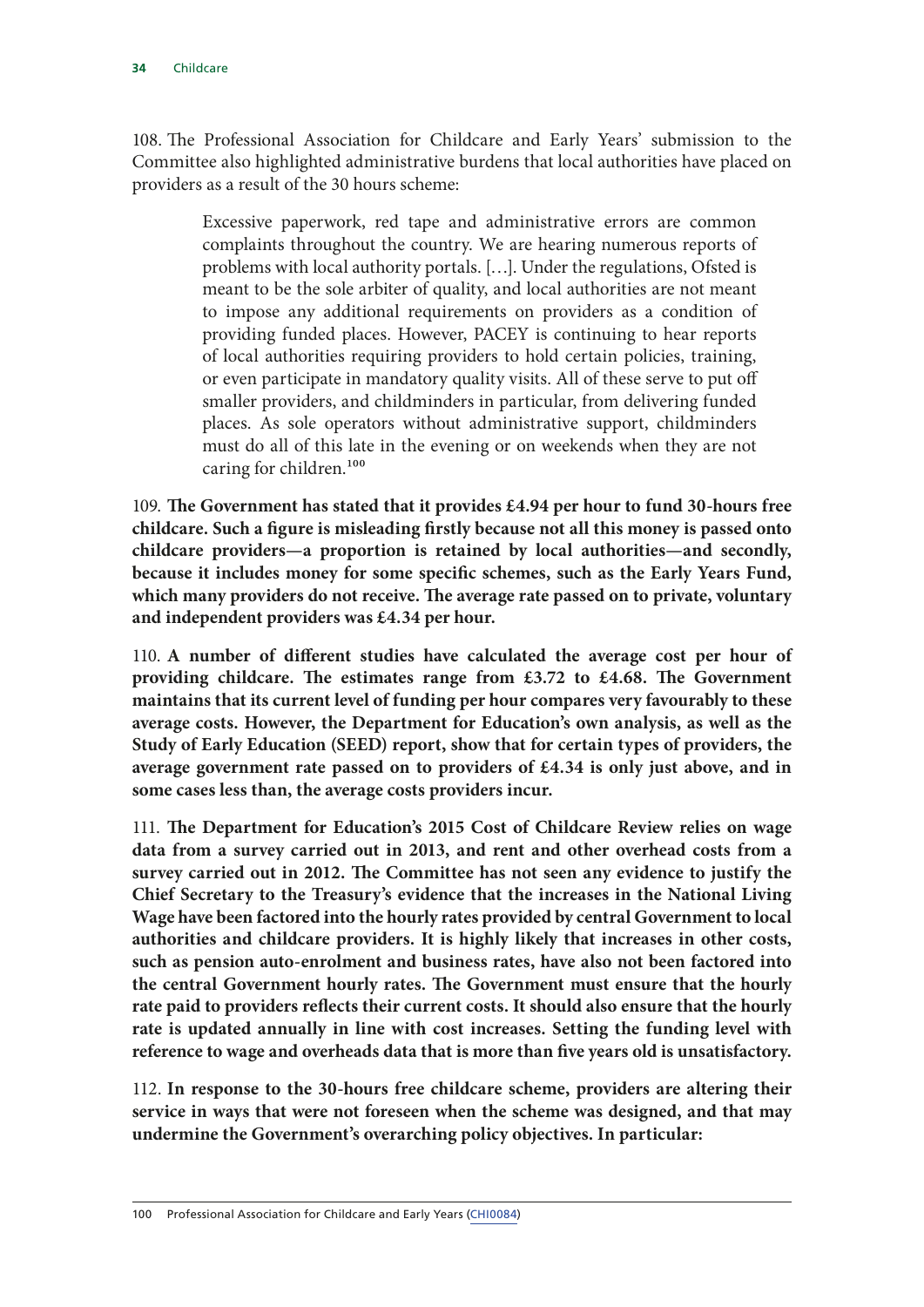- a) Providers are restricting the times at which parents can claim 30 hours. This may lead to childcare provision becoming less flexible for parents than was previously the case—the opposite of what the scheme was intended to achieve.
- b) In order to cut costs, evidence suggests providers are cutting back on higherqualified staff and increasing their child-to-staff ratios. This could reduce the quality of the childcare being offered, working counter to the Government's intention to improve the child development of three to four year olds.
- c) Some providers are charging for services that were previously free, and have increased existing charges for children who are non-eligible (e.g. under threes). Lower-income households may no longer be able to afford the same level of childcare they previously received.
- d) Providers in higher income areas will be better placed to mitigate the funding shortfalls than those in more deprived areas, where raising prices is less feasible. This could lead to providers in lower-income areas cutting costs—reducing the quality of care in those areas that could most benefit from it.

These consequences could be avoided were the Government to pay a higher hourly rate to providers and ensure that all the money provided to local authorities was passed on to childcare providers.

113. Evidence submitted to the Committee suggests that some local authorities are having to cut back on childcare provisions for low-income children younger than three, who do not qualify for free childcare, for whom they had previously provided support. Given the high cost of this policy, and the potential for lower-income parents to lose out as a result of its introduction, the Government should explain how it is ensuring that no lower-income parents lose out as a result of its decision to fund 15-hour free childcare to all parents regardless of income, and 30-hours free childcare for parents with incomes up to £100,000.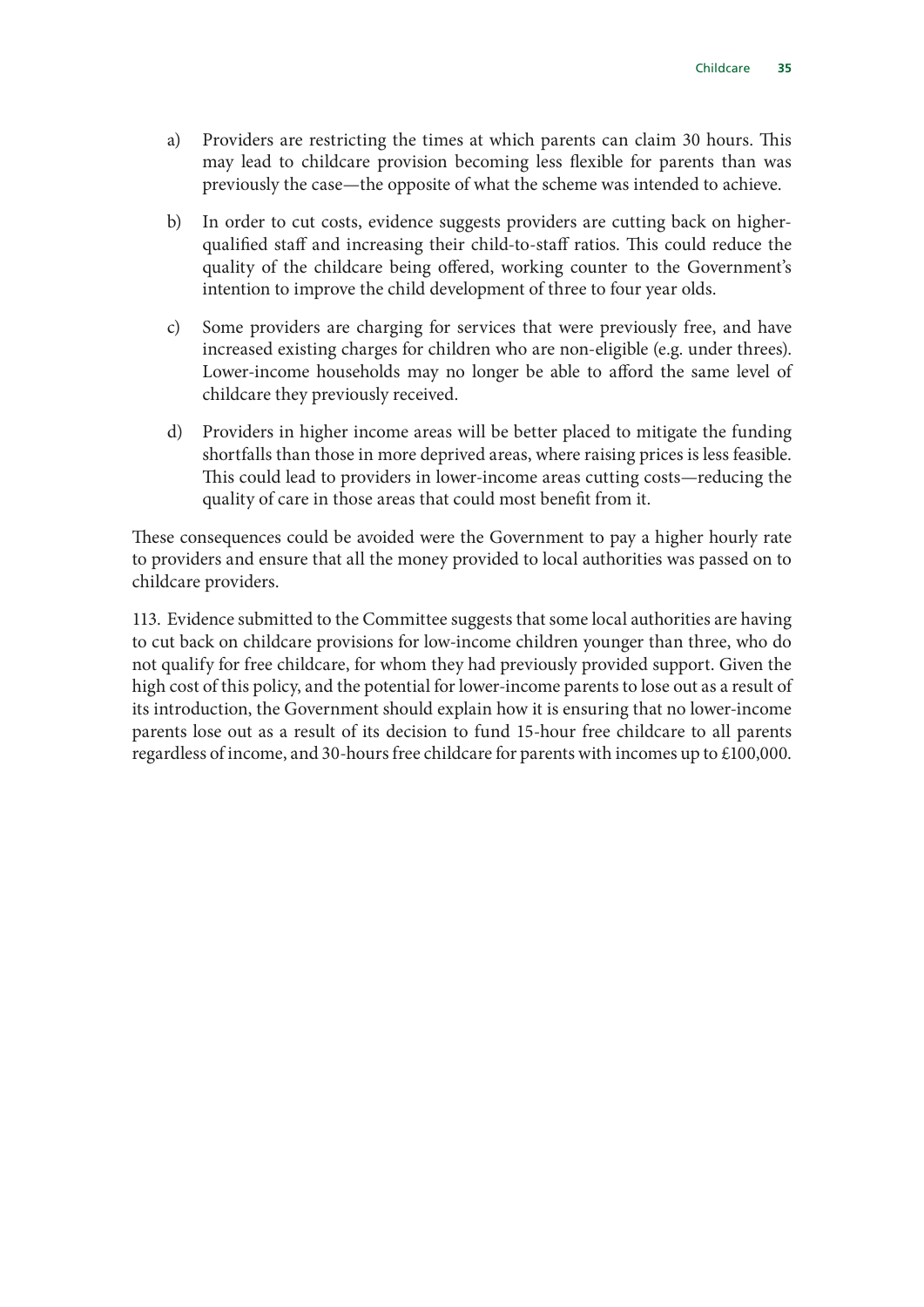### <span id="page-37-0"></span>**5** Tax-Free Childcare replacing childcare vouchers

114. As part of the Government's childcare voucher scheme, if a parent's employer offered childcare vouchers, parents could take £55 per week of their pay as vouchers, rather than money, and not pay income tax or national insurance on that proportion of their pay.

115. On 13 March 2018 Damian Hinds, Secretary of State for Education, told the House that the Government will "keep the voucher scheme open to new entrants for a further six months."<sup>101</sup> No further detail was available at that time.

116. Prior to that announcement, childcare vouchers were due to close to new applications after 6 April 2018. Parents that were already using the scheme would only be able to retain their entitlement as long as they remained with the same employer and did not take a career break.

117. The Government has justified discontinuing childcare vouchers on the grounds that it has introduced Tax-Free Childcare. At £55 per week, childcare vouchers could provide income tax and National Insurance relief worth £2,860 per parent. Tax-Free Childcare only provides  $\&2$  for every  $\&8$ , up to a limit of  $\&500$  every 3 months ( $\&2,000$  per year) on the contributions a parent pays into an online account for childcare costs.<sup>102</sup> Therefore whilst tax relief on childcare vouchers provides relief on an individual's tax and National Insurance, Tax-Free Childcare is only provided at the basic 20 per cent rate of income tax, with no relief on National Insurance.

118. When the Committee asked the Chief Secretary to the Treasury why the Government was discontinuing the scheme for new applicants, she stated that it was a tax scheme that was not universally available for people with the same circumstances:

> Only 5 per cent of employers offered those vouchers, so it is very arbitrary.<sup>103</sup> [...] [and therefore was only available to] half of people who are employed<sup>104</sup> [and] is also not offered to the self-employed.<sup>105</sup>

119. The Chief Secretary to the Treasury also highlighted that childcare vouchers discriminated against single parents, and the money received was not linked to the number of children within a household:

> It is also unfair on single parents. You get more money if you are a couple than if you are a single parent. Tax-Free Childcare pays according to the number of children, and we all know that childcare costs reflect how many children there are in a family. Vouchers do not do that.<sup>106</sup>

120. The Chief Secretary to the Treasury explained that the new system would remove such distortions:

- 103 Q53
- 104 Q54
- 105 Q55
- 106 Q55

<sup>101</sup> HC Deb, 13 March 2018, col 802

<sup>102</sup> UK Government, '*[Help paying for childcare](https://www.gov.uk/help-with-childcare-costs/childcare-vouchers)*' (accessed 20 March 2018)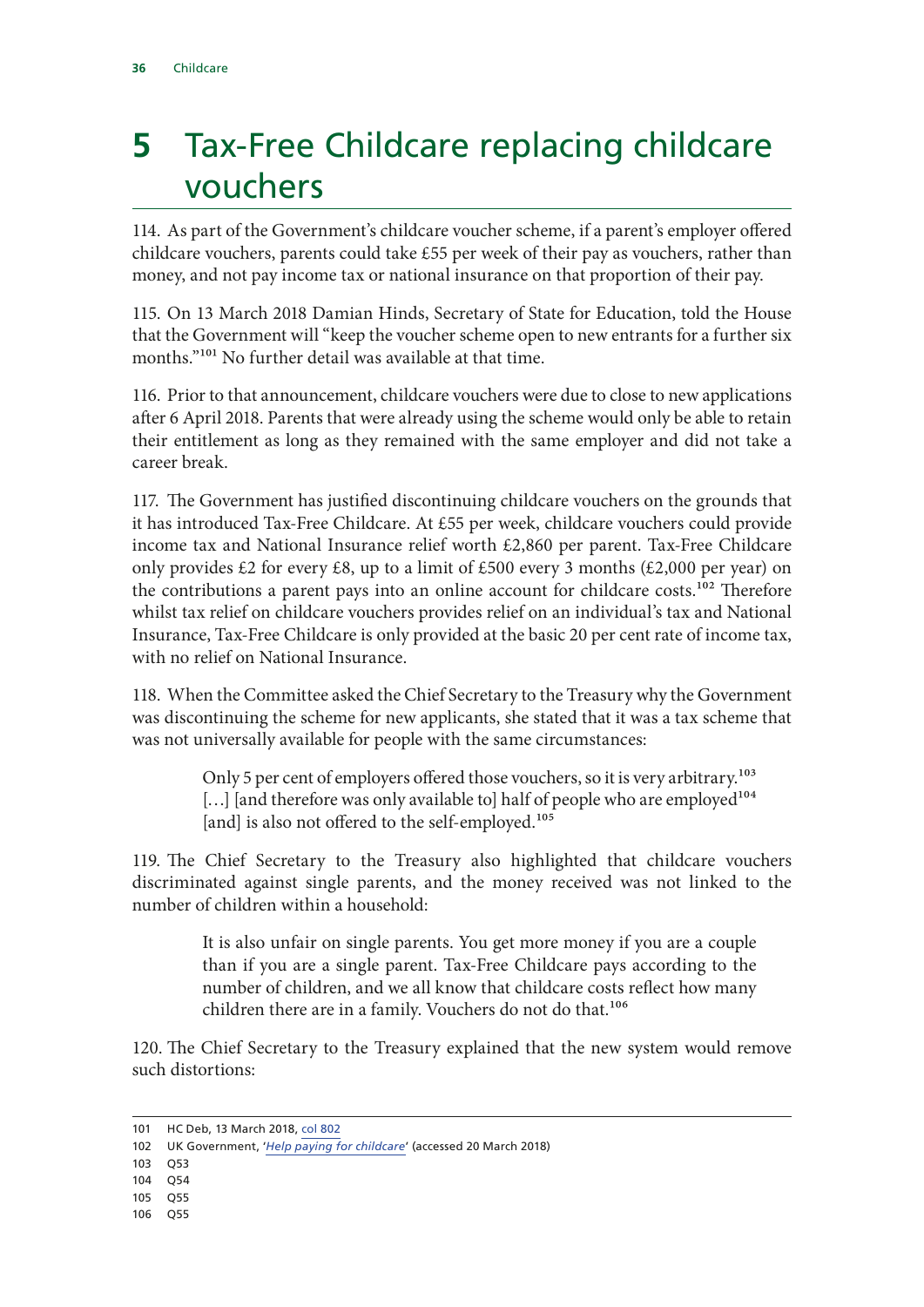The whole rationale was that we were replacing an unfair system that was pretty arbitrary about who received it with a system where everybody, regardless of who you worked for, regardless of whether you were selfemployed, regardless of whether you were a single parent or you were part of a couple, got the same level of support.<sup>107</sup>

121. In addition to the arbitrary nature of who could access childcare vouchers, the Chief Secretary to the Treasury also stated that the voucher scheme was administratively expensive:

> There is a lot of waste in it. We spend £220 million every year [which is more than 20 per cent of the cost of the scheme $]^{108}$  on the administration and bureaucracy, a significant proportion of which goes to the voucher providers. Under our new scheme, all of the money is going directly to pay for childcare, directly to those high-quality nursery staff who we want to see the money going to.<sup>109</sup>

122. Both the Chief Secretary to the Treasury's evidence that £220 million represented "administration and bureaucracy" of the childcare voucher scheme, as well as the Economic Secretary to the Treasury's statement that "£220 million has gone on administration"<sup>110</sup> stand in contrast to the Treasury's response to a written parliamentary question, which stated that "£220 million is the estimated cost to government of the employer National Insurance relief on Employer Supported Childcare. […] Government does not hold details about the administration costs incurred by employers for childcare voucher schemes."111 Administration costs to Government of childcare vouchers are likely to be small, since the scheme is administered by employers through their payroll services, and there is no interaction between Government and parents.

123. In response to a further parliamentary question requesting the programme costs and administrative costs of both Tax-Free Childcare and childcare vouchers, the Government only provided a figure for the total operating cost of the childcare service, through which parents apply for both Tax-Free Childcare and 30 hours free childcare of £36 million in 2018–19.112 The Government did not provide a separate cost of each scheme.

124. The Government's own impact assessment of Tax-Free Childcare does not quantify the economic impact of the policy. It states:

> It is not possible to produce a full, monetised cost-benefit analysis of the scheme due to insufficient data and evidence, as well as limits to how reasonably such costs and benefits can be monetised to provide meaningful results.113

<sup>107</sup> Q55

<sup>108</sup> Q57

<sup>109</sup> Q55

<sup>110</sup> HC Deb, 15 January 2018, [col 240WH](https://hansard.parliament.uk/commons/2018-01-15/debates/F831B5C6-4C08-4F0C-B532-140F9E70B353/ChildcareVouchers)

<sup>111</sup> PQ [1296](http://www.parliament.uk/business/publications/written-questions-answers-statements/written-questions-answers/?page=1&max=20&questiontype=AllQuestions&house=commons%2clords&uin=129635) 5

<sup>112</sup> PQ [1267](http://www.parliament.uk/business/publications/written-questions-answers-statements/written-questions-answers/?page=1&max=20&questiontype=AllQuestions&house=commons%2clords&uin=126730) 0

<sup>113</sup> HM Revenue and Customs, *[Tax-Free Childcare impact assessment](https://www.gov.uk/government/publications/tax-free-childcare-impact-assessment-march-2017)* (March 2017)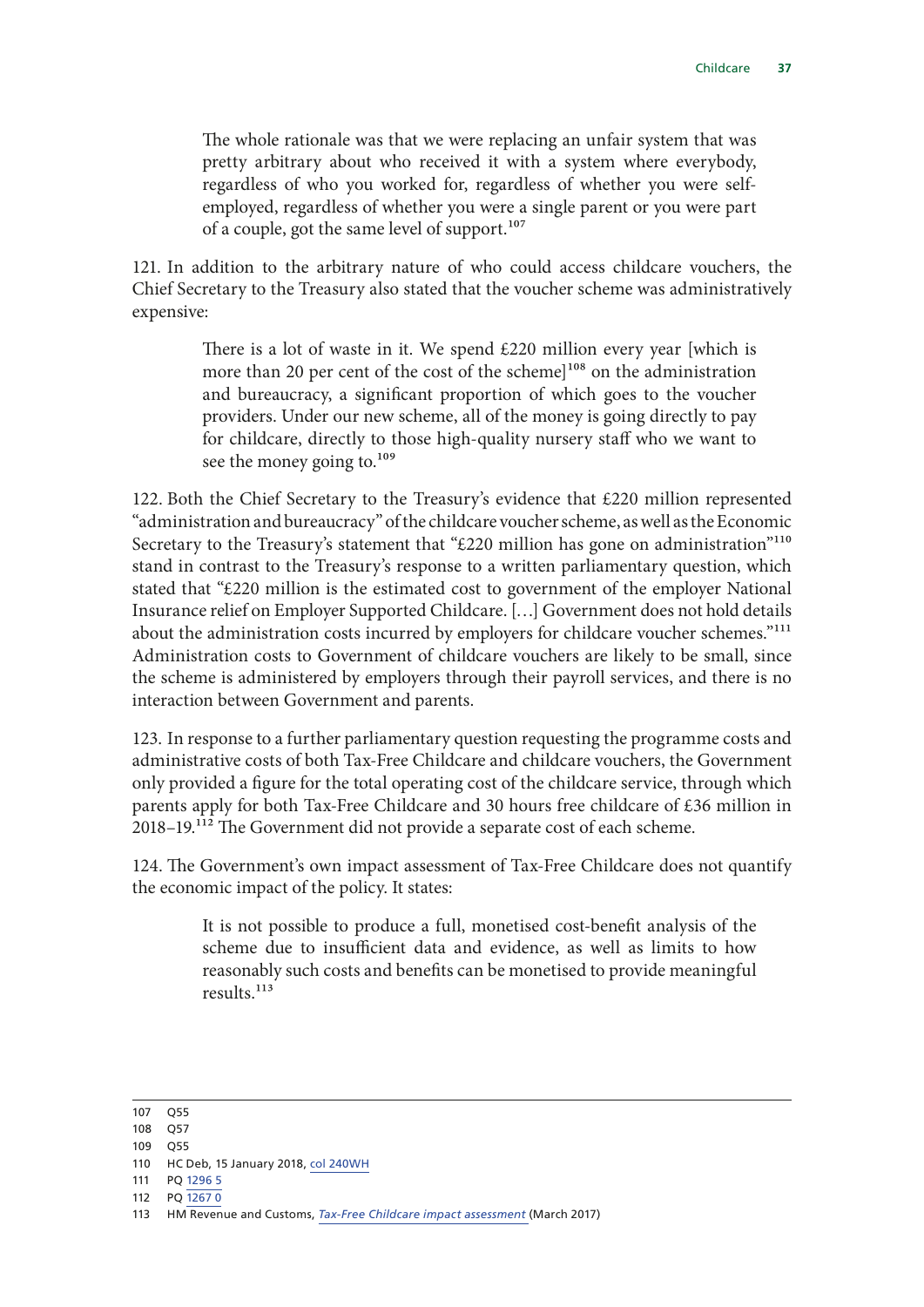125. When the Committee asked the Chief Secretary to the Treasury whether the Treasury had carried out analysis to show that parents will not be worse off than they would have been under the voucher scheme, the Chief Secretary to the Treasury did not confirm that such an analysis had been conducted. She stated:

> We conduct an overall distribution analysis of all Treasury policies, as part of the Budget. That covers all areas like tax, including this area of Tax-Free Childcare and employer-supported childcare. What we do not do is break it down to individual policies, because the analysis is not sufficiently robust. It tends to reflect a fairly small sample size. The overall analysis is produced on the basis of distribution. […] We do not have the data about which employers support employer-supported childcare [vouchers]. We do not know which parents in the income distribution are eligible for that […] so we are not able to produce a robust analysis of that.<sup>114</sup>

126. Childcare vouchers are available for children up to the age of 15, whereas Tax-Free Childcare is only available up to the age of 11. The Committee asked the Chief Secretary to the Treasury why the qualifying age was being reduced. She stated that:

> Tax-Free Childcare was designed as people's childcare costs are higher with children who are under 12 than children who are under 16. We always have to make a decision about how we focus our resources to make sure we use them properly, but it seems to me a reasonable proposition to have a system that works for children up to the age of 12.115

127. **Announcing a six-month extension of the childcare voucher scheme two weeks before it was due to be discontinued for new applicants is no way to manage childcare policy. It is possible that many parents who were better-off under childcare vouchers will have already made arrangements with childcare providers and their employers to start using the Tax-Free Childcare scheme. The eleventh-hour U-turn underlines the Committee's concerns about the difficulties parents face in making the right choice about which schemes to use.**

128. **In evidence to the Committee the Chief Secretary to the Treasury stated that there was "administrative and bureaucratic" waste within childcare vouchers that cost "£220 million, more than 20 per cent of the scheme". This is not correct. It was subsequently made clear that the figure quoted was the national insurance relief that employers receive as a result of the scheme. The Government could eradicate the employer national insurance relief costs of the voucher scheme if it changed the terms of the scheme to only allow employee national insurance relief.**

129. **When the Committee asked the Chief Secretary to the Treasury to provide an economic analysis of who will gain and who will lose out from the transition from vouchers to Tax-Free Childcare, she was not able to do so. The Government has also failed to provide when asked a comparison between the programme and administrative costs of the two schemes. The Committee expects the Government to provide this information in its response to this Report.**

<sup>115</sup> Q63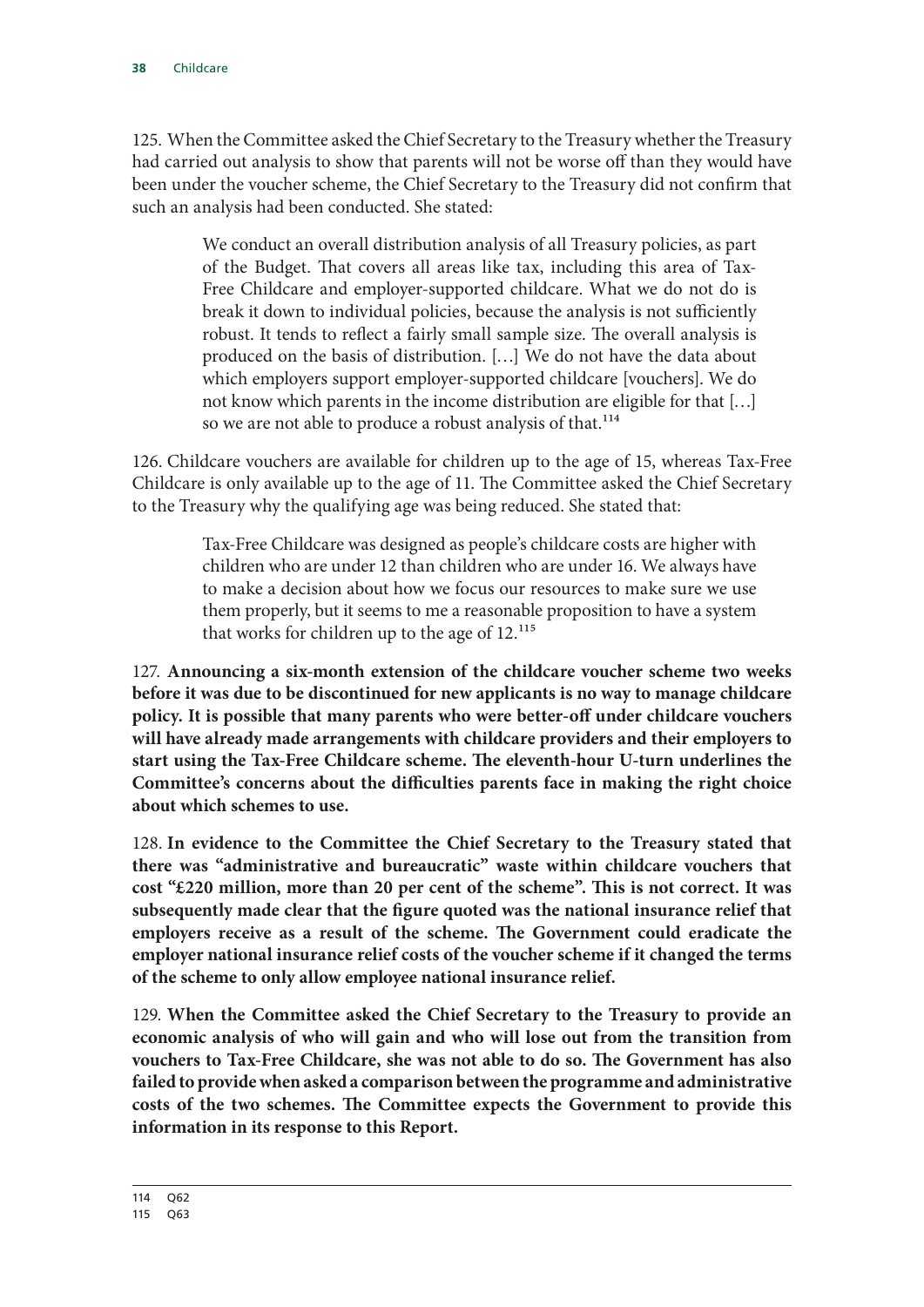130. **T he Government's policy of discontinuing childcare vouchers will result in winners and losers. The Government has committed to carrying out post-legislative scrutiny of Tax-Free Childcare. This commitment must be adhered to and should occur before the scheme closes to new applicants in October. Only once such scrutiny has taken place and the level of take up of Tax-Free Childcare is known will it be possible to understand the extent to which parents have been made better or worse off by the transition from childcare vouchers to Tax-Free Childcare. The Government should therefore consider keeping the childcare voucher scheme open, at least until this information is available.**

131. The Committee acknowledges that the childcare vouchers scheme as currently **designed only supports parents whose employers provide such vouchers, does not take account of the number of children in a household, excludes self-employed parents, and favours two-parent households over single-parent households. If the vouchers are kept in the long term, these would be compelling reasons to reform the scheme.**

132. The Government has committed to providing more help to working parents with **their childcare arrangements. Some families will be worse-off under Tax-Free Childcare than they would have been with childcare vouchers. For such families, it will difficult to reconcile the Government's policy with their own personal experiences. Moreover, it has not been confirmed whether any impact assessments have been conducted to confirm the extent to which low-income households will be affected by the closure of the childcare vouchers scheme.**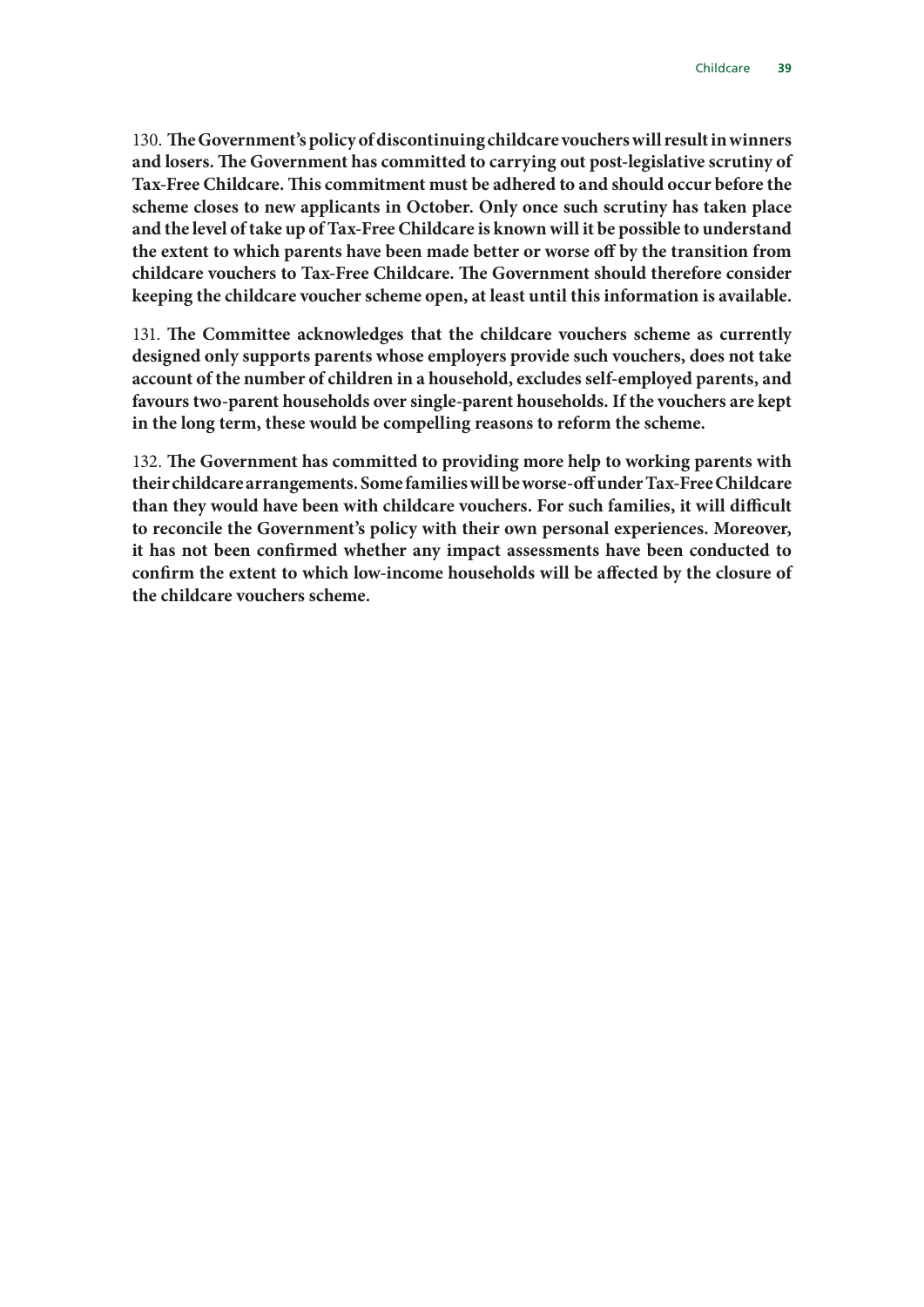### <span id="page-41-0"></span>Conclusions and recommendations

#### The economic impact of childcare

- 1. The Government's current support for childcare may improve productivity by allowing parents to re-enter the labour market at a level more consistent with their skills. However, the impact on the UK's overall productivity performance is uncertain and more research would be welcomed. (Paragraph 28)
- 2. However, to the extent that it increases the employment rate of parents, the Government's support for childcare will increase GDP, GDP per capita, the tax base and tax receipts. It is also likely to help to reduce the gender pay gap. (Paragraph 29)
- 3. 15 and 30-hours free childcare and Tax-Free Childcare aim to help parents into work. Research suggests that these interventions have only had a small impact on parental employment. (Paragraph 30)
- 4. The Treasury has made little effort to calculate the economic impact of the Government's childcare interventions. The Treasury should evaluate Tax-Free Childcare and 30-hours free childcare in order to gain a better understanding of how they affect parental employment and productivity. Until such an analysis is carried out, it is impossible to determine whether the cost to the taxpayer of childcare support is outweighed by the economic benefits. (Paragraph 31)
- 5. Based on the evidence available, the biggest impact of the Government's childcare schemes may be to make childcare more affordable to those that receive support, rather than bring parents back into the work place. (Paragraph 32)
- 6. The Committee notes that many parents choose to care for their young children at home, rather than returning to the labour market, and that the economic value of this activity is not measured in the national accounts. This is a legitimate choice that the Government should take care to respect in setting its objectives for childcare policy. In particular, the over-riding policy objective should be to support parents who decide to return to the labour market, rather than to increase labour force participation among those who choose to stay at home to care for their children. (Paragraph 33)

#### The design of Government's childcare schemes

- 7. The childcare element of Universal Credit plays a crucial role in supporting the lowest-paid parents into work. But requiring parents to pay for their childcare costs up front, before seeking reimbursement later, is a fundamental design flaw that undermines this objective, and should be rectified as a matter of urgency. (Paragraph 42)
- 8. In particular, the Government should consider how the Department for Work and Pensions could pay the childcare element of Universal Credit directly to childcare providers. Alternatively, it could continue the policy of payment in advance that exists within Working Tax Credits. (Paragraph 43)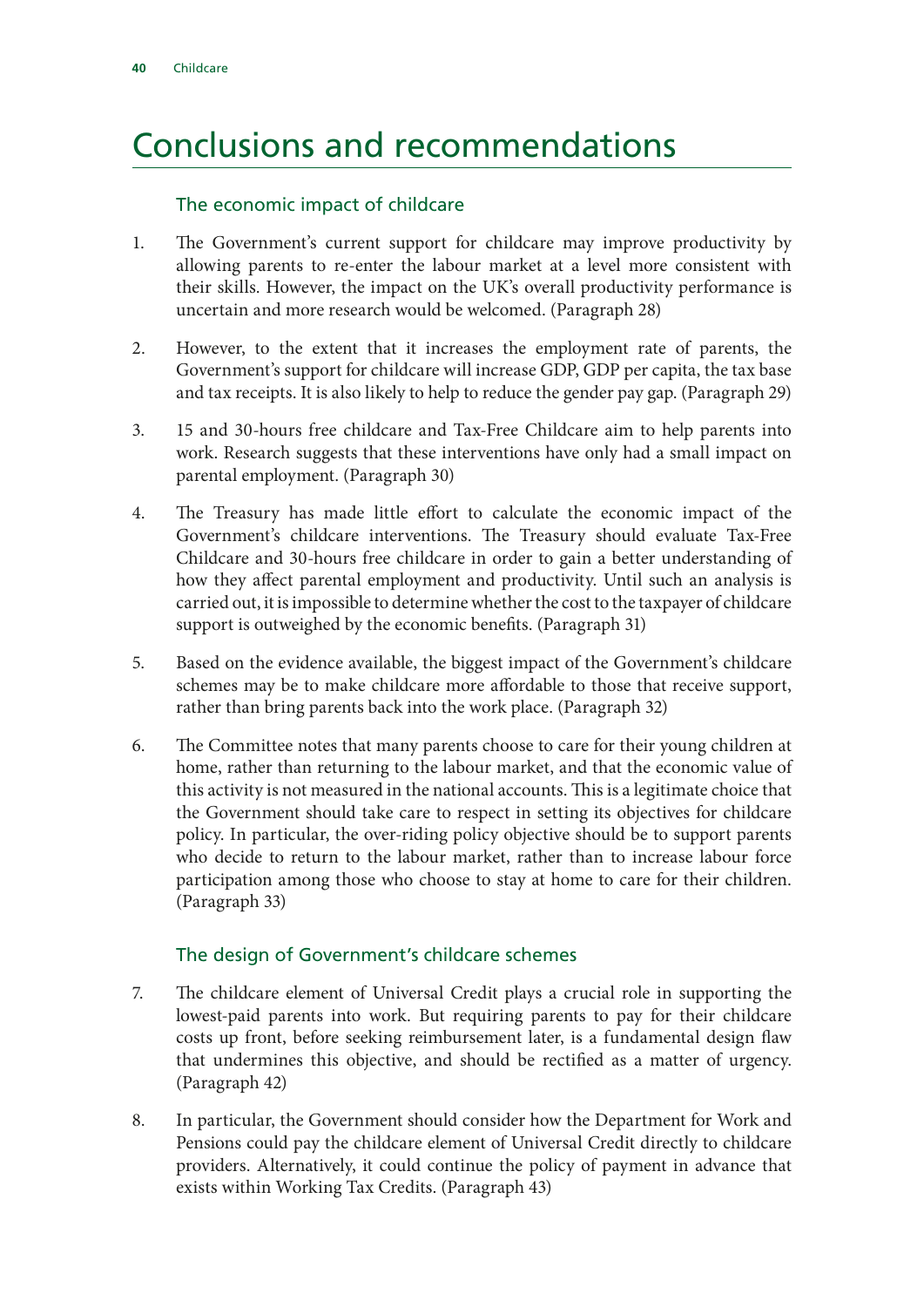- 9. The rapidly-changing nature of work makes it ever more important that Government encourages lifelong learning and promotes the acquisition of new skills. As it stands, however, most parents considering entering training or education would be deterred by an absence of proper support for childcare costs. Many parents may need to retrain in order to return to work after having children. Failing to extend childcare to parents who need to take on such retraining is therefore short sighted. (Paragraph 49)
- 10. As part of its efforts to address the UK's weak productivity performance through the launch of the National Retraining Scheme, the Government should consider removing age restrictions on childcare support for parents entering training or education. In addition, the Government should expand the courses that qualify for childcare support to include courses that individuals or companies finance themselves, rather than just those which are publicly funded, including those seeking English language training. (Paragraph 50)
- 11. Entitlement to 30-hours free childcare should begin as soon as a child turns three. There is no justification for delaying entitlement, which unreasonably disadvantages parents of children who happen to have been born early in an academic term. (Paragraph 52)

#### Identified problems within childcare policy implementation

- 12. With a take-up rate 90 per cent lower than initially expected, Tax-Free Childcare is a clearly under-performing scheme. The Committee received evidence that low take-up can be explained by low awareness among parents of the scheme's existence. It also received evidence that take-up may also be affected by the fact that some parents may prefer to remain on childcare vouchers scheme. The failure to publicise the scheme properly—a cornerstone of the Government's childcare policy—is regrettable. The Government should now take all necessary measures to improve awareness and take-up of the scheme. (Paragraph 59)
- 13. The Tax-Free Childcare website was intended to be available to parents in preparation for the start of the new school term in September 2017. But it failed consistently throughout the summer, causing stress and inconvenience to thousands. Having to close a system for repeated maintenance so soon after it has gone live is unacceptable. The Government should only launch websites when they are satisfied they are able to cope with the workload expected of them. If beta testing phases are necessary, Government should plan these so that problems can be resolved prior to full launch. (Paragraph 71)
- 14. At present, there are multiple sources of official guidance for different childcare policies. The Low Income Tax Reform Group has highlighted factual errors and inaccuracies in this guidance which the Government should correct. Online guidance should be supported by a specialist childcare support helpline that covers all of the major childcare schemes, with advisers who can help individuals with more complex circumstances, explaining to them what their optimum choice of schemes may be. (Paragraph 72)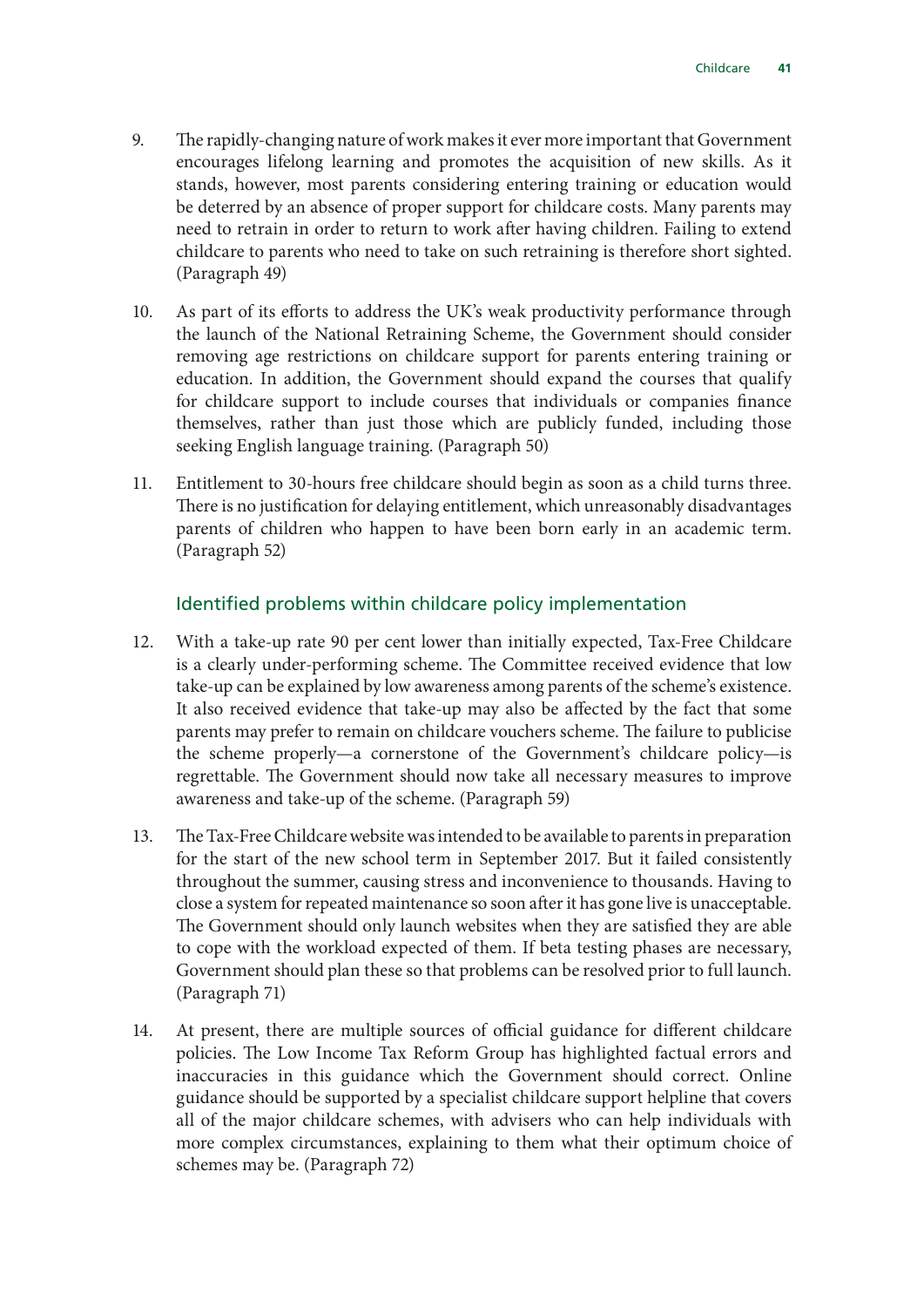- 15. Applications for all childcare schemes should be made through one single portal, to avoid confusion and to ensure parents are properly informed of the available options. (Paragraph 73)
- 16. The Government should ensure that its online childcare calculator can take account of Universal Credit entitlements. (Paragraph 74)
- 17. While the wide range of childcare schemes has provided parents with greater choice and flexibility, the level of complexity has become overwhelming. It is likely that for parents whose circumstances change from month to month it is almost impossible to make the best choice. (Paragraph 77)
- 18. The Government must set out how it intends to simplify its range of support for childcare costs, and address the complex interactions between different schemes. (Paragraph 78)
- 19. The Government has committed to carrying out a post-legislative review of Tax-Free Childcare. The Government must include parent feedback on the user experience of accessing the scheme and the ability to use the Government's guidance to make the correct childcare choice. Once this detail emerges, the Government must make the necessary changes to address the scheme's shortcomings. (Paragraph 79)

#### Funding of 30-hours free childcare

- 20. The Government has stated that it provides £4.94 per hour to fund 30-hours free childcare. Such a figure is misleading firstly because not all this money is passed onto childcare providers—a proportion is retained by local authorities—and secondly, because it includes money for some specific schemes, such as the Early Years Fund, which many providers do not receive. The average rate passed on to private, voluntary and independent providers was £4.34 per hour. (Paragraph 109)
- 21. A number of different studies have calculated the average cost per hour of providing childcare. The estimates range from £3.72 to £4.68. The Government maintains that its current level of funding per hour compares very favourably to these average costs. However, the Department for Education's own analysis, as well as the Study of Early Education (SEED) report, show that for certain types of providers, the average government rate passed on to providers of £4.34 is only just above, and in some cases less than, the average costs providers incur. (Paragraph 110)
- 22. The Department for Education's 2015 Cost of Childcare Review relies on wage data from a survey carried out in 2013, and rent and other overhead costs from a survey carried out in 2012. The Committee has not seen any evidence to justify the Chief Secretary to the Treasury's evidence that the increases in the National Living Wage have been factored into the hourly rates provided by central Government to local authorities and childcare providers. It is highly likely that increases in other costs, such as pension auto-enrolment and business rates, have also not been factored into the central Government hourly rates. The Government must ensure that the hourly rate paid to providers reflects their current costs. It should also ensure that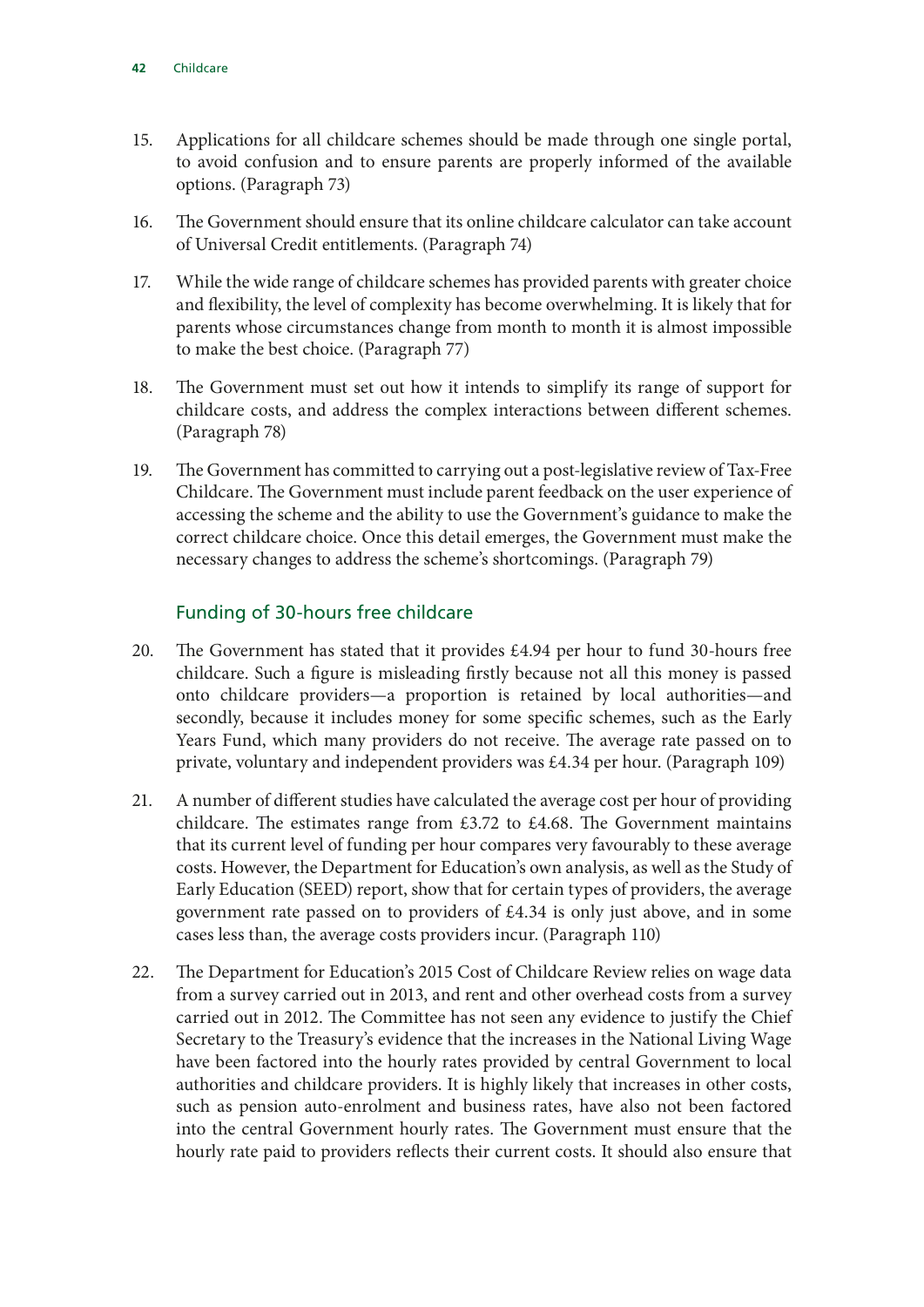the hourly rate is updated annually in line with cost increases. Setting the funding level with reference to wage and overheads data that is more than five years old is unsatisfactory. (Paragraph 111)

- 23. In response to the 30-hours free childcare scheme, providers are altering their service in ways that were not foreseen when the scheme was designed, and that may undermine the Government's overarching policy objectives. In particular:
	- a) Providers are restricting the times at which parents can claim 30 hours. This may lead to childcare provision becoming less flexible for parents than was previously the case—the opposite of what the scheme was intended to achieve.
	- b) In order to cut costs, evidence suggests providers are cutting back on higher-qualified staff and increasing their child-to-staff ratios. This could reduce the quality of the childcare being offered, working counter to the Government's intention to improve the child development of three to four year olds.
	- c) Some providers are charging for services that were previously free, and have increased existing charges for children who are non-eligible (e.g. under threes). Lower-income households may no longer be able to afford the same level of childcare they previously received.
	- d) Providers in higher income areas will be better placed to mitigate the funding shortfalls than those in more deprived areas, where raising prices is less feasible. This could lead to providers in lower-income areas cutting costs—reducing the quality of care in those areas that could most benefit from it.

These consequences could be avoided were the Government to pay a higher hourly rate to providers and ensure that all the money provided to local authorities was passed on to childcare providers. (Paragraph 112)

24. Evidence submitted to the Committee suggests that some local authorities are having to cut back on childcare provisions for low-income children younger than three, who do not qualify for free childcare, for whom they had previously provided support. Given the high cost of this policy, and the potential for lower-income parents to lose out as a result of its introduction, the Government should explain how it is ensuring that no lower-income parents lose out as a result of its decision to fund 15-hour free childcare to all parents regardless of income, and 30-hours free childcare for parents with incomes up to £100,000. (Paragraph 113)

#### Tax-Free Childcare replacing childcare vouchers

25. Announcing a six-month extension of the childcare voucher scheme two weeks before it was due to be discontinued for new applicants is no way to manage childcare policy. It is possible that many parents who were better-off under childcare vouchers will have already made arrangements with childcare providers and their employers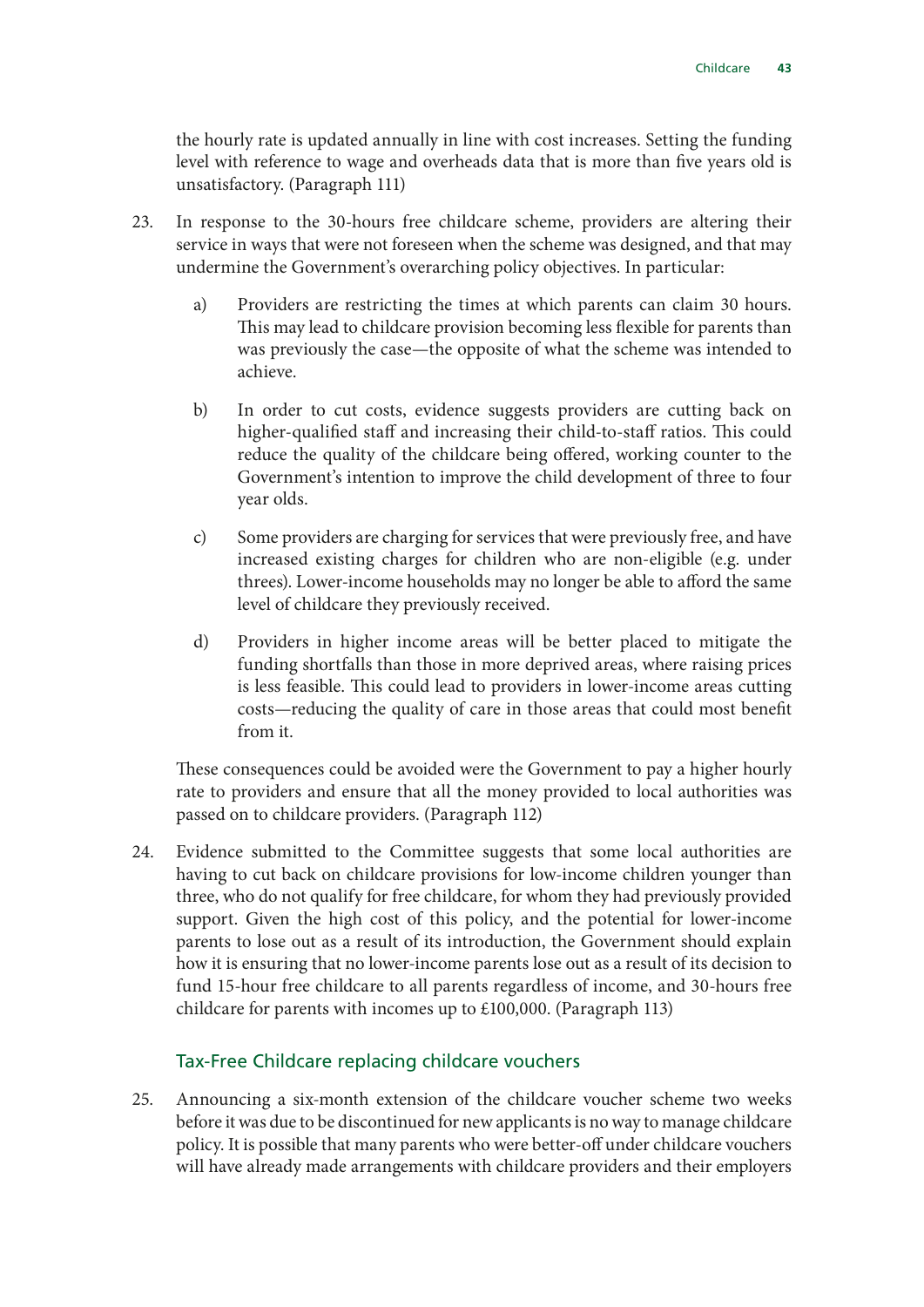to start using the Tax-Free Childcare scheme. The eleventh-hour U-turn underlines the Committee's concerns about the difficulties parents face in making the right choice about which schemes to use. (Paragraph 127)

- 26. In evidence to the Committee the Chief Secretary to the Treasury stated that there was "administrative and bureaucratic" waste within childcare vouchers that cost "£220 million, more than 20 per cent of the scheme". This is not correct. It was subsequently made clear that the figure quoted was the national insurance relief that employers receive as a result of the scheme. The Government could eradicate the employer national insurance relief costs of the voucher scheme if it changed the terms of the scheme to only allow employee national insurance relief. (Paragraph 128)
- 27. When the Committee asked the Chief Secretary to the Treasury to provide an economic analysis of who will gain and who will lose out from the transition from vouchers to Tax-Free Childcare, she was not able to do so. The Government has also failed to provide when asked a comparison between the programme and administrative costs of the two schemes. The Committee expects the Government to provide this information in its response to this Report. (Paragraph 129)
- 28. The Government's policy of discontinuing childcare vouchers will result in winners and losers. The Government has committed to carrying out post-legislative scrutiny of Tax-Free Childcare. This commitment must be adhered to and should occur before the scheme closes to new applicants in October. Only once such scrutiny has taken place and the level of take up of Tax-Free Childcare is known will it be possible to understand the extent to which parents have been made better or worse off by the transition from childcare vouchers to Tax-Free Childcare. The Government should therefore consider keeping the childcare voucher scheme open, at least until this information is available. (Paragraph 130)
- 29. The Committee acknowledges that the childcare vouchers scheme as currently designed only supports parents whose employers provide such vouchers, does not take account of the number of children in a household, excludes self-employed parents, and favours two-parent households over single-parent households. If the vouchers are kept in the long term, these would be compelling reasons to reform the scheme. (Paragraph 131)
- 30. The Government has committed to providing more help to working parents with their childcare arrangements. Some families will be worse-off under Tax-Free Childcare than they would have been with childcare vouchers. For such families, it will difficult to reconcile the Government's policy with their own personal experiences. Moreover, it has not been confirmed whether any impact assessments have been conducted to confirm the extent to which low-income households will be affected by the closure of the childcare vouchers scheme. (Paragraph 132)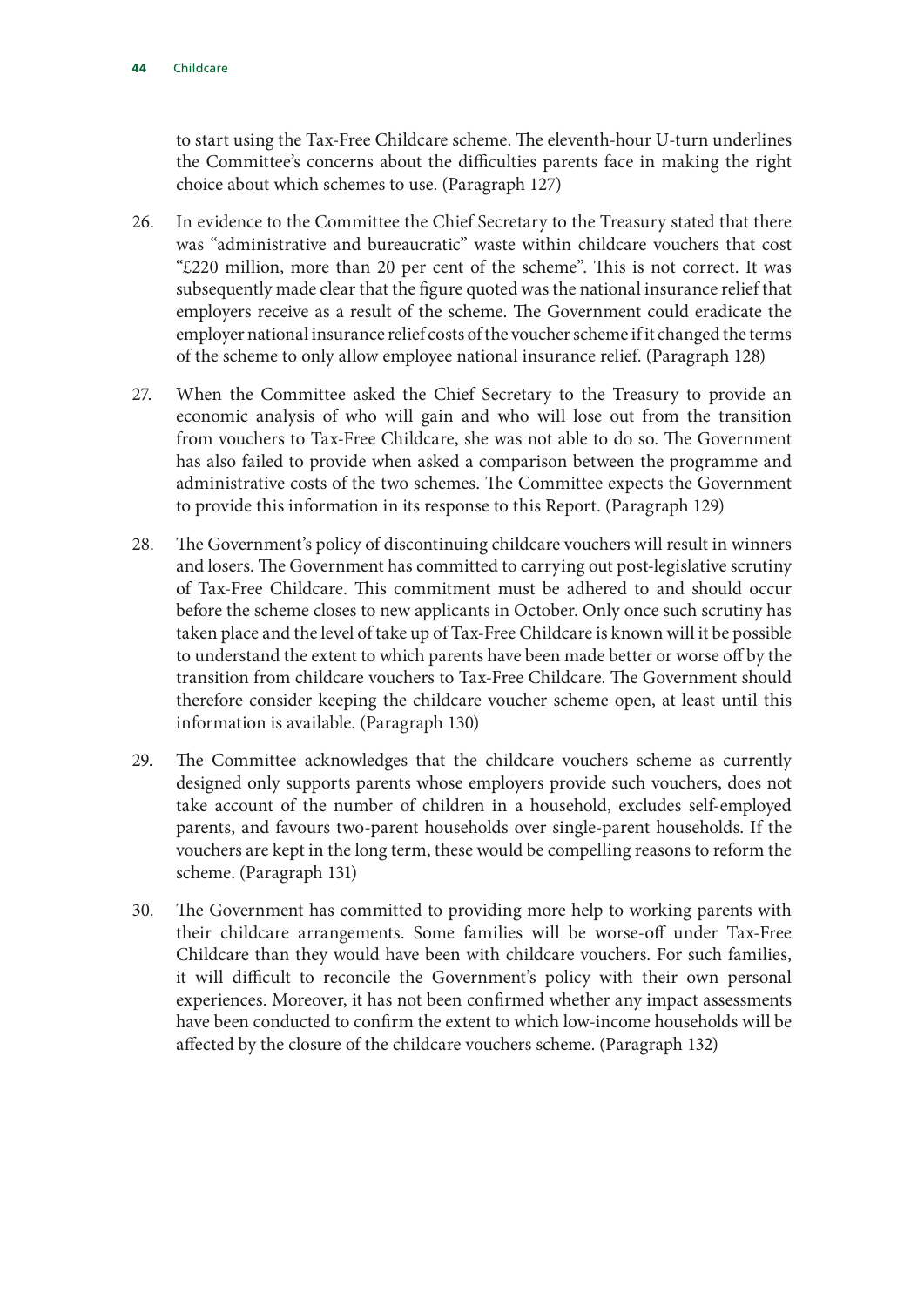### <span id="page-46-0"></span>Formal minutes

#### **Tuesday 21 March 2018**

Members present:

Nicky Morgan, in the Chair

Rushanara Ali Mr Simon Clarke Stephen Hammond Wes Streeting

Mr Alister Jack Alison McGovern John Mann

Draft Report (*Childcare*), proposed by the Chair, brought up and read.

*Ordered*, That the draft Report be read a second time, paragraph by paragraph.

Paragraphs 1 to 132 read and agreed to.

*Resolved*, That the Report be the Ninth Report of the Committee to the House.

*Ordered*, That the Chair make the Report to the House.

*Ordered*, That embargoed copies of the Report be made available, in accordance with the provisions of Standing Order No. 134.

[Adjourned till Tuesday 27 March at 9.45 a.m.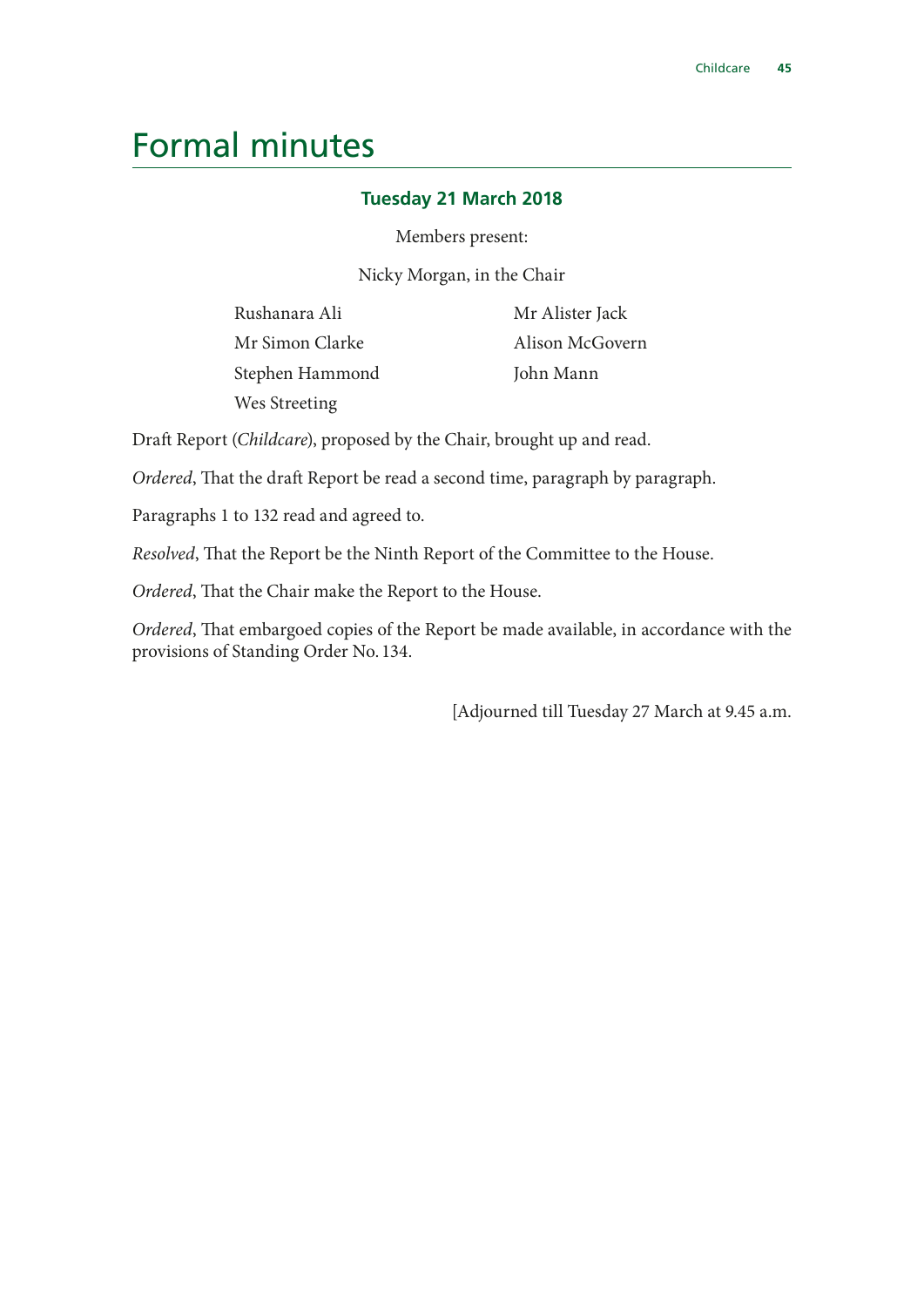### <span id="page-47-0"></span>**Witnesses**

The following witnesses gave evidence. Transcripts can be viewed on the [inquiry publications](https://www.parliament.uk/business/committees/committees-a-z/commons-select/treasury-committee/inquiries1/parliament-2017/childcare-17-19/publications/) [page](https://www.parliament.uk/business/committees/committees-a-z/commons-select/treasury-committee/inquiries1/parliament-2017/childcare-17-19/publications/) of the Committee's website.

#### **Wednesday 31 January 2018** *Question number*

**Rt Hon Elizabeth Truss MP**, Chief Secretary to the Treasury, **Beth Russell**, Director General, Tax and Welfare, HM Treasury, and **Nick Lodge**, Director General, Transformation, HM Revenue & Customs  $Q1-94$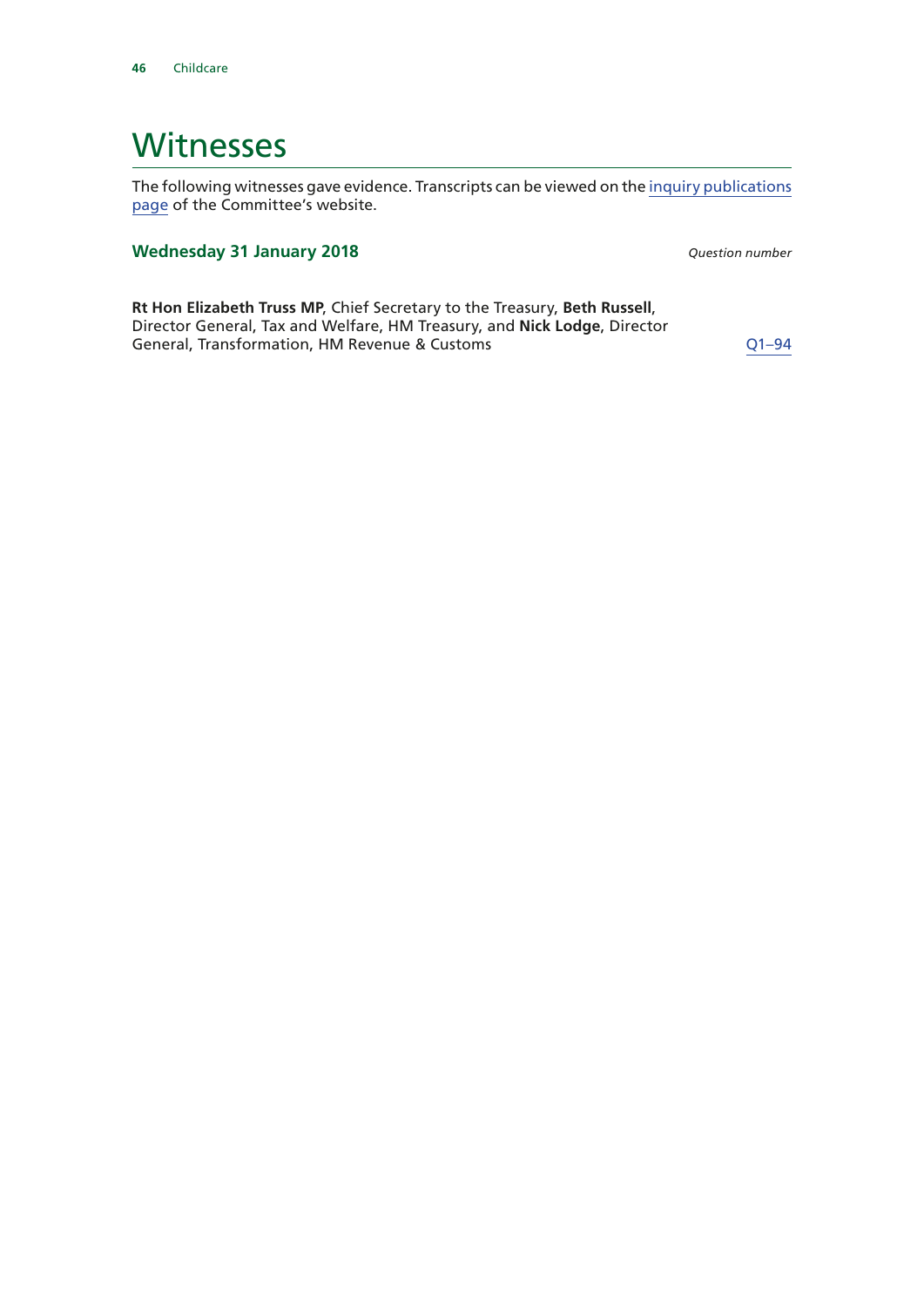### <span id="page-48-0"></span>Published written evidence

The following written evidence was received and can be viewed on the [inquiry publications](https://www.parliament.uk/business/committees/committees-a-z/commons-select/treasury-committee/inquiries1/parliament-2017/childcare-17-19/publications/) [page](https://www.parliament.uk/business/committees/committees-a-z/commons-select/treasury-committee/inquiries1/parliament-2017/childcare-17-19/publications/) of the Committee's website.

CHI numbers are generated by the evidence processing system and so may not be complete.

- 1966 Juliet Chalk [\(CHI0046\)](http://data.parliament.uk/WrittenEvidence/CommitteeEvidence.svc/EvidenceDocument/Treasury/Childcare/written/78067.html)
- 3mxchildcare Ltd [\(CHI0017](http://data.parliament.uk/WrittenEvidence/CommitteeEvidence.svc/EvidenceDocument/Treasury/Childcare/written/77803.html))
- A M LEWIS [\(CHI0099\)](http://data.parliament.uk/WrittenEvidence/CommitteeEvidence.svc/EvidenceDocument/Treasury/Childcare/written/78209.html)
- Alive to the World UK Louise Kirk [\(CHI0059\)](http://data.parliament.uk/WrittenEvidence/CommitteeEvidence.svc/EvidenceDocument/Treasury/Childcare/written/78107.html)
- All Souls CE Primary [\(CHI0076\)](http://data.parliament.uk/WrittenEvidence/CommitteeEvidence.svc/EvidenceDocument/Treasury/Childcare/written/78151.html)
- Barbara Riddell [\(CHI0064](http://data.parliament.uk/WrittenEvidence/CommitteeEvidence.svc/EvidenceDocument/Treasury/Childcare/written/78118.html))
- Bradford Metropolitan District Council [\(CHI0088](http://data.parliament.uk/WrittenEvidence/CommitteeEvidence.svc/EvidenceDocument/Treasury/Childcare/written/78192.html))
- Bright Sparks Preschool [\(CHI0057](http://data.parliament.uk/WrittenEvidence/CommitteeEvidence.svc/EvidenceDocument/Treasury/Childcare/written/78090.html))
- 9 Brighton & Hove City Council [\(CHI0067](http://data.parliament.uk/WrittenEvidence/CommitteeEvidence.svc/EvidenceDocument/Treasury/Childcare/written/78129.html))
- British Au Pair Agencies Association [\(CHI0010\)](http://data.parliament.uk/WrittenEvidence/CommitteeEvidence.svc/EvidenceDocument/Treasury/Childcare/written/77499.html)
- British Chambers of Commerce [\(CHI0105\)](http://data.parliament.uk/WrittenEvidence/CommitteeEvidence.svc/EvidenceDocument/Treasury/Childcare/written/78319.html)
- 12 Bushy Leaze Early Years Centre [\(CHI0053](http://data.parliament.uk/WrittenEvidence/CommitteeEvidence.svc/EvidenceDocument/Treasury/Childcare/written/78085.html))
- Cambridge Day Nursery ([CHI0014\)](http://data.parliament.uk/WrittenEvidence/CommitteeEvidence.svc/EvidenceDocument/Treasury/Childcare/written/77715.html)
- Cambridge Day Nursery ([CHI0023](http://data.parliament.uk/WrittenEvidence/CommitteeEvidence.svc/EvidenceDocument/Treasury/Childcare/written/77873.html))
- Ceeda Research Limited ([CHI0098\)](http://data.parliament.uk/WrittenEvidence/CommitteeEvidence.svc/EvidenceDocument/Treasury/Childcare/written/78208.html)
- Childcare Voucher Providers Association [\(CHI0077](http://data.parliament.uk/WrittenEvidence/CommitteeEvidence.svc/EvidenceDocument/Treasury/Childcare/written/78152.html))
- David Whiscombe [\(CHI0097](http://data.parliament.uk/WrittenEvidence/CommitteeEvidence.svc/EvidenceDocument/Treasury/Childcare/written/78205.html))
- Dr Maria Lyons [\(CHI0070\)](http://data.parliament.uk/WrittenEvidence/CommitteeEvidence.svc/EvidenceDocument/Treasury/Childcare/written/78140.html)
- Early Education ([CHI0054\)](http://data.parliament.uk/WrittenEvidence/CommitteeEvidence.svc/EvidenceDocument/Treasury/Childcare/written/78086.html)
- ELBA A Tapia ([CHI0042\)](http://data.parliament.uk/WrittenEvidence/CommitteeEvidence.svc/EvidenceDocument/Treasury/Childcare/written/78037.html)
- Ellen Bartoloni [\(CHI0022](http://data.parliament.uk/WrittenEvidence/CommitteeEvidence.svc/EvidenceDocument/Treasury/Childcare/written/77871.html))
- Employers For Childcare [\(CHI0009\)](http://data.parliament.uk/WrittenEvidence/CommitteeEvidence.svc/EvidenceDocument/Treasury/Childcare/written/77489.html)
- Family and Childcare Trust ([CHI0075](http://data.parliament.uk/WrittenEvidence/CommitteeEvidence.svc/EvidenceDocument/Treasury/Childcare/written/78146.html))
- Fideliti Limited ([CHI0013\)](http://data.parliament.uk/WrittenEvidence/CommitteeEvidence.svc/EvidenceDocument/Treasury/Childcare/written/77650.html)
- Fiveways Playcentre [\(CHI0091\)](http://data.parliament.uk/WrittenEvidence/CommitteeEvidence.svc/EvidenceDocument/Treasury/Childcare/written/78198.html)
- Funcare Ltd ([CHI0007\)](http://data.parliament.uk/WrittenEvidence/CommitteeEvidence.svc/EvidenceDocument/Treasury/Childcare/written/77224.html)
- Heather Mills ([CHI0036\)](http://data.parliament.uk/WrittenEvidence/CommitteeEvidence.svc/EvidenceDocument/Treasury/Childcare/written/78001.html)
- Helen Bilton [\(CHI0019](http://data.parliament.uk/WrittenEvidence/CommitteeEvidence.svc/EvidenceDocument/Treasury/Childcare/written/77825.html))
- Helen Wyrill [\(CHI0043\)](http://data.parliament.uk/WrittenEvidence/CommitteeEvidence.svc/EvidenceDocument/Treasury/Childcare/written/78042.html)
- HM Treasury [\(CHI0107](http://data.parliament.uk/WrittenEvidence/CommitteeEvidence.svc/EvidenceDocument/Treasury/Childcare/written/79719.html))
- HMRC [\(CHI0106\)](http://data.parliament.uk/WrittenEvidence/CommitteeEvidence.svc/EvidenceDocument/Treasury/Childcare/written/78793.html)
- Humpty Dumpty Day Nurseries Ltd ([CHI0096](http://data.parliament.uk/WrittenEvidence/CommitteeEvidence.svc/EvidenceDocument/Treasury/Childcare/written/78204.html))
- Kate O'Farrell ([CHI0068](http://data.parliament.uk/WrittenEvidence/CommitteeEvidence.svc/EvidenceDocument/Treasury/Childcare/written/78135.html))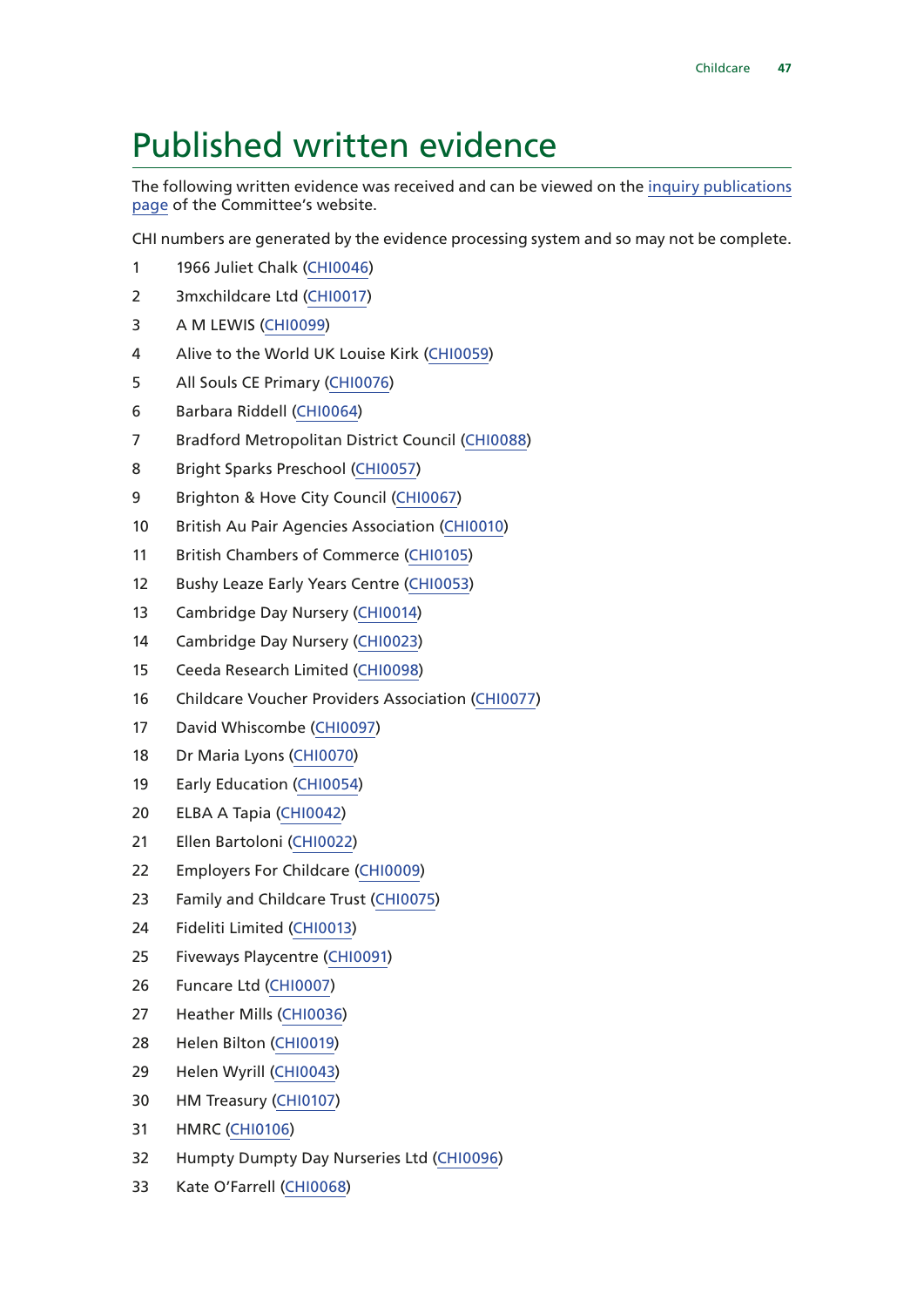- Childcare
- Killik & Co LLP [\(CHI0092\)](http://data.parliament.uk/WrittenEvidence/CommitteeEvidence.svc/EvidenceDocument/Treasury/Childcare/written/78199.html)
- Local Government Association [\(CHI0049](http://data.parliament.uk/WrittenEvidence/CommitteeEvidence.svc/EvidenceDocument/Treasury/Childcare/written/78075.html))
- London Councils [\(CHI0093](http://data.parliament.uk/WrittenEvidence/CommitteeEvidence.svc/EvidenceDocument/Treasury/Childcare/written/78200.html))
- Low Incomes Tax Reform Group ([CHI0100\)](http://data.parliament.uk/WrittenEvidence/CommitteeEvidence.svc/EvidenceDocument/Treasury/Childcare/written/78215.html)
- Miss Terri-Anne creasser [\(CHI0008\)](http://data.parliament.uk/WrittenEvidence/CommitteeEvidence.svc/EvidenceDocument/Treasury/Childcare/written/77382.html)
- mothers at home matter [\(CHI0044](http://data.parliament.uk/WrittenEvidence/CommitteeEvidence.svc/EvidenceDocument/Treasury/Childcare/written/78049.html))
- Mr Andrew Shimmin [\(CHI0006\)](http://data.parliament.uk/WrittenEvidence/CommitteeEvidence.svc/EvidenceDocument/Treasury/Childcare/written/77087.html)
- Mr Douglas Leckie [\(CHI0029](http://data.parliament.uk/WrittenEvidence/CommitteeEvidence.svc/EvidenceDocument/Treasury/Childcare/written/77939.html))
- Mr John O'Neill [\(CHI0002](http://data.parliament.uk/WrittenEvidence/CommitteeEvidence.svc/EvidenceDocument/Treasury/Childcare/written/76664.html))
- Mr Nick Leake [\(CHI0039](http://data.parliament.uk/WrittenEvidence/CommitteeEvidence.svc/EvidenceDocument/Treasury/Childcare/written/78015.html))
- Mrs Alison Jones [\(CHI0073\)](http://data.parliament.uk/WrittenEvidence/CommitteeEvidence.svc/EvidenceDocument/Treasury/Childcare/written/78144.html)
- Mrs Alison Kavanagh [\(CHI0065](http://data.parliament.uk/WrittenEvidence/CommitteeEvidence.svc/EvidenceDocument/Treasury/Childcare/written/78119.html))
- Mrs Amanda D'Oyly ([CHI0089\)](http://data.parliament.uk/WrittenEvidence/CommitteeEvidence.svc/EvidenceDocument/Treasury/Childcare/written/78194.html)
- Mrs Anne Fennell ([CHI0060\)](http://data.parliament.uk/WrittenEvidence/CommitteeEvidence.svc/EvidenceDocument/Treasury/Childcare/written/78108.html)
- Mrs Becky Irving ([CHI0087\)](http://data.parliament.uk/WrittenEvidence/CommitteeEvidence.svc/EvidenceDocument/Treasury/Childcare/written/78189.html)
- Mrs Claire Green [\(CHI0041\)](http://data.parliament.uk/WrittenEvidence/CommitteeEvidence.svc/EvidenceDocument/Treasury/Childcare/written/78036.html)
- Mrs Claire Paye [\(CHI0030](http://data.parliament.uk/WrittenEvidence/CommitteeEvidence.svc/EvidenceDocument/Treasury/Childcare/written/77941.html))
- Mrs Elizabeth Sydenham [\(CHI0032\)](http://data.parliament.uk/WrittenEvidence/CommitteeEvidence.svc/EvidenceDocument/Treasury/Childcare/written/77945.html)
- Mrs Evelyn Williams ([CHI0094](http://data.parliament.uk/WrittenEvidence/CommitteeEvidence.svc/EvidenceDocument/Treasury/Childcare/written/78201.html))
- Mrs Genevieve Jordan ([CHI0085](http://data.parliament.uk/WrittenEvidence/CommitteeEvidence.svc/EvidenceDocument/Treasury/Childcare/written/78185.html))
- Mrs Jeanette Dobson [\(CHI0048](http://data.parliament.uk/WrittenEvidence/CommitteeEvidence.svc/EvidenceDocument/Treasury/Childcare/written/78074.html))
- Mrs Katherine McGuinness ([CHI0103\)](http://data.parliament.uk/WrittenEvidence/CommitteeEvidence.svc/EvidenceDocument/Treasury/Childcare/written/78229.html)
- Mrs Kim Barnetson [\(CHI0012](http://data.parliament.uk/WrittenEvidence/CommitteeEvidence.svc/EvidenceDocument/Treasury/Childcare/written/77578.html))
- Mrs Lydia Keyte [\(CHI0004\)](http://data.parliament.uk/WrittenEvidence/CommitteeEvidence.svc/EvidenceDocument/Treasury/Childcare/written/76910.html)
- Mrs Lynne Burnham [\(CHI0021\)](http://data.parliament.uk/WrittenEvidence/CommitteeEvidence.svc/EvidenceDocument/Treasury/Childcare/written/77836.html)
- Mrs Lynsey Kelleher ([CHI0011](http://data.parliament.uk/WrittenEvidence/CommitteeEvidence.svc/EvidenceDocument/Treasury/Childcare/written/77576.html))
- Mrs Naomi Stadlen [\(CHI0047](http://data.parliament.uk/WrittenEvidence/CommitteeEvidence.svc/EvidenceDocument/Treasury/Childcare/written/78071.html))
- Mrs Rachel Brooker [\(CHI0102](http://data.parliament.uk/WrittenEvidence/CommitteeEvidence.svc/EvidenceDocument/Treasury/Childcare/written/78228.html))
- Mrs Rebecca Nuttall [\(CHI0027](http://data.parliament.uk/WrittenEvidence/CommitteeEvidence.svc/EvidenceDocument/Treasury/Childcare/written/77937.html))
- Mrs Ruth Thomas [\(CHI0069](http://data.parliament.uk/WrittenEvidence/CommitteeEvidence.svc/EvidenceDocument/Treasury/Childcare/written/78137.html))
- Mrs Stella Tidman [\(CHI0003\)](http://data.parliament.uk/WrittenEvidence/CommitteeEvidence.svc/EvidenceDocument/Treasury/Childcare/written/76751.html)
- Mrs Susan Alexander-Barnes [\(CHI0031](http://data.parliament.uk/WrittenEvidence/CommitteeEvidence.svc/EvidenceDocument/Treasury/Childcare/written/77943.html))
- Mrs Susan Sugden ([CHI0040](http://data.parliament.uk/WrittenEvidence/CommitteeEvidence.svc/EvidenceDocument/Treasury/Childcare/written/78035.html))
- Mrs Tara Easton ([CHI0018\)](http://data.parliament.uk/WrittenEvidence/CommitteeEvidence.svc/EvidenceDocument/Treasury/Childcare/written/77820.html)
- Mrs Victoria Begbie [\(CHI0063](http://data.parliament.uk/WrittenEvidence/CommitteeEvidence.svc/EvidenceDocument/Treasury/Childcare/written/78114.html))
- Mrs Zoe Williams [\(CHI0005](http://data.parliament.uk/WrittenEvidence/CommitteeEvidence.svc/EvidenceDocument/Treasury/Childcare/written/76989.html))
- Ms Carys Dorritt ([CHI0056\)](http://data.parliament.uk/WrittenEvidence/CommitteeEvidence.svc/EvidenceDocument/Treasury/Childcare/written/78088.html)
- Ms Christine Green [\(CHI0038](http://data.parliament.uk/WrittenEvidence/CommitteeEvidence.svc/EvidenceDocument/Treasury/Childcare/written/78011.html))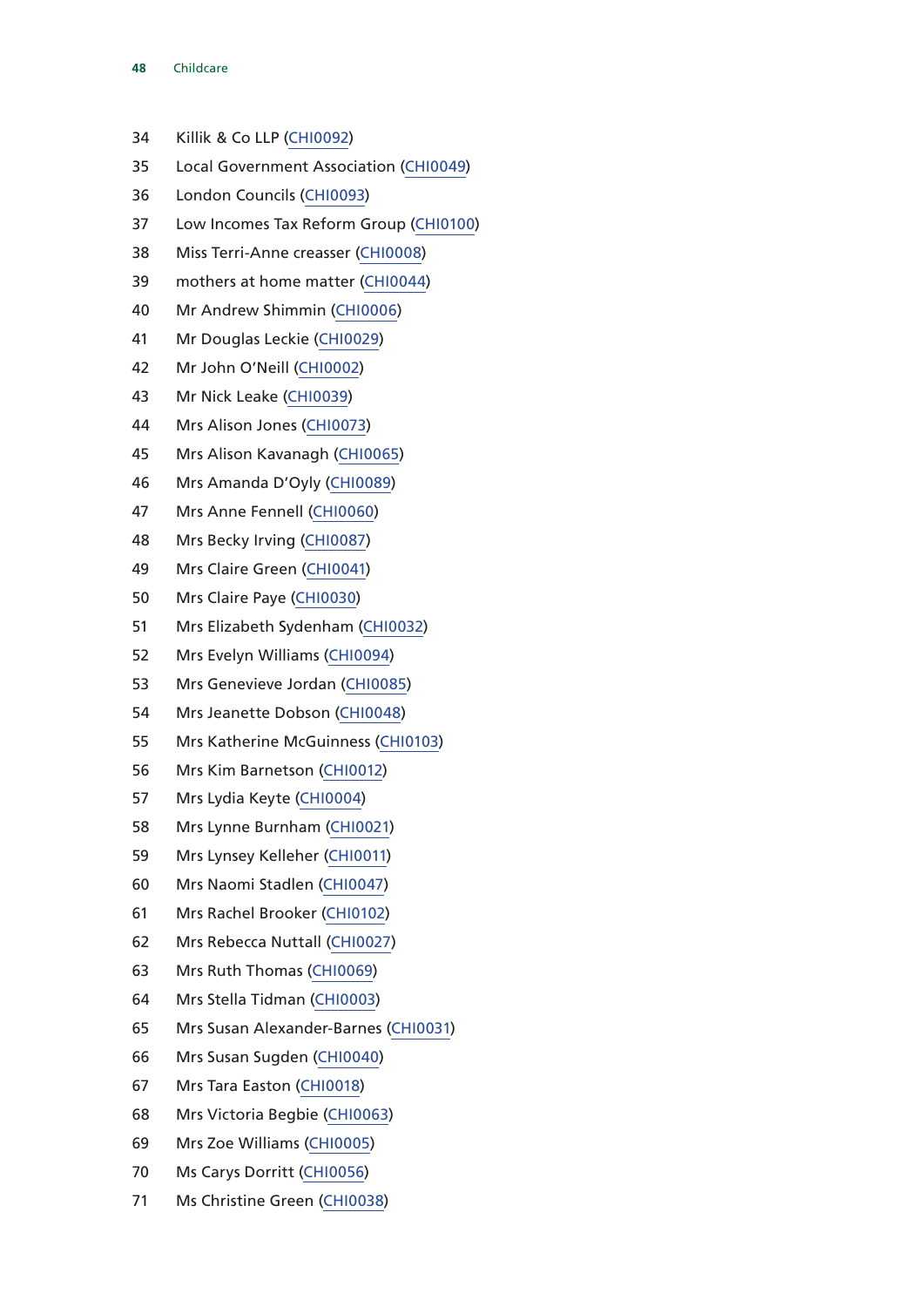- Ms Diana Dean [\(CHI0050](http://data.parliament.uk/WrittenEvidence/CommitteeEvidence.svc/EvidenceDocument/Treasury/Childcare/written/78077.html))
- Ms Julie Morris ([CHI0026](http://data.parliament.uk/WrittenEvidence/CommitteeEvidence.svc/EvidenceDocument/Treasury/Childcare/written/77932.html))
- Ms Kathryn Kelly ([CHI0055\)](http://data.parliament.uk/WrittenEvidence/CommitteeEvidence.svc/EvidenceDocument/Treasury/Childcare/written/78087.html)
- Ms lynn thompson [\(CHI0045](http://data.parliament.uk/WrittenEvidence/CommitteeEvidence.svc/EvidenceDocument/Treasury/Childcare/written/78051.html))
- Ms Melodie Hannon [\(CHI0035](http://data.parliament.uk/WrittenEvidence/CommitteeEvidence.svc/EvidenceDocument/Treasury/Childcare/written/77989.html))
- National Day Nurseries Association [\(CHI0095](http://data.parliament.uk/WrittenEvidence/CommitteeEvidence.svc/EvidenceDocument/Treasury/Childcare/written/78203.html))
- New View Nursery [\(CHI0025\)](http://data.parliament.uk/WrittenEvidence/CommitteeEvidence.svc/EvidenceDocument/Treasury/Childcare/written/77925.html)
- Oaklands Nursery [\(CHI0033\)](http://data.parliament.uk/WrittenEvidence/CommitteeEvidence.svc/EvidenceDocument/Treasury/Childcare/written/77958.html)
- PATA (UK) ([CHI0082\)](http://data.parliament.uk/WrittenEvidence/CommitteeEvidence.svc/EvidenceDocument/Treasury/Childcare/written/78179.html)
- Patricia Dudley [\(CHI0037](http://data.parliament.uk/WrittenEvidence/CommitteeEvidence.svc/EvidenceDocument/Treasury/Childcare/written/78002.html))
- Peter Mills [\(CHI0034](http://data.parliament.uk/WrittenEvidence/CommitteeEvidence.svc/EvidenceDocument/Treasury/Childcare/written/77967.html))
- Potley Hill Community Preschool [\(CHI0061](http://data.parliament.uk/WrittenEvidence/CommitteeEvidence.svc/EvidenceDocument/Treasury/Childcare/written/78110.html))
- Pre-school Learning Alliance [\(CHI0066](http://data.parliament.uk/WrittenEvidence/CommitteeEvidence.svc/EvidenceDocument/Treasury/Childcare/written/78128.html))
- Professional Association for Childcare and Early Years (PACEY) [\(CHI0084\)](http://data.parliament.uk/WrittenEvidence/CommitteeEvidence.svc/EvidenceDocument/Treasury/Childcare/written/78184.html)
- Professor Eva Lloyd [\(CHI0071\)](http://data.parliament.uk/WrittenEvidence/CommitteeEvidence.svc/EvidenceDocument/Treasury/Childcare/written/78141.html)
- Prospect ([CHI0024](http://data.parliament.uk/WrittenEvidence/CommitteeEvidence.svc/EvidenceDocument/Treasury/Childcare/written/77882.html))
- Save the Children [\(CHI0090](http://data.parliament.uk/WrittenEvidence/CommitteeEvidence.svc/EvidenceDocument/Treasury/Childcare/written/78197.html))
- Suffolk County Council ([CHI0079](http://data.parliament.uk/WrittenEvidence/CommitteeEvidence.svc/EvidenceDocument/Treasury/Childcare/written/78159.html))
- The Children's Garden [\(CHI0020\)](http://data.parliament.uk/WrittenEvidence/CommitteeEvidence.svc/EvidenceDocument/Treasury/Childcare/written/77826.html)
- The Heathers Nursery ([CHI0015](http://data.parliament.uk/WrittenEvidence/CommitteeEvidence.svc/EvidenceDocument/Treasury/Childcare/written/77733.html))
- 92 University of Essex and other universities [\(CHI0081\)](http://data.parliament.uk/WrittenEvidence/CommitteeEvidence.svc/EvidenceDocument/Treasury/Childcare/written/78177.html)
- Willaston Pre-school [\(CHI0062](http://data.parliament.uk/WrittenEvidence/CommitteeEvidence.svc/EvidenceDocument/Treasury/Childcare/written/78112.html))
- 94 Women's Equality Party [\(CHI0101\)](http://data.parliament.uk/WrittenEvidence/CommitteeEvidence.svc/EvidenceDocument/Treasury/Childcare/written/78225.html)
- Working Families ([CHI0086\)](http://data.parliament.uk/WrittenEvidence/CommitteeEvidence.svc/EvidenceDocument/Treasury/Childcare/written/78188.html)